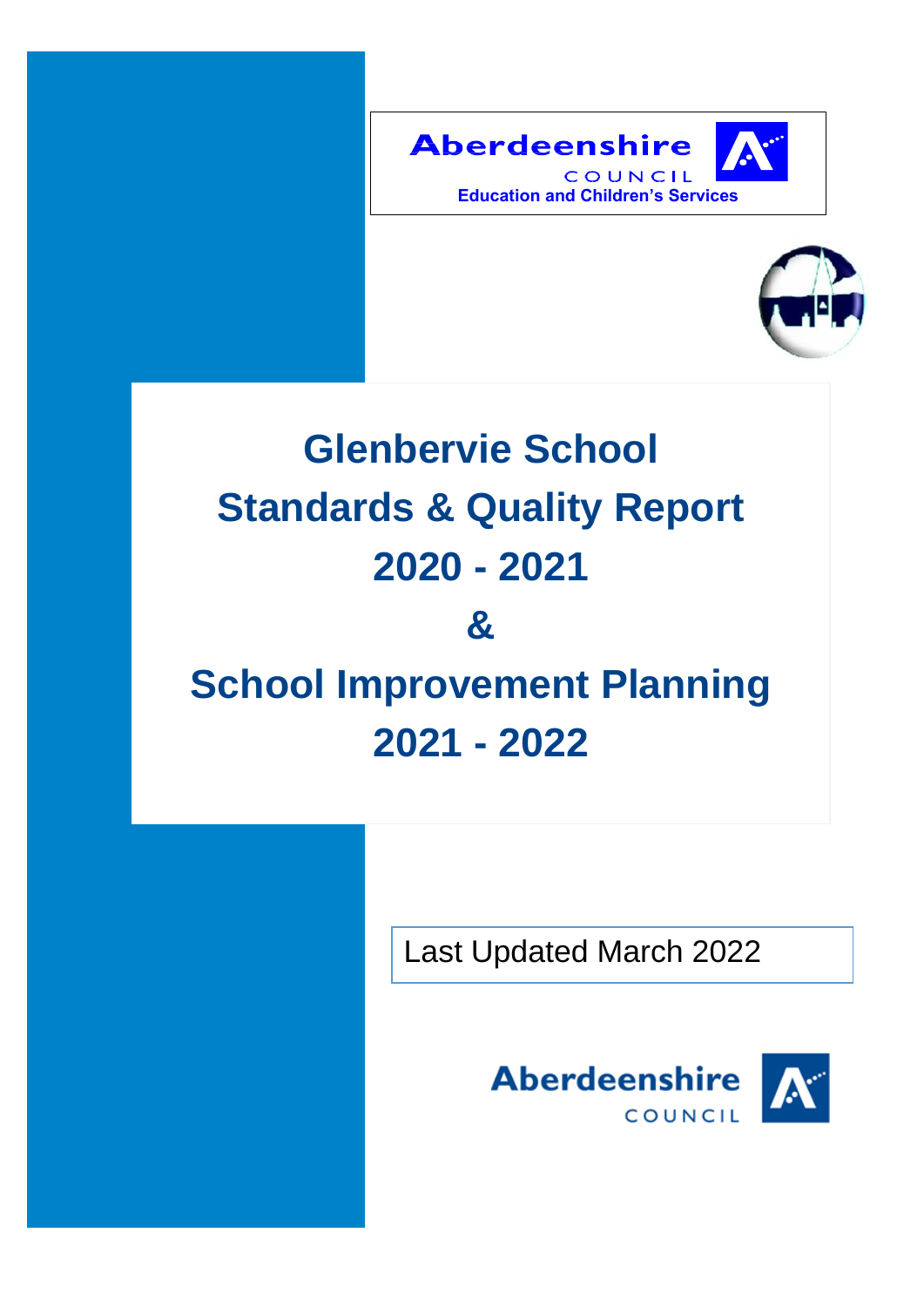## **School Forward**

We are pleased to present both our Standards and Quality Report for Session 2019– 2020and our School Improvement plan for the current session 2020 -2021. This report forms part of our quality improvement framework and provides important information regarding our schools progress to date and identifies our next steps in school improvement.

**Self-Evaluation for Self-Improvement** is at the heart of our practice in Glenbervie School. We continue to develop our practice in making robust use of evidence as a basis for judgements regarding the impact of our work on our learners.

**How are we doing?** 

**How do we know?**

**What are we going to do now?**

**Looking inwards** to analyse our work

**Looking outwards to** find out more about what is working well for others locally and nationally

**Looking forwards** to gauge what continuous improvement might look like in the longer term

At Glenbervie we continue to be committed to working closely with our community and all other stakeholders that support the education we provide. Together we are working hard to ensure all our pupils get the best possible start in life and are enabled and encouraged to maximize their potential.

We realise that within education things never stand still or stay the same. We continue to strive to meet the changes and challenges. Through this document we hope that you will get a sense of our developments, successes and areas for further growth.



Jenny Glennie Head Teacher

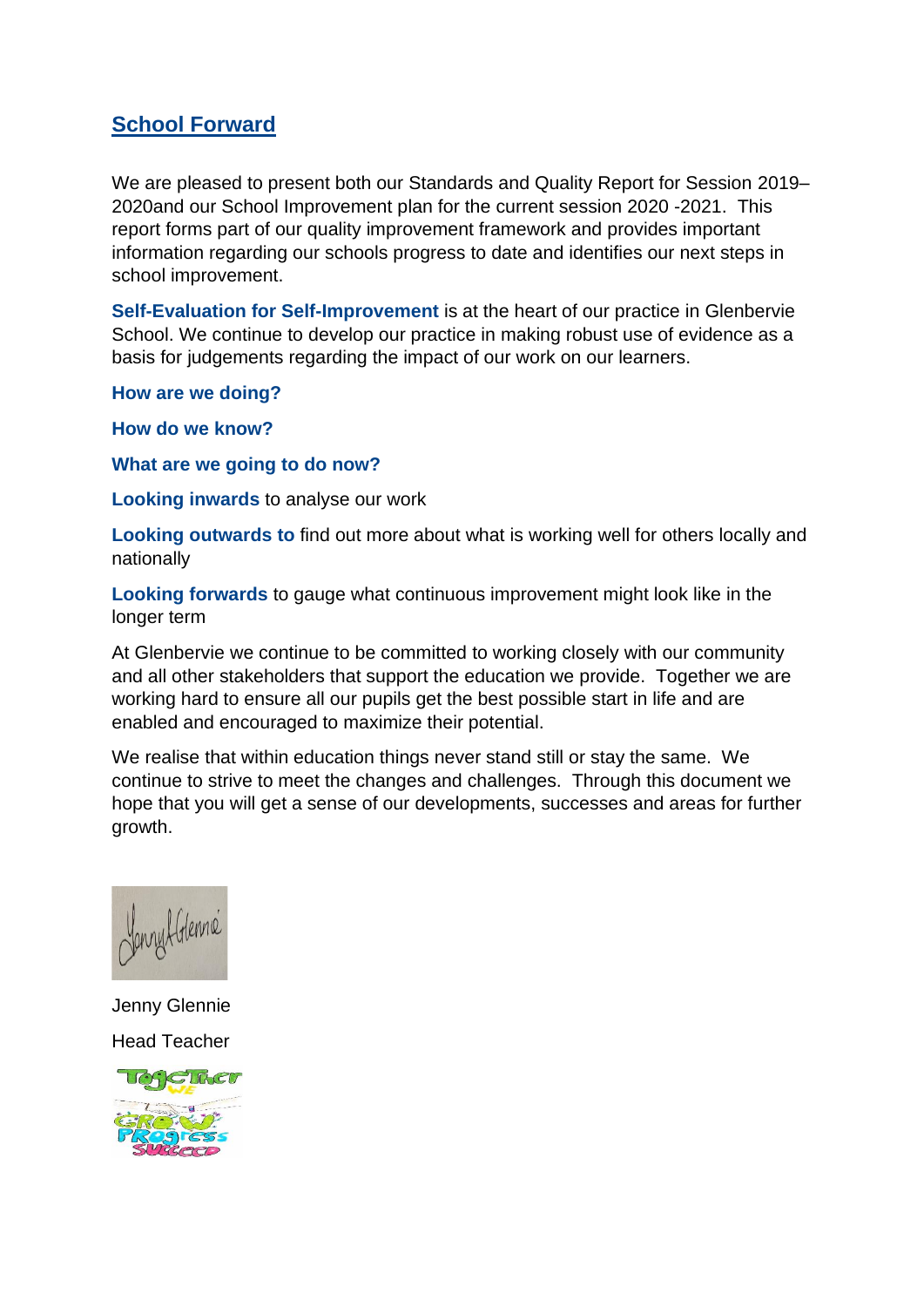## **The School and its context**

## **Every pupil has a right to an Education- (Article 28 UNCRC**)

The school worked together with all stakeholders in June 2018 to re-new our Vision Values and Aims.

#### **Vision for the school**

At **G**lenbervie **P**rimary **S**chool we strive to work together to **Grow** as a fully inclusive learning community, **Progress** and aim for the highest standards of achievement in work, life and play and **Succeed** in becoming responsible citizens, successful learners, confident individuals and effective contributors to society and work.



### **Values that underpin our work**

Our starting point for learning is a positive school ethos and a climate of respect and trust based upon our shared values; Responsibility, Fairness, Respect, Honesty and Care.

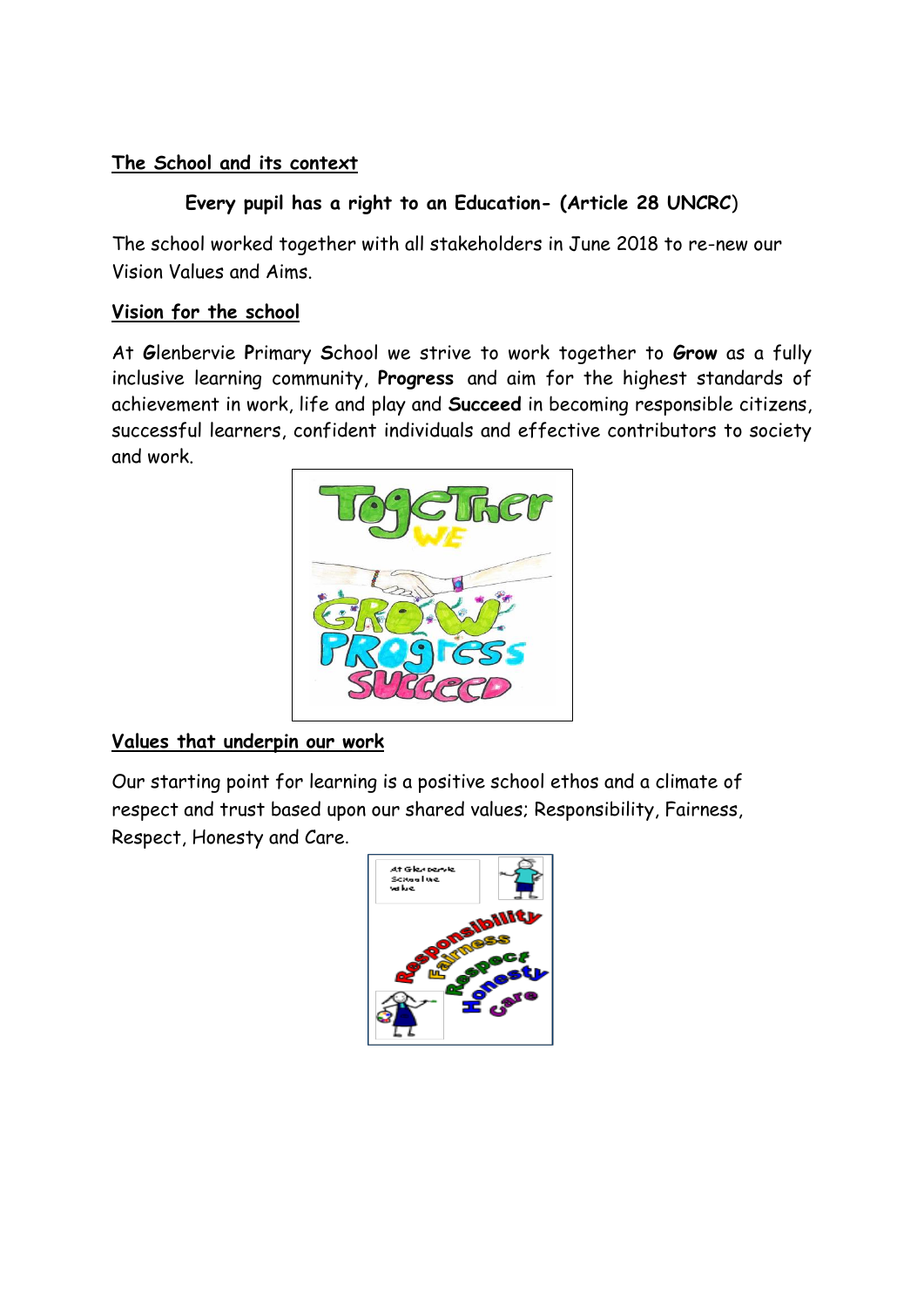#### **What do we aim to achieve for our children/pupils**

In pursuit of the above we have the following School Aims that are designed to make clear to the children how they can achieve and are embedded within the United Nations Charter of the Rights of the Child (U.N.C.R.C.) as we are a Rights Respecting School. Articles 28 & 29.

Our work is underpinned by our Curriculum Rationale and Attainment Strategy.

| <b>School Aims</b>                                                      | We're aiming for                         |  |
|-------------------------------------------------------------------------|------------------------------------------|--|
| 1. To engage young people in the<br>highest quality learning activities | <b>High Quality Learning</b>             |  |
| 2. To focus on outcomes and<br>maximise success for all learners        | Success for All                          |  |
| 3. To develop a common vision across<br>young people, parents and staff | A Common Vision                          |  |
| 4. To foster high quality leadership<br>at all levels                   | <b>High Quality Leadership</b>           |  |
| 5. To work in partnership with other<br>agencies and our community.     | Partnership with<br>Community and Others |  |
| 6. To work with parents to improve<br>learning                          | Partnership with Parents                 |  |
| 7. To reflect on our work and thrive<br>on challenge                    | Enjoyable Challenges                     |  |
| 8. To value and empower our staff<br>and young people                   | Everyone Feeling Valued                  |  |
| 9. To promote well-being and respect                                    | A Caring Environment                     |  |
| 10. To develop a culture of ambition<br>and achievement                 | An Ethos of Achievement                  |  |
|                                                                         |                                          |  |











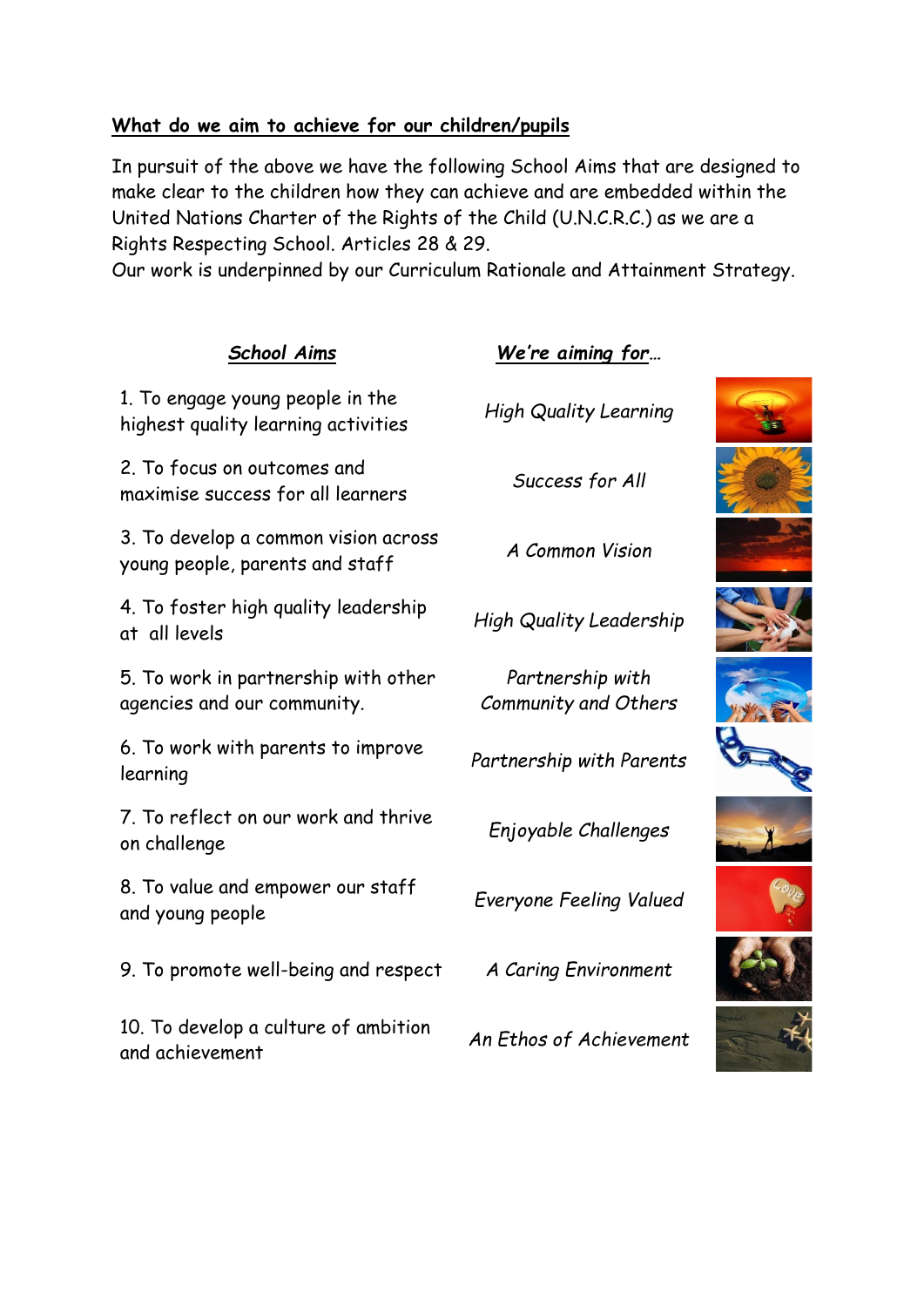#### **Context**

At Glenbervie Primary we recognise our unique location at the heart of the Mearns. Glenbervie School is a small, rural school situated in the village of Drumlithie, which is a mile west of the A90, seven miles south of Stonehaven, Drumlithie is a friendly village with a new shop, hotel, small church, bowling club and well used village hall. It is a community that works in partnership with the school to enhance the learning and experiences of our pupils. Close links with our local farming communities and businesses such as East Coast Viners, Castleton Farm, Steeple Shop and Macphies allow improved learning provision and have positive impacts for the young people and families in our community. As a result of effective partnerships our learners have access to extended learning pathways through which they are developing skills for learning, work and life. Our current role as of August 2021 is 82 with 4 composite classes.

The school is surrounded by a playground and has the added advantage of a large playing field within a close proximity. This playing field is used by the children during fine weather. An outdoor classroom area, the MOLE (Multipurpose Outdoor Learning Environment) Zone, provides a stimulating setting for learning. Pupils use a local woodland area which we label as our "Fifth classroom" on a regular basis for outdoor learning activities and gardening (school@theharvey).

At Glenbervie we aim to give the children an atmosphere where they can feel secure and happy. It is our main aim to make the children's, parent's, and staff's time at Glenbervie School a happy and profitable one.

We take pride in the fact that this is a happy and industrious school with a real sense of team spirit. The education of a child is far too important to be left to a school alone. The local community and parents have a very important part to play too. We pride ourselves on our Open-Door Policy and increased parental engagement in the children's learning. This has been enhanced even further by developing relationships through remote learning during the global pandemic. The partnership help and support from parents is strengthening leadership at all levels within our school.





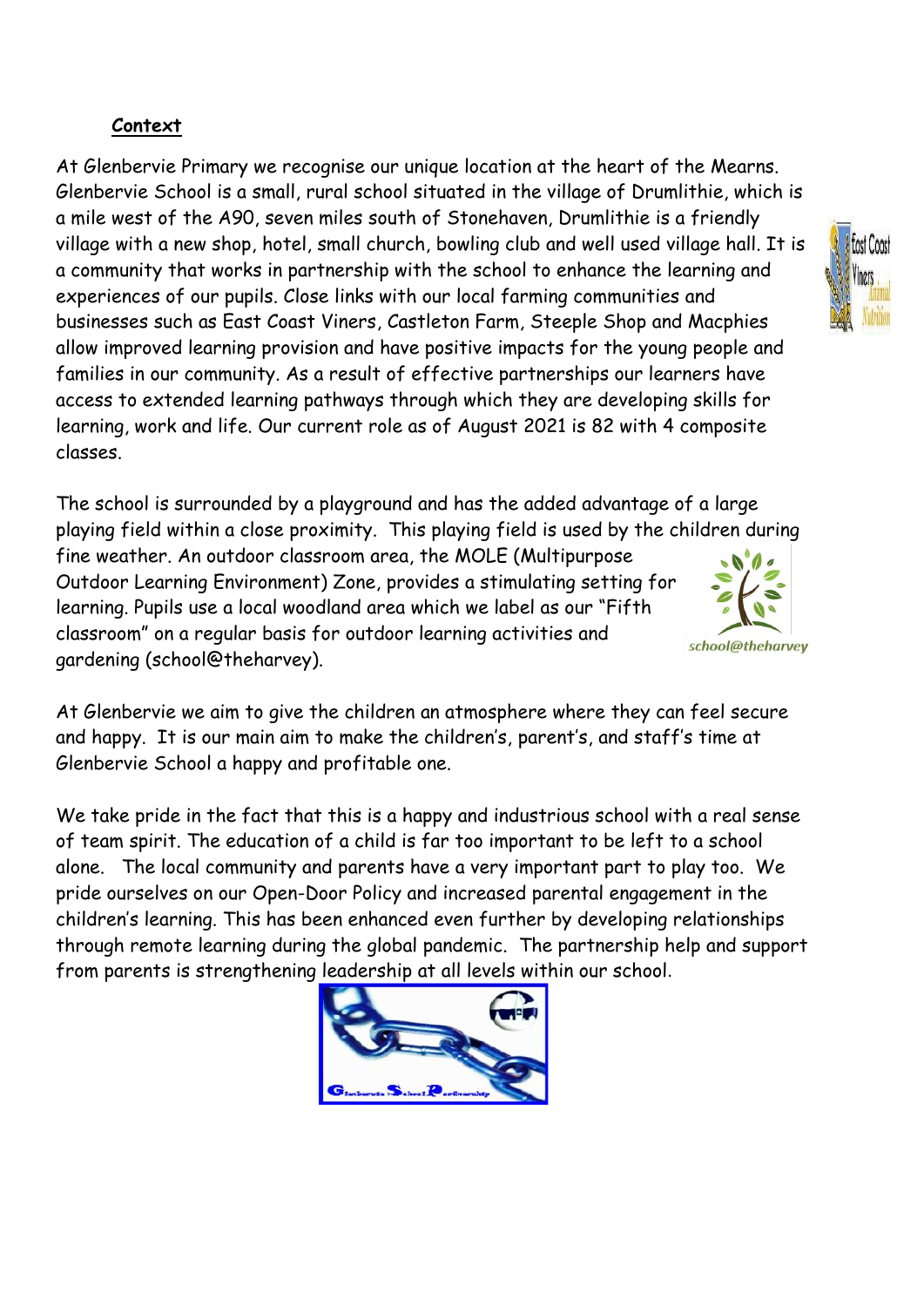#### **Impact of our developments**

In this section we will outline the Targets we set last session and identify the progress we have made during session 2020-2021

| Key priority 2020-21                                                                                                                                | <b>Key actions undertaken</b>                                                                                                                                                                                                                                                                                                                                                                                                                                                                                                                                                                                                                                                                                                                                                                                                                                                                                                                                                                                                                                                                                                                                                                                                                                                                                                                                                                                                                                                                                                                                                                                                                                                                                                                                                                                                                                                                                                                                                                                                                                                                                                                                                                                                                                                                                   | Impact (achieved throughout 2020-2021)                                                                                                                                                                                                                                                                                                                                                                                                                                                                                                                                                                                                                                                                                                                                                                                                                                                                                                                                                                                                                                                                                                                                                                                                                                                                                                                                                                                                                                                                                                                                                                                                                                                                                                                                                                                                                                                                                                                                                                                                                                                                                                                                                                                                                                                                                                                                                                                                        |
|-----------------------------------------------------------------------------------------------------------------------------------------------------|-----------------------------------------------------------------------------------------------------------------------------------------------------------------------------------------------------------------------------------------------------------------------------------------------------------------------------------------------------------------------------------------------------------------------------------------------------------------------------------------------------------------------------------------------------------------------------------------------------------------------------------------------------------------------------------------------------------------------------------------------------------------------------------------------------------------------------------------------------------------------------------------------------------------------------------------------------------------------------------------------------------------------------------------------------------------------------------------------------------------------------------------------------------------------------------------------------------------------------------------------------------------------------------------------------------------------------------------------------------------------------------------------------------------------------------------------------------------------------------------------------------------------------------------------------------------------------------------------------------------------------------------------------------------------------------------------------------------------------------------------------------------------------------------------------------------------------------------------------------------------------------------------------------------------------------------------------------------------------------------------------------------------------------------------------------------------------------------------------------------------------------------------------------------------------------------------------------------------------------------------------------------------------------------------------------------|-----------------------------------------------------------------------------------------------------------------------------------------------------------------------------------------------------------------------------------------------------------------------------------------------------------------------------------------------------------------------------------------------------------------------------------------------------------------------------------------------------------------------------------------------------------------------------------------------------------------------------------------------------------------------------------------------------------------------------------------------------------------------------------------------------------------------------------------------------------------------------------------------------------------------------------------------------------------------------------------------------------------------------------------------------------------------------------------------------------------------------------------------------------------------------------------------------------------------------------------------------------------------------------------------------------------------------------------------------------------------------------------------------------------------------------------------------------------------------------------------------------------------------------------------------------------------------------------------------------------------------------------------------------------------------------------------------------------------------------------------------------------------------------------------------------------------------------------------------------------------------------------------------------------------------------------------------------------------------------------------------------------------------------------------------------------------------------------------------------------------------------------------------------------------------------------------------------------------------------------------------------------------------------------------------------------------------------------------------------------------------------------------------------------------------------------------|
| <b>Priority 1</b><br>To support the "recovery" of<br>learning at Glenbervie school<br>ensuring all staff, pupils and<br>parents are fully supported | <b>Staff</b><br>Decisions regarding the 'safe' reopening of our school were agreed as a<br>collegiate team where all issues are discussed in open and transparent<br>environment.<br>HT ensured staff meetings had the opportunity to focus on the wellbeing<br>of staff. HT ensured staff workload was minimised during the recovery<br>period with no formal expectation on planning, monitoring and CLPL.<br>HT and Class Teachers agreed and understood the expectations<br>regarding managing the 'blended' learning of pupils when in the class and<br>when at home should this be necessary. We modified WTA in response<br>to this consulting Trade Union guidelines.<br><b>Pupils</b><br>Assessed learner's social and emotional needs in the first few weeks of<br>20-21 and following Jan- March 21 Lockdown by planning and delivering<br>open activities; talking, play and enjoying the broad curriculum.<br>Adopted a dialogic approach - listening, talking and observing as a first<br>stage in gathering formative information about children and young<br>people's learning needs on their return to places of learning<br>Used Health and Wellbeing Assessments to gather information from<br>pupils and parents.<br>The "formal" curriculum focus was on Health & Wellbeing, Literacy and<br>Numeracy only during term 1 with opportunities to learn outdoors<br>maximised using opportunities for IDL. This adapted in response to needs<br>of learners throughout the year.<br>We re-stablished the school vision, values, relationships, ethos and<br>expectations. Staff ensured children's learning experiences had a focus<br>on how we treat each other and on re-building relationships, creating a<br>safe environment and re-creating the positive culture we had.<br>Almost all of the sensory needs of our learners were considered, and<br>considerations made for children to adapt to after spending extended time<br>with immediate family only. All staff received refreshed safeguarding<br>briefing and were vigilant to concerns.<br><b>Parents</b><br>In partnership with Glenbervie School Partnership, the school planned<br>virtual informal events to renew our school partnership. We revisited our<br>previous work on the "Cost of The School Day" to signpost | <b>Staff</b><br>At every Collegiate, staff reviewed and agreed the RA to ensure they<br>were all comfortable with safety measures in place.<br>All Staff felt supported, motivated and able to perform their job in what<br>was exceptionally challenging times. Staff wellbeing was key- Inset Day<br>took outside and check in cuppa/chats happen regularly at end of day.<br>Further offers of support have been made by authority to support<br>bereavement within our school and staff sign posted to this.<br>All Staff are worked hard to set up new routines and were able to adapt<br>pace of learning in line with recovery. Most staff are leaving at reasonable<br>time and NCCT has supported this. Almost all staff ensured a consistent<br>and equitable approach across all stages in the school by preparing for<br>blended learning and have reviewed lessons learnt from Lockdown 1.<br>WTA reflected this.<br><b>Pupils</b><br>All staff built up a holistic picture of the needs of learners enabling<br>interventions, support, challenge to be planned for pupils. They used<br>previous years' forward plans, previous assessments, learning activities<br>and tasks - including those carried out during the period of remote<br>learning - to support initial assessment of learner progress. Staff training<br>on CP completed, alongside Nurture from EPS, ASL and PSW team and<br>Outdoor learning training-built confidence adapting to this new normal in<br>a global pandemic.<br>Baseline and follow up assessments were used to support any bespoke<br>programme of work which may be put in place for a short period of time to<br>reinforce different areas of learning for some learners<br>All Staff through discussion and observations built up picture of needs on<br>return from 2 lockdowns and Parent lock down survey and Health &<br>wellbeing questionnaire helped to support interventions. Children were<br>prioritised 1-4 in support offered through Covid Recovery staffing and<br>PEF funding. Evidence of engagement & Baseline assessments have<br>helped all staff identify priorities/interventions and allocate staff<br>support/resources accordingly. Attainment data at the end of the year<br>reflects the progress of these 1-4 groups with most pupils in 2-4 making<br>progress, with priority 1 still needing significant support as most still<br>needing bespoke support. |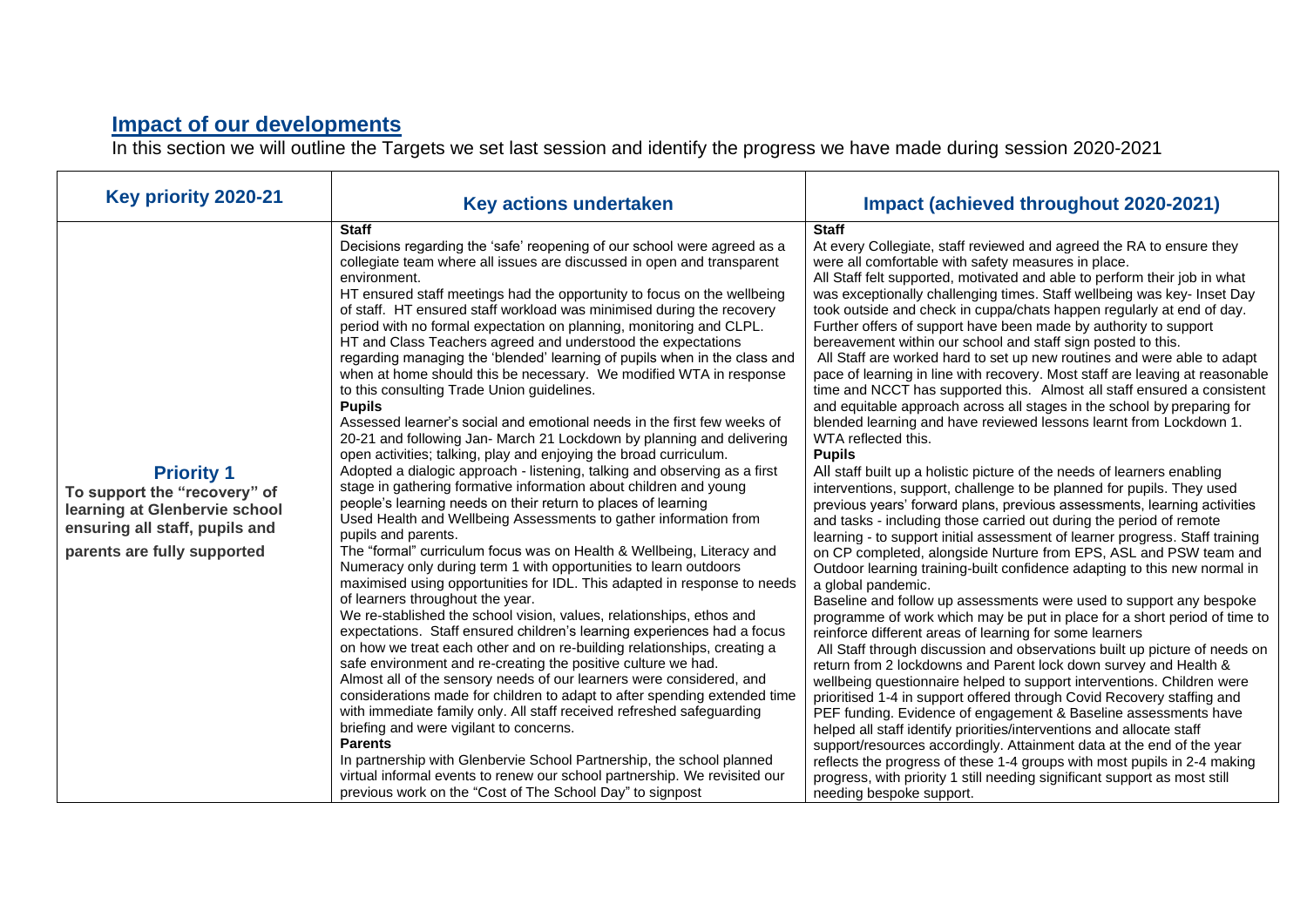|                                                                  | families/individuals to the initiatives in place at Glenbervie to reduce the<br>cost of the school day. We reminded families of Free School Meals<br>Provision, School Clothing Grants etc. which provide financial assistance<br>We ensured through good communication, wellbeing surveys and virtual<br>meetings parents were actively involved in the GIRFEC process<br>(assessment, identification and action planning) and where interventions<br>were required ensured parents were signposted to help/support for a<br>wide range of issues (health/bereavement/financial) by working closely<br>with our CLD. PSW, EP and SW Colleagues.                                                                                                                                                                                                                                                                                                                        | Almost all members of the school can articulate our vision and values and<br>why they are important in our school. The Health & wellbeing surveys<br>reflected that almost all learners felt safe, included and nurtured. All staff<br>felt confident to respond to disclosures/observations/concerns effectively<br>and benefitted from EPS and Nurture training from ASL and PSW.<br><b>Parents</b><br>Questionnaires by Forms indicated that almost all pupil/ parents feel<br>included. Communication through Seesaw, social media has helped<br>support this. Virtual P1 /P7 info sessions & Shared Learning Videos has<br>helped involve all as cannot enter building.<br>Parents Evenings were conducted virtually with written report and then<br>follow up phone calls/Teams. Most parents were happy with this given<br>current restrictions. Feedback was positive and as using Seesaw daily<br>getting daily updates on their children.<br>Almost all members of the school community are aware of how to seek<br>help, support and advice. The GSP have revisited Cost of School Day.<br>Most parents are involved in understanding the needs of learners and are<br>aware of and understand interventions and supports in place. All parents<br>have used the Health & Wellbeing Survey to be involved in engagement<br>with the school. Sunrise Partnership for bereavement have been working<br>very effectively with children/parents to support loss within school. Staff<br>team have been able to access this expertise to further support children,<br>helping them feel, more settled and secure. |
|------------------------------------------------------------------|-------------------------------------------------------------------------------------------------------------------------------------------------------------------------------------------------------------------------------------------------------------------------------------------------------------------------------------------------------------------------------------------------------------------------------------------------------------------------------------------------------------------------------------------------------------------------------------------------------------------------------------------------------------------------------------------------------------------------------------------------------------------------------------------------------------------------------------------------------------------------------------------------------------------------------------------------------------------------|-------------------------------------------------------------------------------------------------------------------------------------------------------------------------------------------------------------------------------------------------------------------------------------------------------------------------------------------------------------------------------------------------------------------------------------------------------------------------------------------------------------------------------------------------------------------------------------------------------------------------------------------------------------------------------------------------------------------------------------------------------------------------------------------------------------------------------------------------------------------------------------------------------------------------------------------------------------------------------------------------------------------------------------------------------------------------------------------------------------------------------------------------------------------------------------------------------------------------------------------------------------------------------------------------------------------------------------------------------------------------------------------------------------------------------------------------------------------------------------------------------------------------------------------------------------------------------------------------------------------------|
| <b>Priority 2</b><br>To improve Children's Health &<br>Wellbeing | Staff continued with the good work started in developing pupils<br>understanding of SHANARRI indicators and built confidence in this area<br>using a Self- Assessment tool that pupils and staff developed. They<br>continued to engage with Bounce Back and develop their RRSA work in<br>preparation for Gold Award.<br>Staff Engaged with CPD sessions on Mental Health) and work with<br>Nurture Group/Staff Training in Outdoor Learning sessions.<br>Learners Developed skills for learning, life and work by encouraging and<br>celebrating achievements both in class and out of school. The took part in<br>a wide range of learning experiences, with particular focus on digital<br>technologies, enabling personalisation and choice facilitating the<br>development of skills for learning, life and work. They used a Skills<br>Progression to track progress across school.<br>Pupils built self-esteem by sharing their successes and achievements with | Most Children have continued to develop more resilience and have<br>confidence to have a go. This was observed by CT and in pupil groups,<br>school ethos.<br>By using the H& W tool and work of Pupil RRS group and H & W<br>committee, most children in the school have better knowledge of<br>themselves and what next steps are in their own Health & Wellbeing.<br>Staff Knowledge has been improved in recognising ACE and supporting<br>children. Strong partnership working has helped improve resilience,<br>supports in place within the school. The Covid Recovery Education<br>teacher and CT have seen children's mind sets improved and be in an<br>improved place to learn<br>Transference of skills and learning in a new context was tracked with<br>learner confidence and engagement being noted using Leuven Scale &<br>Skills grid. Outdoor learning has been hugely beneficial in supporting<br>Health & wellbeing, especially for social, emotional and mental wellbeing.                                                                                                                                                                                                                                                                                                                                                                                                                                                                                                                                                                                                                        |
|                                                                  | others.                                                                                                                                                                                                                                                                                                                                                                                                                                                                                                                                                                                                                                                                                                                                                                                                                                                                                                                                                                 | Pupils engagement has been high and staff have noticed a range of skills<br>such as teamwork, communication and problem solving being used in this<br>context.                                                                                                                                                                                                                                                                                                                                                                                                                                                                                                                                                                                                                                                                                                                                                                                                                                                                                                                                                                                                                                                                                                                                                                                                                                                                                                                                                                                                                                                          |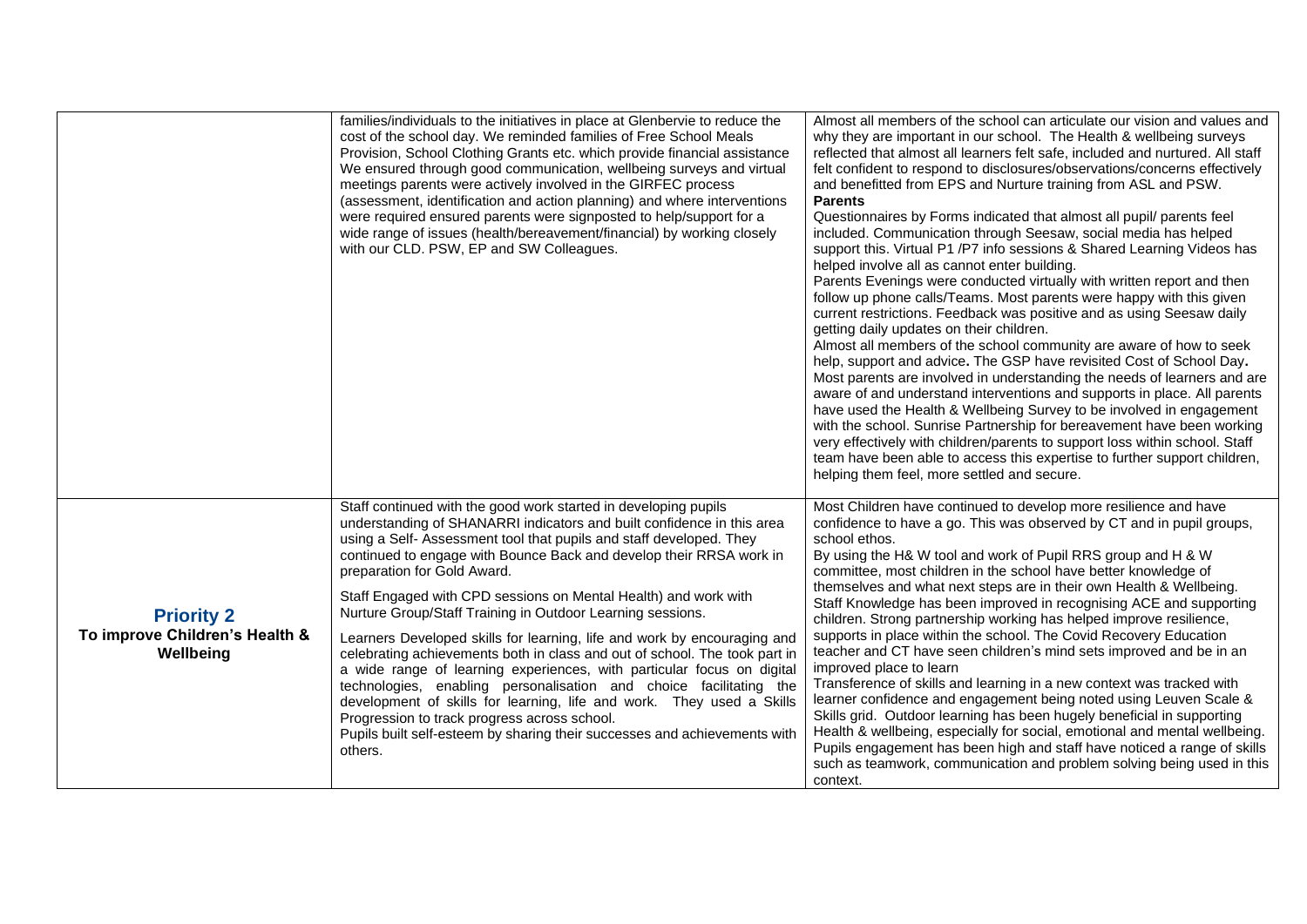|                                                                                                              | Participation in pupil groups: Rights Respecting Schools, Eco Schools,<br>DYW, Sports Committee, and Pupil Council has helped promote positive<br>leadership.<br>The school used the 3-Year SCARF Health & wellbeing Rolling<br>programme, but prioritised outdoor learning, Physical exercise and<br>Growth mindset work.<br>Staff have begun to look at the work of Paul Dix to look at adopting<br>different strategies to support the ethos and behaviour in school.                                                                                                                                                                                                                                                                                                                                                                                                                                                                                                                                                                                                                                                                                                                                                                                                                                                                                                                                                                    | In Dec-20, prior to second lockdown- Tracking meetings indicated that<br>progress was being made across school at a rate higher than previous<br>years. Small gains by taking time to build confidence, reducing pace have<br>been noted.<br>Our Nurture group have been able to identify and target appropriate<br>support to those that need it and are monitoring impacts/next steps.<br>Both class and individual pupils are daily using the 5-point scale to help<br>manage their emotions. This has helped manage behaviour and support<br>class teachers to identify further supports.<br>Planned interventions have been put in place to support identified<br>children (supported by Covid Recovery and PEF).                                                                                                                                                                                                                                                                                                                                                                                                                                                                                                                                                                                                                                                                                                                                                                    |
|--------------------------------------------------------------------------------------------------------------|---------------------------------------------------------------------------------------------------------------------------------------------------------------------------------------------------------------------------------------------------------------------------------------------------------------------------------------------------------------------------------------------------------------------------------------------------------------------------------------------------------------------------------------------------------------------------------------------------------------------------------------------------------------------------------------------------------------------------------------------------------------------------------------------------------------------------------------------------------------------------------------------------------------------------------------------------------------------------------------------------------------------------------------------------------------------------------------------------------------------------------------------------------------------------------------------------------------------------------------------------------------------------------------------------------------------------------------------------------------------------------------------------------------------------------------------|-------------------------------------------------------------------------------------------------------------------------------------------------------------------------------------------------------------------------------------------------------------------------------------------------------------------------------------------------------------------------------------------------------------------------------------------------------------------------------------------------------------------------------------------------------------------------------------------------------------------------------------------------------------------------------------------------------------------------------------------------------------------------------------------------------------------------------------------------------------------------------------------------------------------------------------------------------------------------------------------------------------------------------------------------------------------------------------------------------------------------------------------------------------------------------------------------------------------------------------------------------------------------------------------------------------------------------------------------------------------------------------------------------------------------------------------------------------------------------------------|
| <b>Priority 3</b><br><b>Raising Attainment through</b><br>improved Teaching, Learning &<br><b>Assessment</b> | Literacy- Writing The school dedicated part of August/November In-<br>service Day/ Collegiate to revisit progressions and Big Writing including<br>scale to ensure understanding of all. Staff Shared Good Practice and<br>Critical Friend support.<br>Data from Northern Alliance (Emerging Literacy) baseline assessments<br>(P1) indicated further depth needs to be added to 'rhyming' activities to<br>ensure a secure understanding. Cluster SALT supported staff in this in in<br>virtual consultations. They promoted play-based and outdoor learning<br>activities and suggestions for follow through.<br>Each Class to look at Writing approaches and instigate a Professional<br>Enquiry model to look at impact of approach.<br>Learners and staff continued to engage with Visible Learning Project<br>* Pupils were more able to understand more about how they learn.<br>*Pupils were able to be more reflective of own learning and share<br>strategies and good practice.<br>*Pupils made excellent use of Seesaw and Google Classroom to share<br>with parents.<br>* Pupils were more able to identify pace and challenge in learning<br>and have more choice.<br>*Pupils begun to identify what good feedback is and how to give and<br>receive it, thus identifying next steps in learning.<br>*Staff used Impact Cycles to improve aspects and further develop areas<br>such as a Feedback Rubrik, Parent Partnership. | There has been a small increase in attainment across the curriculum,<br>especially in writing where small gains have been made.<br>Emerging Literacy data still shows difficulty in onset of rhyme, despite<br>considerable interventions. More family learning is perhaps a next step.<br>Higher levels of pupil and staff engagement as leaders of learning with<br>Children take increasing ownership of their own learning and thinking is<br>being observed in most classes. Observations and focus groups reflect<br>this progress. More choice in learning and better understanding of pace<br>and challenge is evident in most classes. More work is needed on this<br>following variable engagement during second lockdown and on return.<br>Classroom observations using the Leuven scales to measure also reflect<br>this.<br>SNSA results and tracking data highlight this same progress, but with<br>children that are being supported through Covid Recovery becoming<br>more apparent and prioritised for support.<br>Feedback<br>Through sampling of jotters and staff collegiate discussions<br>it is clear that children still require appropriate feedback in order to identify<br>next steps in learning. Staff collegiate (using Shirley Clarks/ John Hatti<br>books for reference) and then partnership working between teacher and<br>child in order to improve understanding of where they are at in their<br>learning. This needs to be carried on next session. |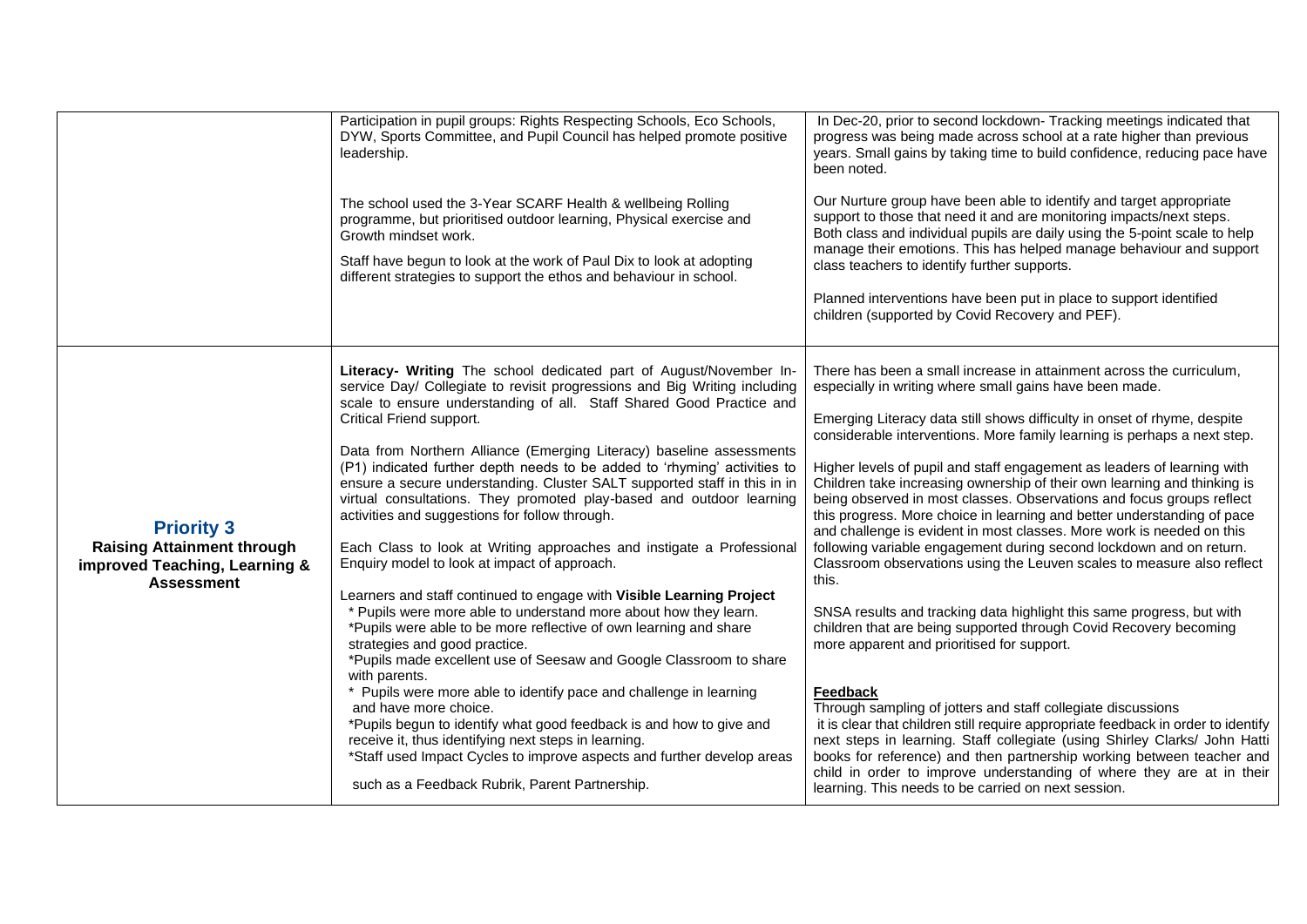## **How good is our leadership and approach to improvement?**

| QI 1.3 Leadership of change<br>Developing a shared vision, values and aims relevant to the school and its community<br>Strategic planning for continuous improvement<br>Implementing improvement and change<br>This QI also focuses on the following aspects of empowerment:<br>curriculum;<br>improvement activities;<br>$\bullet$<br>parental and community engagement; and pupil participation<br><b>Relevant NIF priority: All</b> |
|----------------------------------------------------------------------------------------------------------------------------------------------------------------------------------------------------------------------------------------------------------------------------------------------------------------------------------------------------------------------------------------------------------------------------------------|
| Relevant NIF driver(s): School leadership, Teacher professionalism, School<br>improvement<br>Level of quality for core QI: 4 Good<br>(HGIOS 4/HGIOELC? 1-6 scale)                                                                                                                                                                                                                                                                      |
| How well are you doing?<br>What's working well for your learners?<br>How do you know?                                                                                                                                                                                                                                                                                                                                                  |
| There is a very positive ethos within Glenbervie school. All staff and almost all pupils can<br>articulate the vision and values which are used daily in learning conversations.<br>The vision and values are in line with GIRFEC and UNCRC and are embedded in our curriculum<br>rationale and are embedded in the life of the school.                                                                                                |
| The school have a clear curriculum rationale in place ensuring it reflects the uniqueness of our<br>community. All stakeholders have an awareness of our rationale.                                                                                                                                                                                                                                                                    |
| There are effective mechanisms in place to ensure that all families/carers are consulted in the life<br>and work of the school.                                                                                                                                                                                                                                                                                                        |
| The school strives to engage with the local community to seek their views and ensure they have<br>opportunities to contribute to school life and improvement                                                                                                                                                                                                                                                                           |
| All staff are effectively involved in school improvement planning drawing on a wide range of<br>evidence. All staff are involved in self-evaluation activities throughout the year and draw on a<br>range of evidence when identifying strengths and prioritising key areas for improvement.                                                                                                                                           |
| Glenbervie school has robust quality assurance processes to ensure there is a focussed attention<br>on monitoring and evaluating learning and teaching. Classes are observed regularly, peer<br>observations are planned for and there is consistency in practice across the school leading to a<br>strong emphasis on raising attainment and addressing any identified gaps                                                           |
| Regular CPD opportunities are provided for all staff to access and link to improvement<br>planning/next steps that have been identified.<br>There have been opportunities for all staff to engage in moderation practices both within our own<br>school as well as opportunities across the cluster leading to more robust professional judgements<br>being made.                                                                      |
| Pupil voice used to identify areas of strength and development across the school.                                                                                                                                                                                                                                                                                                                                                      |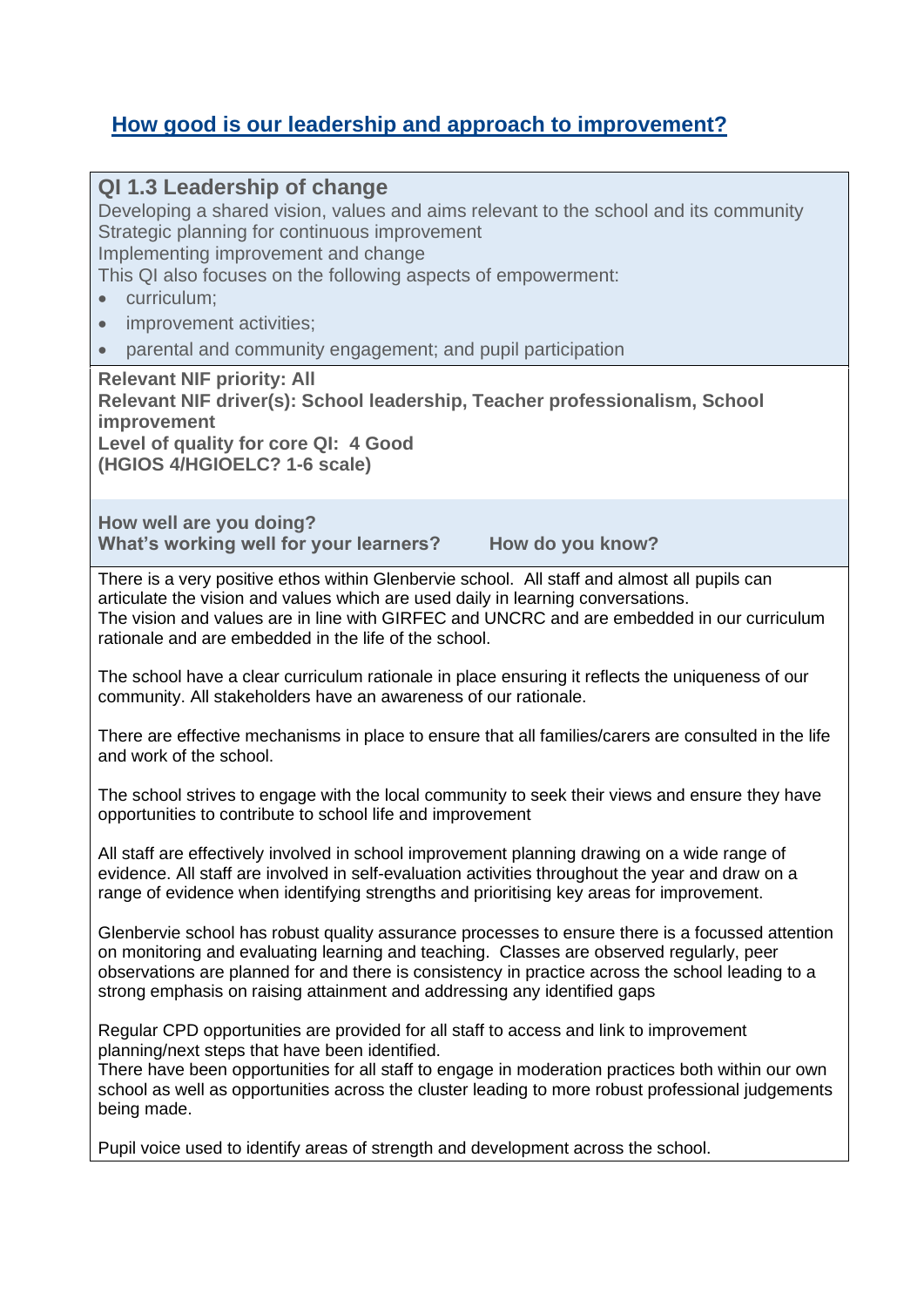There are many opportunities in place for pupils to drive forward improvement and ensure their voice is heard. All pupils have focussed responsibilities linking to skills for learning life and work.

There are many opportunities for staff to take on leadership roles within Glenbervie School.

All staff at Glenbervie school know their children very well and are very much aware of the socioeconomic context of the community. All staff continue to strive to ensure they are supportive and understanding of all families especially in the current circumstances. Parents have been able to share their views and experiences of lock down and current restrictions through surveys and phone calls with staff which has significantly improved the measures and supports we are able to offer to pupils and families.

Health and Wellbeing surveys have been strongly supported by families and use the wellbeing indicators to support/ target wellbeing indicators or concerns through positive partnership working with Glenbervie staff, pupils, parents and the wider community.

Professional Review and Development (PRD) and Employee Annual Review (EAR) of all staff conducted annually taking into account personal development needs and school improvement priorities with agreed targets to improve outcomes.

Glenbervie school works effectively with schools within their cluster to identify common areas for improvement.

Cluster HTs engage in cluster capacity building activities to support leadership and improvement.

Glenbervie school has become involved in a self-improving school partnership with other schools in Aberdeenshire (not cluster) adding emphasis to the culture of collegiate working that exists across the school

**What evidence do you have of positive impact on learners? What are you going to do now?**

During session 2018-2019 a full review of the vision and values took place. All stakeholders were involved in this. A new motto was developed, and a competition was held with pupils creating a graphic to illustrate our vision and values. The vision and values are referred to in everyday classroom practice. The Vision and values are referred to in pupils' groups, assemblies, newsletters etc. The vision and values work has also been dovetailed into our visible learning work around what makes excellent learning and teaching at Glenbervie which all stakeholders were also involved in.

Glenbervie curriculum rationale was reviewed by all staff in Feb 2020. Opportunities for parents/carers and community to review this were also provided through a community café opportunity.

Staff and parent focus groups are ongoing throughout the school year on a variety of themes. You said, we did approach is used. Feedback Forms are encouraged.

Social media is used effectively to seek opinion. For example in our vision and values work as well as our visible learning. Newsletters provide regular opportunities for parents to be involved in the school. Shared learning sessions are planned for each year which centre around aspects of the school improvement plan.

A consultation has taken place with identified community partners including CLD partnerships around how we improve our community and the central role the school plays within this. Community were consulted on the vision and values and there were also DYW opportunities within this by consulting with businesses around what skills and qualities they would want from our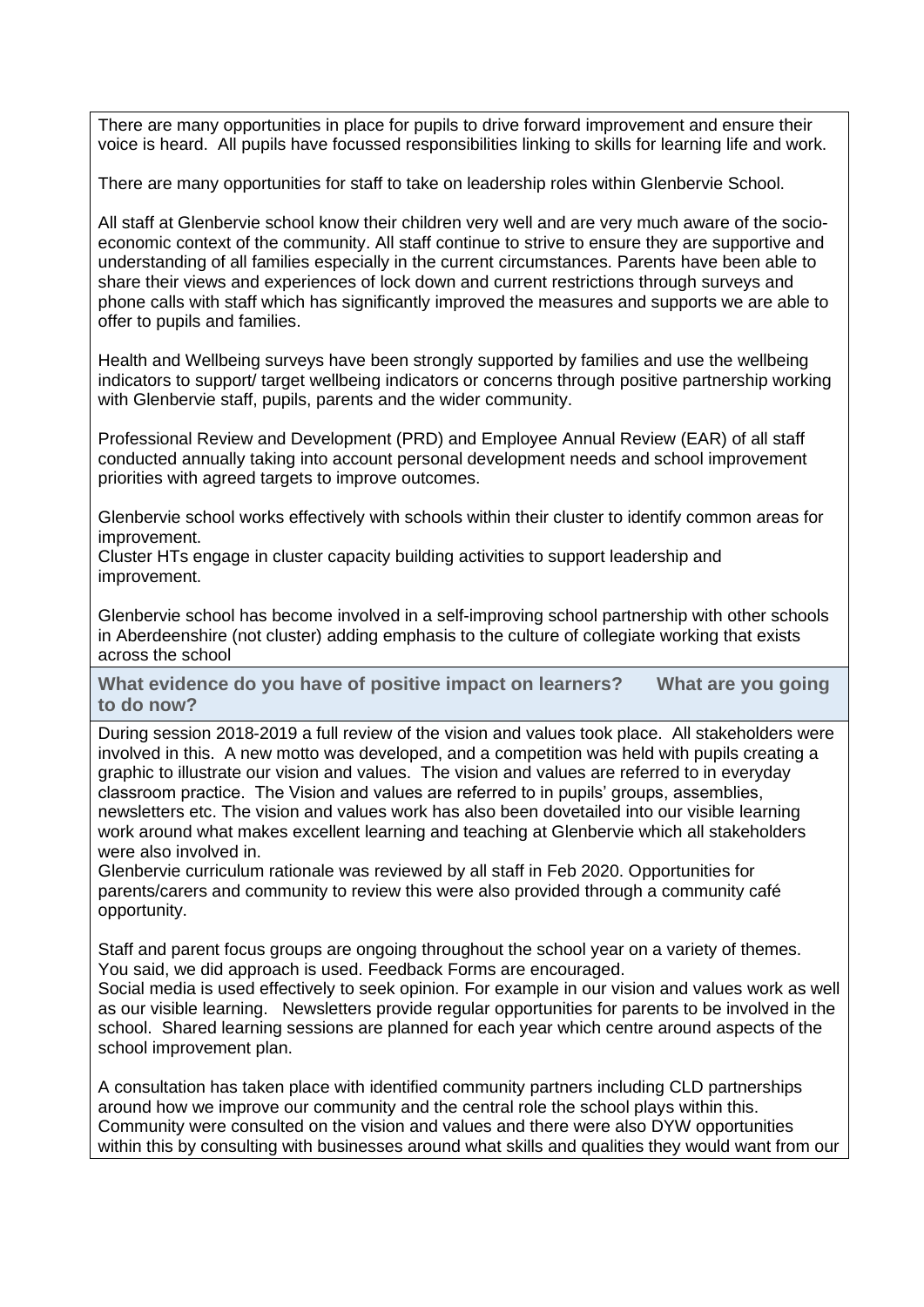pupils. The school engage with the community within learning opportunities and classes regularly plan community links relevant to learning and teaching.

There is an ethos of professional engagement and collegiate working from all staff. Annual calendar of staff meetings with focus areas linked to the school improvement plan. There are regular opportunities for all staff to engage with QI documentation to review practice and plan next steps. There are also planned opportunities for staff to engage with GTCS standards with a view to evaluating and improving practice. (e.g.) Standard of the week. The school has a clear threeyear cycle to ensure all aspects of HGIOS is considered when evaluating and improving practice.

The school has a strong Quality assurance Calendar that helps that gathers evidence and informs next steps. These include:

Team planning sessions that are conducted with a view to sharing standards and moderation practices.

Visible learning Professional Enquiry and peer monitoring which have been used effectively. There has been a clear focus on learning intentions, success criteria and feedback.

Engagement in the Visible learning cluster wide CPD programme. Visible learning work has been an aspect of focus over the last three years

All staff involved in nurture training to enable staff to provide effective support to all pupils.

Glenbervie have a pupil parliament that supports work in this area. They have started to engage with How good is OUR school in order to support this practice.

There are pupil groups in place for areas such as Rights respecting, digital leaders and DYW. The school has a learning for sustainability yearly calendar which exemplifies the opportunities that exist for pupils to lead across a whole school session

Teaching staff have a range of leadership opportunities such as Forest Schools, digital leaders, 1+2 and Visible Learning amongst many others.

During session 18-19 a focussed piece of work was undertaken by Glenbervie in consultation with CLD team to create a profile of the community and village.

CPD opportunities linked to PRD's carried out with all staff. All staff have opportunities and take on leadership roles such as Outdoor Learning, Visible Learning 1+2 initiatives

Moderation work.

QI Work

(this is noted above)SNSA, cluster attainment reviews are used to consider and analyse data with a view to clear and appropriate improvement priorities.

With two other schools' opportunities have been provided for colleagues to engage in self evaluation opportunities to share practice as well as engage in VSE activities within each school.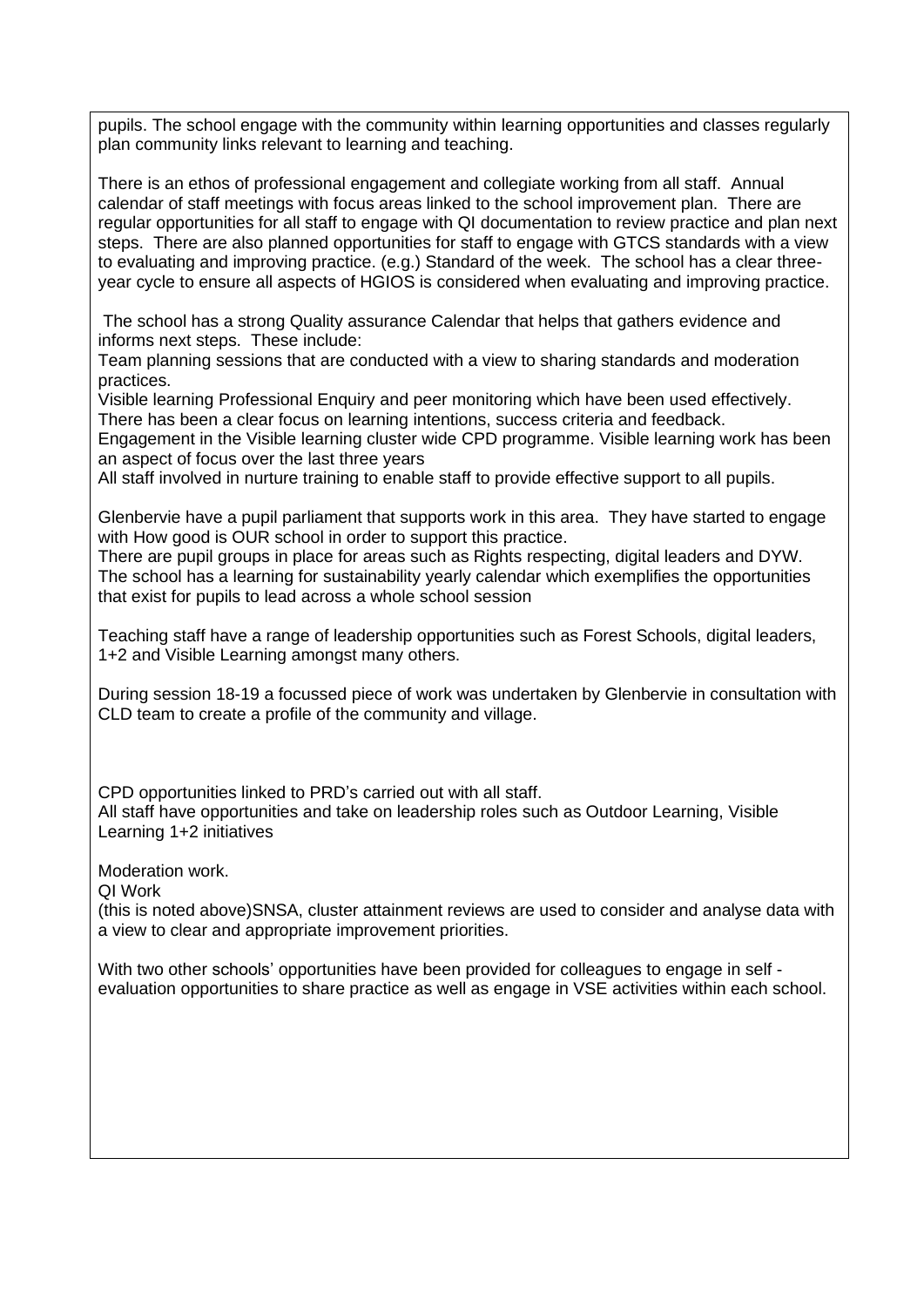#### **What are your improvement priorities in this area?**

#### **Staff**

- Continue with the VSE- Towards a self-evaluating school and work with allocated trio. In line with Education Scotland and Aberdeenshire Authority requirements, monitor our tracking of wider achievement and the impact it is having on individual learners.
- Continue to embed and revisit in line with any new staff pupils, families etc **Pupils**
- Children through Visible Learning will continue be involved more in language of learning, understand what is good feed-back and to help identify how they are doing and set next steps.
- Pupil voice in terms of choice, pace and challenge will continue to be encouraged.
- Pupils to lead developments through Pupil Parliaments, giving all the opportunity to experience leadership. Feedback more regularly on progress and next steps. By collecting evidence measure impact of these Pupil Led developments

#### **Parental/ community engagement**

- Through consultation and following feedback continue to explore ways of involving the wider community in self-evaluation.
- Give that we have just come out of a second lockdown and are dealing with Global Pandemic, find ways to support and work in partnership with our community to address needs and concerns, including consideration to the cost of the school day.

## **How good is the quality of care and education we offer?**

#### **QI 2.3 Learning, teaching and assessment**

Learning and engagement Quality of teaching Effective use of assessment Planning, tracking and monitoring

**Relevant NIF priority: All**

**Relevant NIF driver(s): Teacher professionalism, School leadership, Parental engagement, Assessment of children's progress Level of quality for core QI: 4- Good (HGIOS?4/HGIOELC? 1-6 scale)**

**How well are you doing?** What's working well for your learners? How do you know?

The ethos of Glenbervie School is warm, positive, nurturing and promotes mutually respectful relationships. Almost all pupils engage well with learning experiences, are eager to learn, motivated and involved. There is growing evidence of appropriate pace and challenge across all classes.

Pupils have opportunities to lead learning and share their ideas, what they want to learn and resources they will use.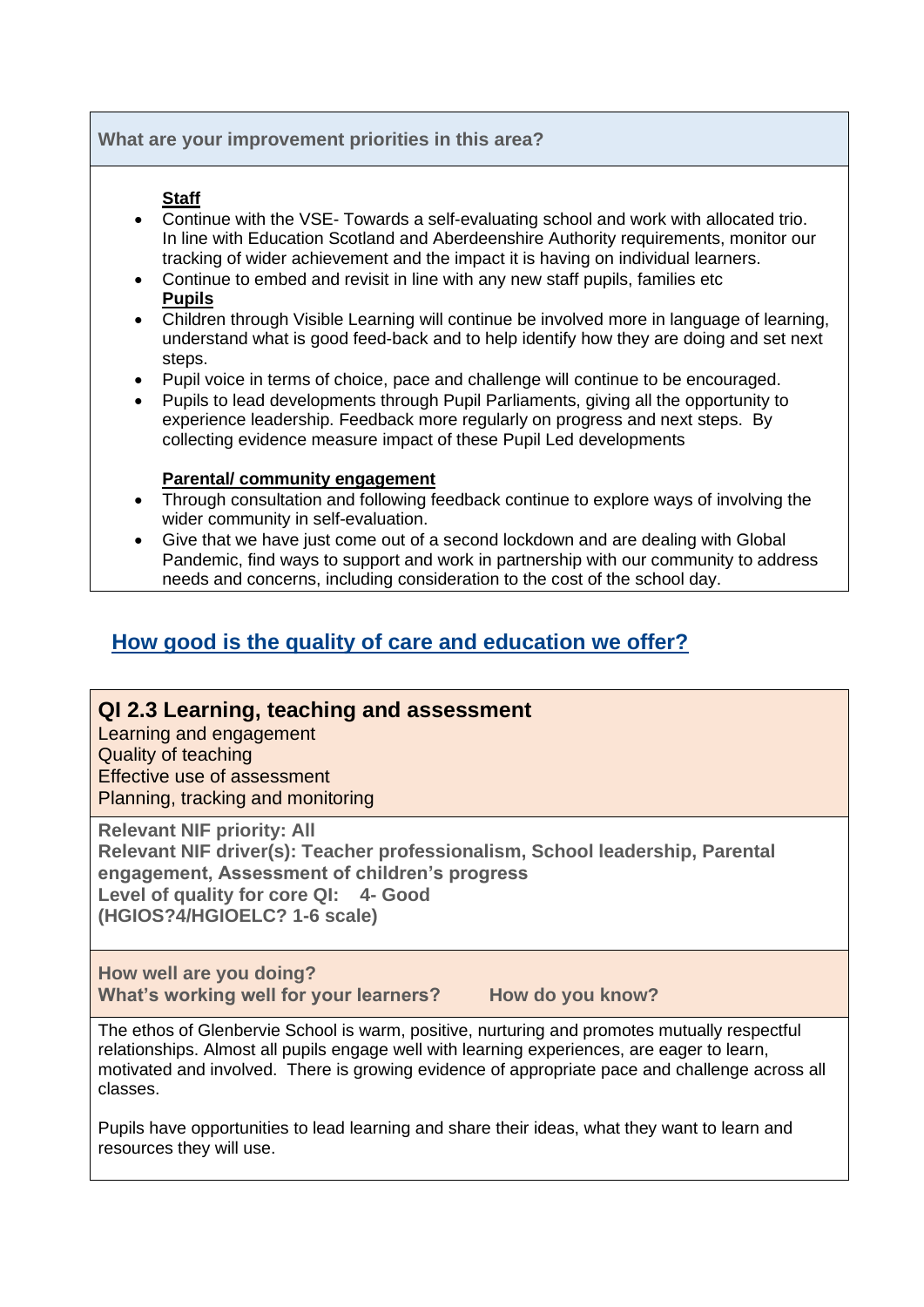Most pupils can articulate what they are learning and why and know what they need to do in order to become successful.

Most pupils are becoming increasingly independent in their learning.

There is consistent practice in place within all classes at Glenbervie linking to AIFL and feedback. Differentiation is evident in all classes.

Most pupils are given the opportunity to be involved in planning at some level within most classes and this is developing more as we progress through the Visible learning journey. Most pupils are involved in self/peer assessment opportunities.

Learning intentions and success criteria are well used to support pupils in their learning. This practice is consistent across the school. In most classes' pupils are involved in co constructing success criteria with staff.

Almost all staff make effective use of questioning during learning and teaching experiences extending learning as appropriate.

All pupils have regular opportunities to work individually, in pairs and in groups. All classes have opportunities to work with other classes

Almost all learning experiences are planned to match pupils needs/abilities. Staff work collegiately to plan to support moderation and capitalise on the strengths of the team. Assessment is planned for at the planning stage and take into consideration the Schools yearly assessment calendar.

All staff use a variety of assessment approaches including holistic to allow pupils to demonstrate their learning in real life contexts. Outdoor learning is used particularly well to showcase this.

All staff know their pupils very well and identify potential barriers quickly. These are discussed with HT to ensure timely action is taken to reduce and barriers. Evidence of impact of interventions is sought in order to identify next steps.

Almost all staff have confidence in using a wide range of assessment data including standardised assessment results.

Termly tracking supports pupils progress in learning.

Digital technology is used to support learning across all classes/ Digital passports have been developed to support planning and assessment as early, first and second level. Parents/carers and pupils share learning through the use of a digital platform - Seesaw

Staff have been developing the promotion of high order thinking skills through the development of their practice. For senior pupils the use of Literacy Circle and our Book Detective work. Our younger pupils have used the Blooms Buttons approach. This is working well for the pupils to extend their thinking and develop critical thinking skills and promote more open-ended answers.

All staff and pupils use a wider range of learning environments including the outdoors, the local woodland area as well as ensuring there are opportunities to develop skills for learning, life and work.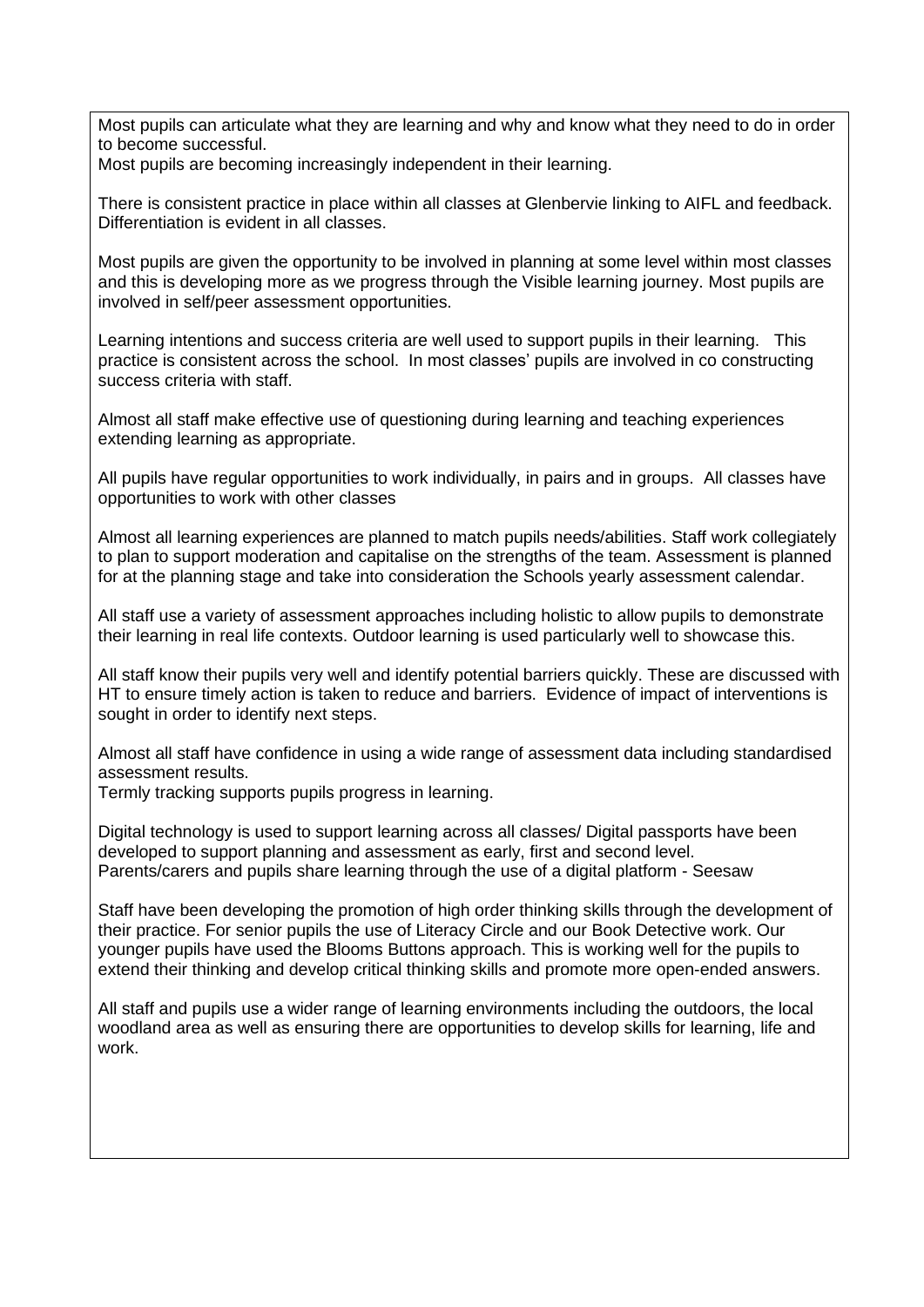**What evidence do you have of positive impact on learners? What are you going to do now?**

QA processes in place for across the school year ensuring opportunities to evaluate practice and inform our areas of strengths/areas for development.

Pupil wellbeing questionnaires are used twice as year to support the Health and Wellbeing indicators, to support and manage next steps.

Staff use Leuven scale to help track engagement in learning and aid this in planning next steps

The school refer to the Vision, values and aims of the school regularly though out the school and this underpins the ethos and high-quality learning in the school.

Pupil focus groups are used regularly to inform the staff of strengths and areas for development. The engagement in the Visible Learning Cluster project has allowed staff to strengthen and develop good Professional Enquiry learning models/impact cycles which is having a really positive impact on promoting excellent learning and teaching.

The Head Teacher is visible daily to all parents at drop off, pick up and has ongoing engagement and visibility to all classes in the school which supports and promotes our school positive ethos.

The school holds Pupil parliament s to allow pupil opportunities to share their views and plan improvements within the school.

The staff developed a Learning for sustainability calendar and skills progression which helps them pull key events from the school calendar together to maximise the opportunities for learning and skills development.

Pupils are given many opportunities to lead and have choice in learning by using Co-operative learning opportunities, different approaches to challenge including Mild, spicy, hot and upskilling choice. Most pupils can talk about personal targets for learning. Evidence of children engaging in Higher Order thinking skills is seen in activities such as Literacy Circle, Problem solving and across Holistic assessments promoted by the development of open ending questioning and critical thinking.

The HT and staff regularly participate in Learning visits, Peer Support opportunities to strengthen and share good practice. Staff, Parents and Pupils can see the evidence of the high-quality learning in displays, Seesaw profiles and through work shared Visible learning work including the work of Hattie and Clarke. Staff have been currently engaged in the work of Paul Dix.

Glenbervie have developed an effective feedback code to ensure there is consistency across the school. Materials from Shirley Clark and John Hattie have been used as a focus for development in this area. Considerable time is spent planning collegiately to help moderate and share standards across the school. Feedback is seen and heard on seesaw, is shared on class work by a variety of methods and is commonplace in most lessons observed in the classes.

Pupils have regular opportunities to engage and lead assessment through self and peer assessment approaches. This work also supports pupils' understanding of knowledge and skills they are developing as well as their identification of strengths/next steps.

Aberdeenshire frameworks and national benchmarks are used to inform planning and identify appropriate next steps thus ensuring progression in learning across the school. Staff plan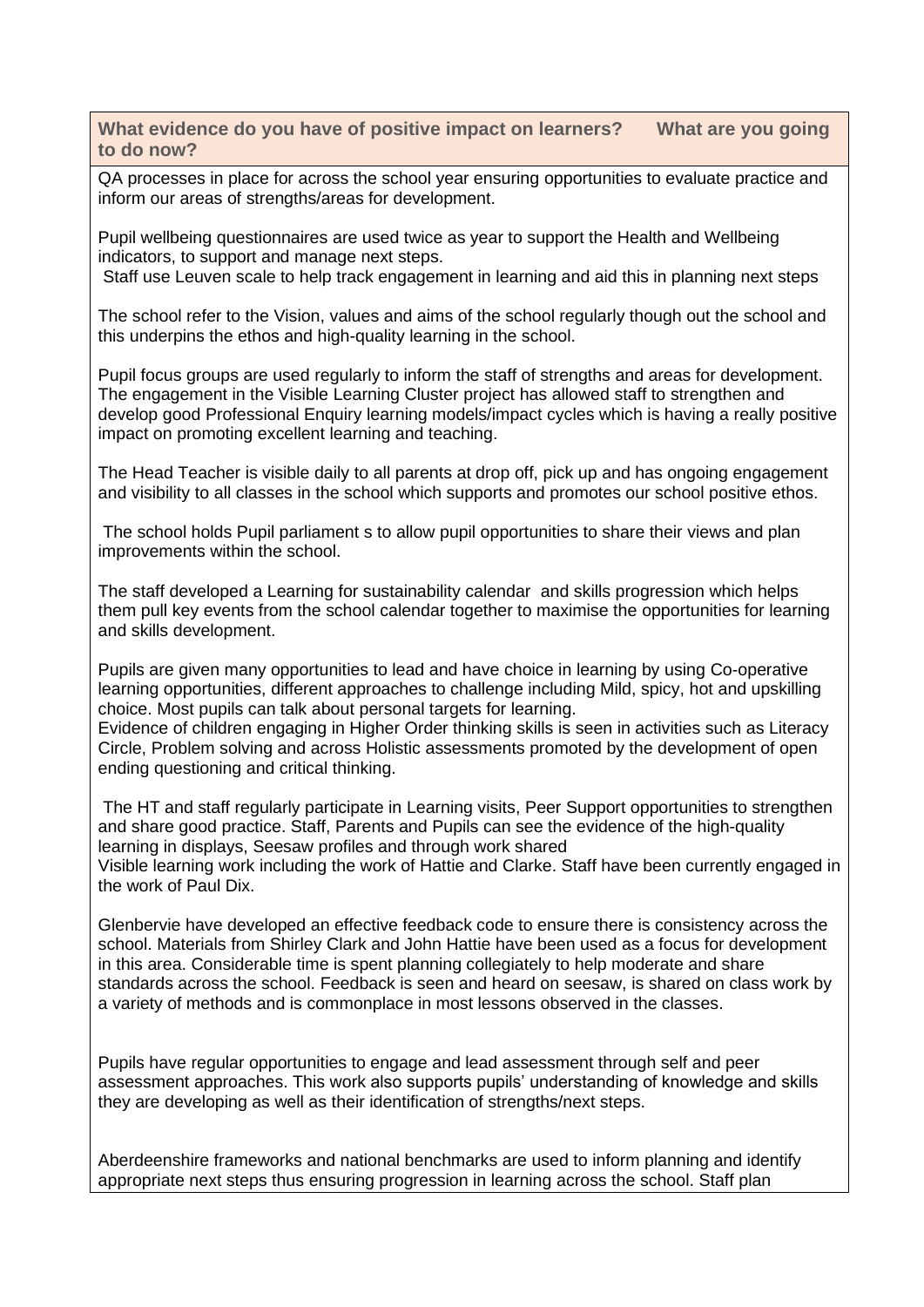collegiately to support moderation of practice and ensure a shared understanding of expected standards.

National benchmarks and local frameworks are used to support professional judgements made and make informed decisions on where pupils are in their learning.

Glenbervie has an agreed assessment calendar which shares key areas of focus throughout the school year.

PEF is used to support staff to plan interventions to overcome any barriers faced. (e.g.) the development of a breakfast club to support identified pupils. Emerging literacy resources used to support identified gaps.

Professional dialogue ongoing throughout the session.

Termly tracking meetings are held with staff.

Almost all staff implement and use a visible learning feedback code to discuss what pupils are learning, how they have been successful and identify their next steps.

SNSA data is considered by all staff. This is used to inform next steps in learning by class teachers.

Consideration of trends in data are used appropriately to inform future improvement planning. Session 29-21- there has been a key focus on Writing following interrogation of data.

Staff have been involved in development work for the cluster around non negotiables in numeracy in order to support transition between primary and academy.

Glenbervie has digital leaders and effective is used made of laptops/iPad/Clevertouch boards and more recently, coding technology. Technology is also used to support targeted interventions planned for (Read, Write, Gold) Primary 6 pupils are Read, Write Gold ambassadors. Feedback from parents/carers around the use of Seesaw to share learning, progress and feedback is very positive.

Twitter and Facebook are used to promote everyday learning and achievements.

Member of teaching staff is Forest school trained and plans outdoor activities with staff. The local woodland area is very well used as a learning resource. This is also used to provide targeted interventions for identified pupils.

Glenbervie have developed a life skills award scheme and have strong informal links with local businesses.

**What are your improvement priorities in this area?**

Embed agreed processes and practice in relation to feedback to support pupil's involvement in learning, knowing their strength and what they need to do to improve

Continue with work such as learning conversations with pupils so staff can ensure there are a variety of opportunities for pupils to take a lead role in their learning.

Evaluation of pupils' groups such as pupil parliament in order to ensure this work is having an impact.

Embed the practice around co-construction LI/SC is in place in order to ensure there is consistency across all classes.

Continue to use visible learning and professional enquiry approaches to improve pedagogical practice and improve outcomes for all learners.

Continue to develop moderation processes and practice looking beyond the school to promote effective learning and teaching going forward.

Continue training for staff around assessment incorporating support from local authority QAMSOs.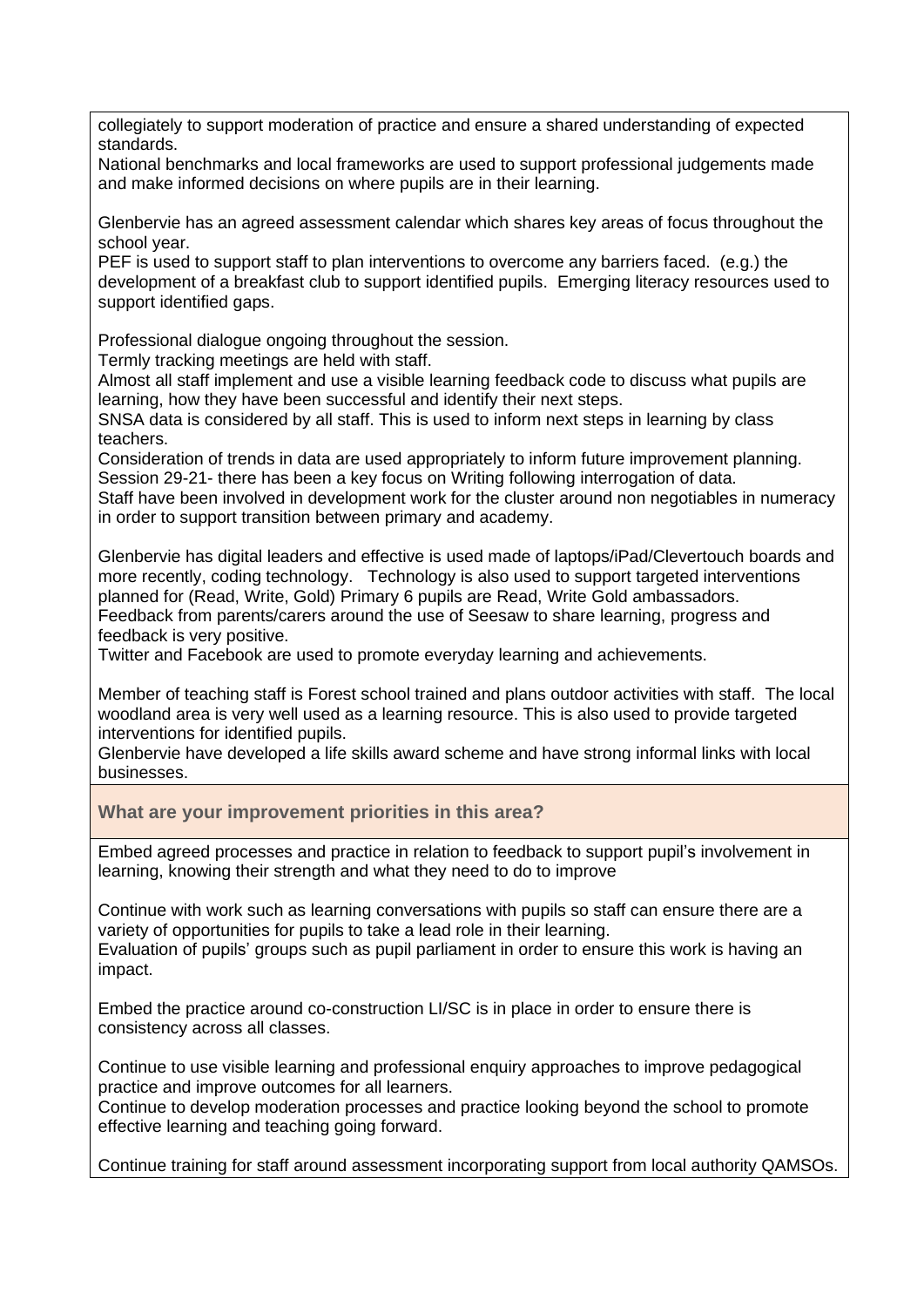Continue to familiarise all staff with the interrogation of SNSA data.

Continue to work with community partners to ensure there is a less adhoc approach to business/DYW links working towards longer term planned opportunities once restrictions of Covid ease..

## **How good are we at improving outcomes for all our learners?**

**QI 3.1 Ensuring wellbeing, equality and inclusion Wellbeing** Fulfilment of statutory duties Inclusion and equality **Relevant NIF priority: All Relevant NIF driver(s): Assessment of children's progress, School improvement, Performance information Level of quality for core QI: 4- Good (HGIOS?4/HGIOELC? 1-6 scale) How well are you doing? What's working well for your learners? How do you know?** All staff at Glenbervie have a very good knowledge of learners, families and their community. A supportive ethos exists across the school for all pupils. All are fully committed to ensure everyone is treated equitably and with respect. Due to the dedication of all staff almost all pupils build very positive relationships, allowing staff to identify and support individual needs. This will be especially important this session recognising the supports and concerns around the Global pandemic and finding ways to be mindful of the Cost of the School day such as cost of trips, charity events etc. The school have developed a whole school promoting positive behaviour policy. A promoting respect and resilience policy has also been developed which is underpinned by the UNCRC. High expectations of behaviour with incidents dealt with promptly and effectively. Work on this is developing further with the use of the research and approaches of Paul Dix. All staff are clear on the policies and procedures around child protection. Staff are vigilant and prompt in highlighting concerns and responding to issues All staff are clear on principles and processes in relation to GIRFEC. Almost all pupils have an awareness of the wellbeing indicators and can discuss these appropriately Our HWB programme promotes a shared understanding of physical, mental and emotional wellbeing and supports learners to develop self-respect and respect for all others The school tracks Health and wellbeing through tracking and monitoring discussions as well as surveys carried out with pupils, parents and staff. Curricular work, assemblies and wider community partnership encourage discussion, reflection and appreciation of faith, diversity and wellbeing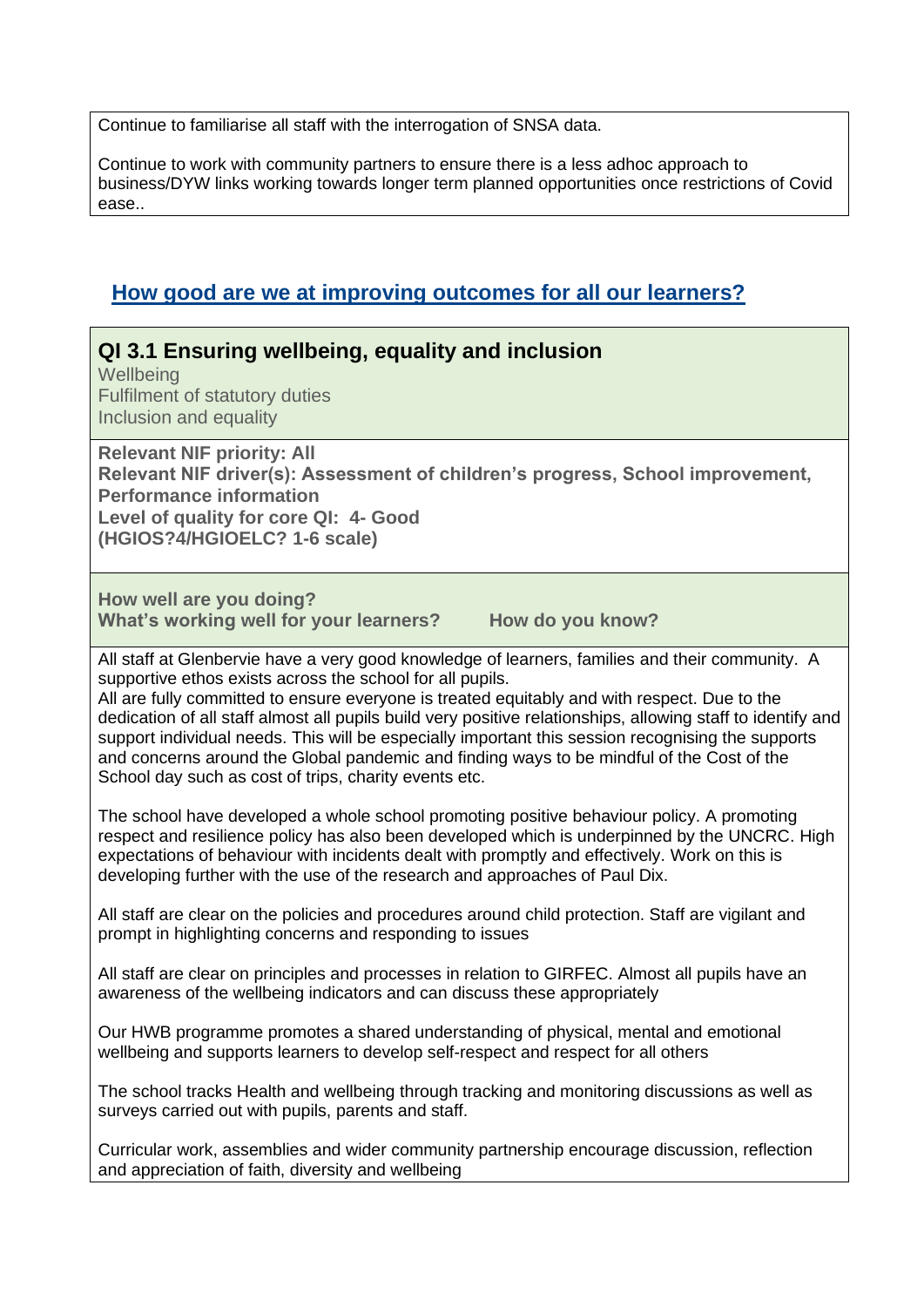A range of universal supports are available in all classes.

Clear procedures are in place to identify, assess and plan for pupils with additional support needs. IEPs, Managing Accessibility Plans (MAPs),and risk assessments are in place for individual pupils as appropriate and are developed with pupils, as appropriate, and parents to improve outcomes for learners.

All pupils have chronologies in place. Pastoral notes are used on SEEMIS to support this. This includes a particular area to record any incident of alleged bullying.

Termly tracking meetings with the HT and individual class teachers have a focus on pupils' needs and discussion re targeted interventions. This supports the deployment of staff including Pupil Support Assistants (PSA) and ASL staff.

Class teachers work closely with ASL teacher to plan targeted interventions and IEP's ASL teacher offers learning and teaching support, co-operative teaching, consultation, direct intervention and professional development. ASL teacher has good relationships with families and outside agencies and is pro-active in addressing next steps.

Transition programmes and activities are in place for Early Years/Primary/Secondary to ensure the well-being of pupils. Transition meetings are held annually for ASN pupils involving previous and new teacher.

**What evidence do you have of positive impact on learners? What are you going to do now?**

Effective staged intervention approaches in place. ASL assessments carried out as and when required. Collaborative professional dialogue. Single and multi-agency planning. All staff are also engaging in ongoing training to support pupils. This includes ACES.

Shared expectations in place across the school. The school have an agreed Excellent Learning and Teaching model that was shaped by views of pupils staff and parents There is a positive, supportive ethos throughout the school. The school promote the rights respecting award work and an open-door policy is in existence for all comments/queries.

V,V,A work carried out as described in 1.3.

Annual update of training carried out. Students and supply staff are given appropriate information on arrival.

Staff complete annual data protection, equalities and diversity training as provided by local authority

A log is kept of any complaints/queries.

Single and multi-agency planning Wellbeing surveys carried out with staff and parents to monitor wellbeing and promote discussions around wellbeing. School uses Bounceback and ALEC resources, three year rolling programme, for smaller schools programme to support this.

The school has been awarded the following recognition:

First school in Aberdeenshire to receive second Gold Sports award which puts pupils, wellbeing, activity and leadership at the heart of our work.

Six Eco flags have been achieved at Glenbervie.

Woodland school accreditation award linking to outdoor learning.

Silver Rights Respecting award.

Social Enterprise in Schools Award and Champions Award 2021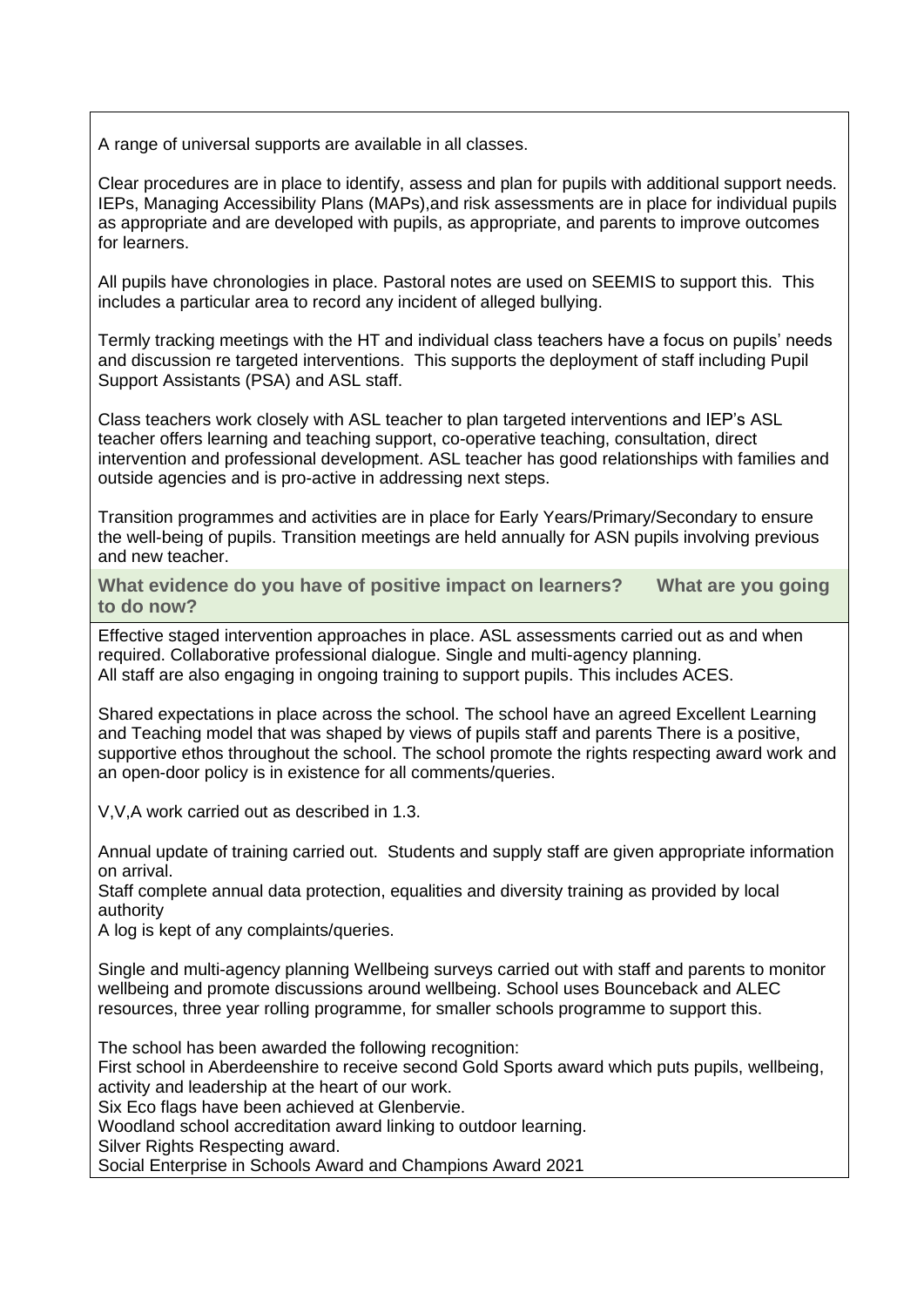The school have used whole school tracking models to support the progress, next steps and interventions for pupils. Tracking work supports monitoring levels of attainment and planning areas for improvement/targeted intervention.

The school has strong partnerships with local church and community groups, police liaison and community officers, Bikeability Programme. The school also operates a three-year rolling first aid and CPR programme to develop essential skills with pupils.

Pupils and staff have worked together to create" Brainboxes "which provide a range of universal supports that pupils can access independently. The Aberdeenshire Dyslexia friendly toolkit and autism friendly toolkit have been utilised to provide ongoing support for all learners.

Targeted support is provided by class teachers, IPT staff, Pupil's support worker and others such as SALT/EAL.

EP take part in the planning and assessment for pupils.

Outside agencies such as school nurse, doctor and CAHMS are also involved with the consideration of targeted support for individual pupils.

Sensory support provides ongoing guidance and support for a staff member.

Some staff are nurture trained and use this to support pupils

The school keeps an up-to-date audit of need to support the deployment of staff and consideration of interventions to be planned for to support pupils.

MAAPM process being fully implemented. Regular meetings with staff, parents and other agencies to meet pupils' needs.

HT meets termly with ASL staff in order to plan appropriately to meet individual need. This is reviewed for impact on a termly basis too.

Staff visit partner providers within the community to support transition from Early years setting to P1. A programme of fie visits is carried out each year to support transition to p1. P6 pupils act as buddies for new P1 pupils in term1.

The cluster has a comprehensive transition programme run in partnership with cluster primaries/Mackie Academy/ Aberdeenshire engineers and CLD. There are series of visits in place.

There is an enhanced transition programme in place for any pupils who would benefit from this academy staff team provide a range of opportunities to engage with pupils and their families. A summer programme is also offered.

**What are your improvement priorities in this area?**

Continue to develop approaches and incorporate more opportunities to develop mental wellbeing including the use of Therapets, mindfulness, relax kids etc. as trialled in health week during session 2018-2019. Covid restrictions prevented this over past 2 years. Continue to further celebrate diversity through ongoing opportunities linked to our Rights Respecting Award and awareness of cultural events.

As a staff team- consider across the school the main barriers to learning being seen, not just generally but as a direct result of Covid and lock down. Consider how these barriers could be mitigated within the school community and track impact of these mitigations.

Further develop approaches to reviewing the impact of targeted interventions on our pupils over time, particularly PSA led interventions.

Continue to build capacity as a team to ensure the needs of all pupils are met. Number of pupils requiring targeted interventions has increased over the last two years.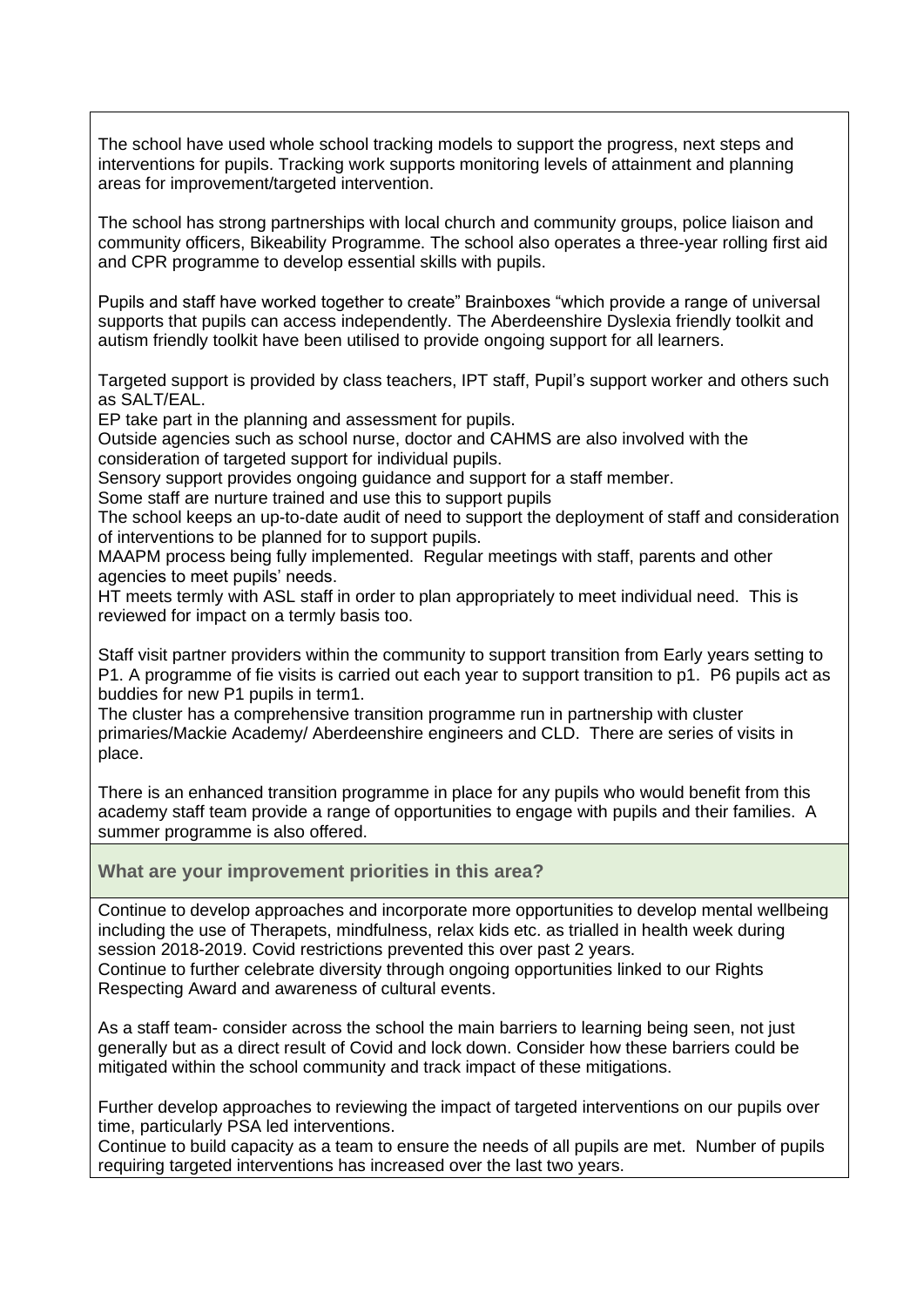Continue to embed whole school nurturing approaches. Staff will be given ongoing opportunities to cascade any information from training received.

Work with the school community and Parent council to support families after the Global pandemic and find ways as a school to minimise the Cost of the school day and be mindful of changed circumstances.

#### **QI 3.2 Raising attainment and achievement**

Attainment in literacy and numeracy Attainment over time Overall quality of learners' achievement Equity for all learners

**Relevant NIF priority: All Relevant NIF driver(s): Assessment of children's progress, School improvement, Performance information Level of quality for core QI: 4- Good (HGIOS?4/HGIOELC? 1-6 scale)**

**How well are you doing? What's working well for your learners? How do you know?**

There is a positive picture of attainment for Glenbervie School. Most pupils are attaining expected levels in literacy, numeracy and health and wellbeing. Some children exceed expected levels. Universal supports are in place and targeted interventions for identified pupils and groups are put in place for those who need support.

The school has a robust TMR system in place which is discussed termly with staff to ensure individual pupil progress is tracked. Next steps are clearly identified and planned for. Interventions are also regularly reviewed for impact.

All staff have a good understanding of expected standards in literacy and numeracy supported by the local frameworks and national benchmarks.

Pupil Equity Funding has been used to support the development of phonics and pre handwriting skills which in turn has an impact on reading, writing, listening and talking attainment. It has also been used to support the development of effective pedagogy through the visible learning threeyear cluster programme. Glenbervie has also targeted PEF resources to support health and wellbeing through the formulation of a parent run breakfast club. Most recently PEF has supported Digital technology as needs arose from the global pandemic.

Glenbervie pupils are successful, confident and responsible. They contribute effectively to the life and work of the school. Their opinions are sought and acted upon allowing them ownership of initiatives and their school community. All pupils are involved in whole school development groups and a strong pupil voice forms part of self-evaluation activities.

Pupils participation with their wider community is successful through developing partnerships.

Achievements are recognised and shared across the school. The school are developing their systems in tracking this information to ensure identification of any pupil at risk of missing out.

Pupils are increasingly given opportunities for developing their knowledge and skills through a variety of ongoing extra-curricular activities.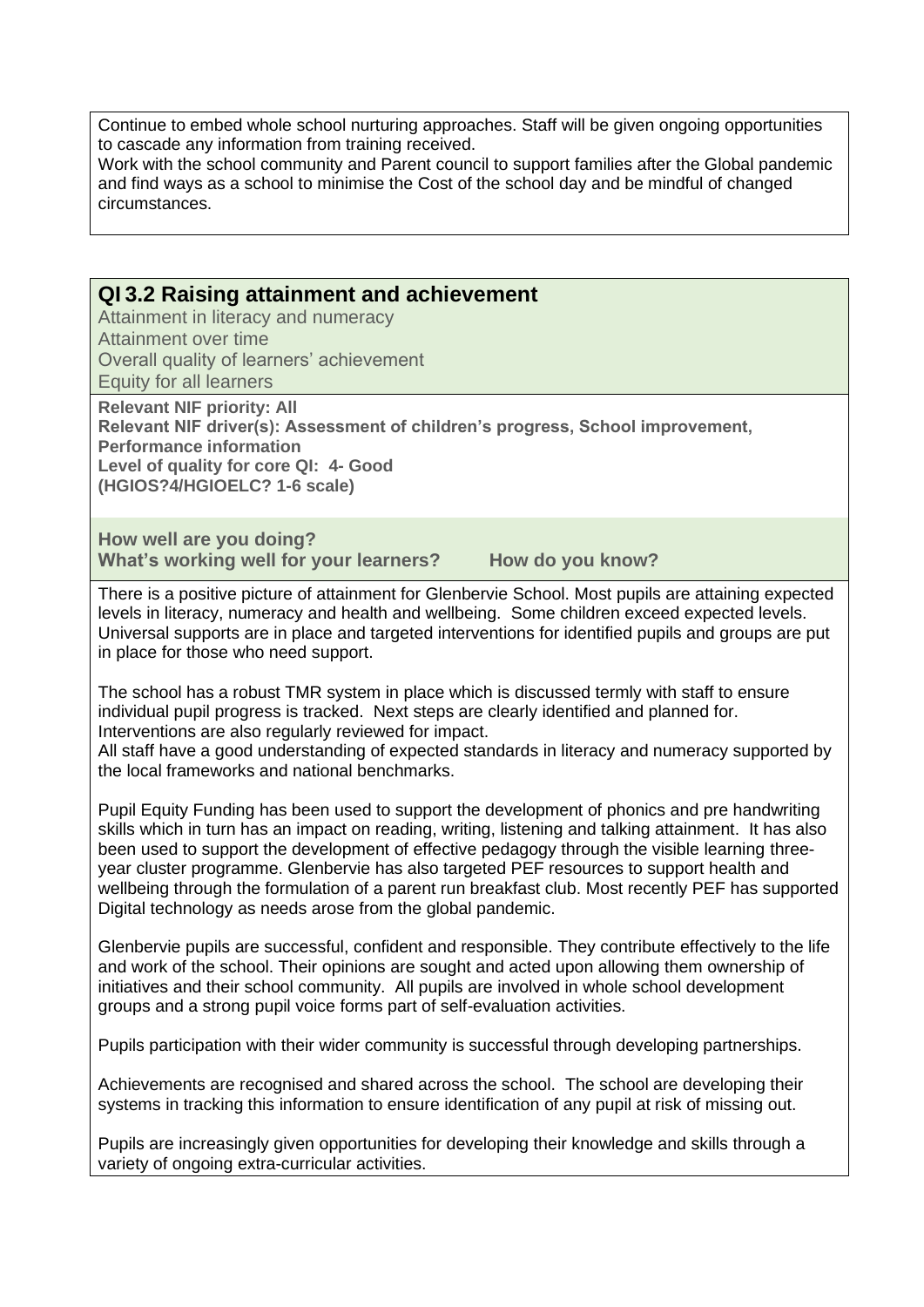Attendance levels are generally high, exclusion rates are low, and inclusion is successful for most pupils.

Parent Feedback on Covid Recovery has been very positive and they, like staff and pupils, feel the Health and wellbeing/Outdoor Education is a priority to build back relationships, confidence and social skills needed to support attainment across the curriculum.

**What evidence do you have of positive impact on learners? What are you going to do now?**

Overall school professional judgements of CFE levels show good progress for most learners. Through school tracking procedures a number of pupils are exceeding expectations in both literacy ad numeracy. Staff are continuing to develop opportunities to promote challenge for all pupils.

Universal supports exist in all classes. Brain boxes have been developed by pupils and staff to support this. The school have Read, Write, Gold pupil ambassadors. ASL supports are regularly reviewed in order to ensure all resources are deployed appropriately to meet need.

A tracking system is in place that coincides with termly tracking meetings.HT regularly reviews specific cohorts of pupils (e.g.) pupils identified exceeding expectations as well as considering the impact of PEF on identified pupils. Tracking of attendance and lates HT monitors all lates as at main entrance daily.

The school have engaged in moderation work in a variety of ways. This includes consideration of evidence linking to achievement of a level both within Glenbervie and with neighbouring schools. Glenbervie staff have also made a start on robust tracking of digital skills and life skills. Glenbervie school engages in a bi-annual cluster attainment review which allows for sharing of good practice and identified areas of development.

Visible learning training and collegiate sessions have taken place over the last three sessions ensuring improvements in pedagogy and practice. Currently there is a focus on feedback. Visible learning impact coach supports development in these areas and also promotes leadership.

Parental volunteers run the breakfast club, organising rotas etc.

All pupils involved in pupil groups including rights respecting, DYW and Sports and health wellbeing and digital/eco group.

Whole school action points and development work is shared through pupil parliament work. This work is then displayed on pupil group display boards in the school. A pupil friendly improvement plan has also been created and this is used in self-evaluation activities by pupil council groups. There are further opportunities for pupil leadership through buddies and prefects. Pupils also have opportunities to take ownership and share their learning through shared learning events and community cafes.

Partnership working with community groups such as the Steeple shop, MacPhies, East Coast Viners, Drumlithie Improvement Group(DIG), CLD links and community cafes.

Wider achievement is valued and recognised by the following: Ongoing praise slips and shared value awards. Assemblies Seesaw online platform to share Achievements out with school are shared and displayed on the good news board and also on social media platform. This gives the opportunity to link and promote achievements linking to school values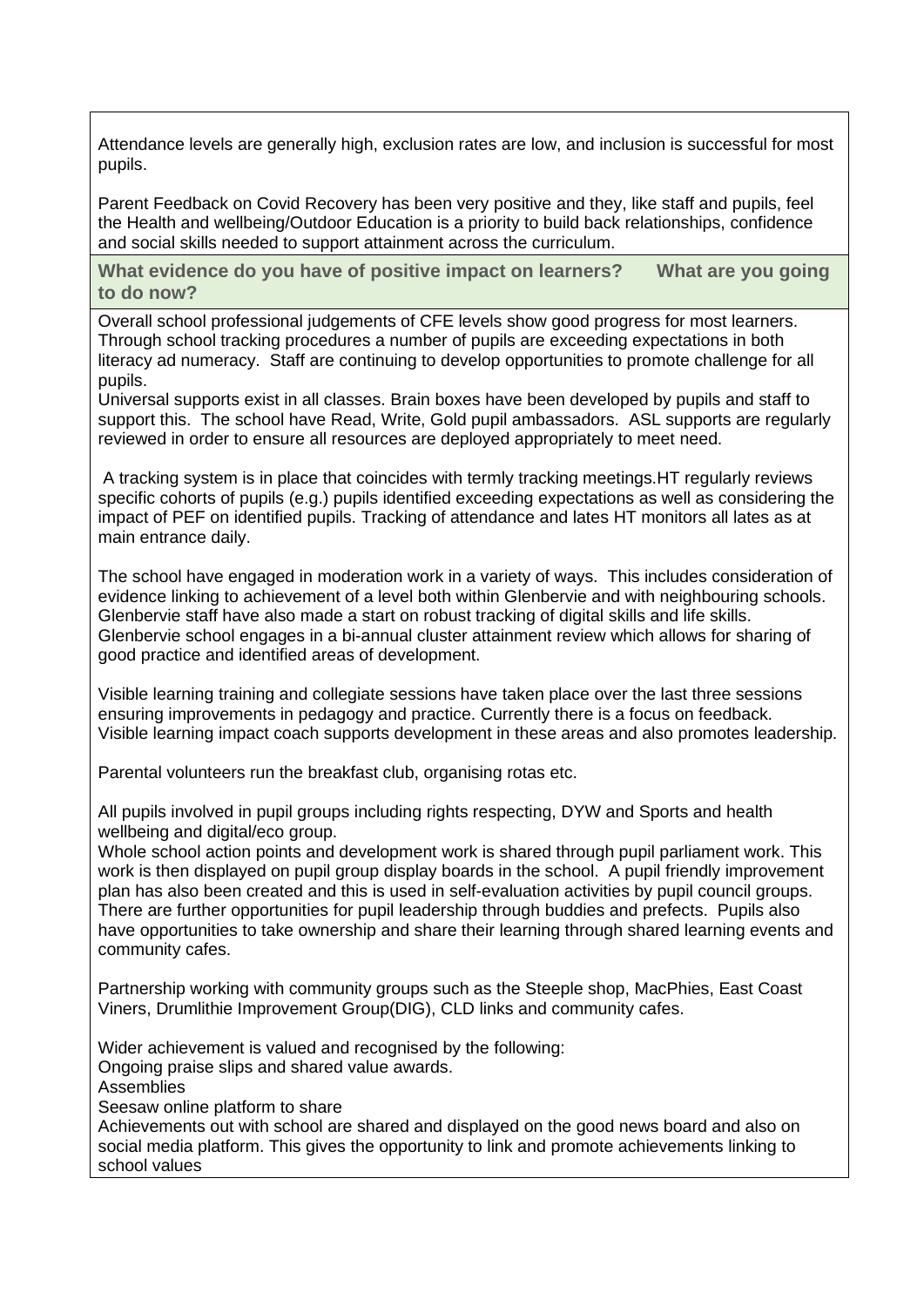All pupils are encouraged to share wider achievement. All pupils are developing their skills for learning, life and work through our life skills programme.

Staff and parents pre- Covid run a variety of clubs after the school day which include Lego club, choir, cross country, badminton, netball and football. Pupils also have the opportunity to run lunchtime clubs for others. These include book club, Bunny rota, Euro quiz and rotary quiz. Hopefully these will all get back on track as restrictions ease.

#### **What are your improvement priorities in this area?**

.

- Continue to develop the work started on promoting and developing skills for learning life and work. Continue to develop the DYW agenda to encourage discussions about career and positive destinations beyond leaving school. Use skills progression and tracker for the school to help capture all these skills.
- Continue to use Data Packs and Power B.I alongside our ASL info to support and track progress of those learners not on track and conversely track the progress of those Exceeding Expectations and look at impact of interventions
- Further devise and advance planning for business partnership working for the school session and tie this into our sustainability calendar.
- Continue to develop tracking and monitoring to include the tracking of pupils' wider achievements.
- Continue to develop approaches to assessment and moderation both at Glenbervie and also optimising opportunities to engage with other schools across the cluster/authority.
- Continue to extend and build the links with the wider community and try to capture the impact of the pupils' achievements on our community.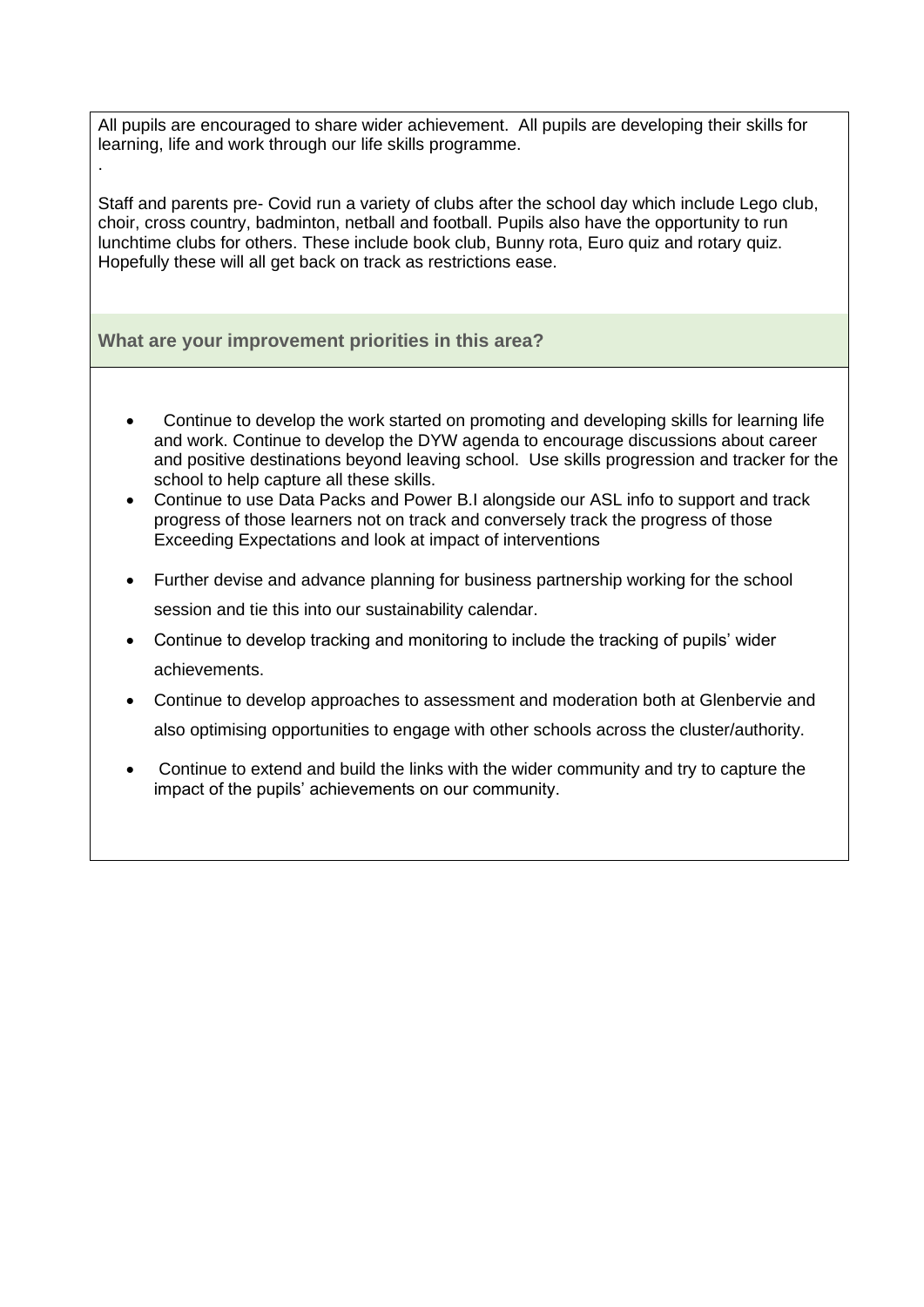## **PEF 2021-2022**

| <b>Identified</b><br>gap | Analysis of the <b>SIMD data</b> shows that no child at Glenbervie Primary School<br>lives in an area of deprivation (deciles 1 and 2); the majority of children are in<br>decile 7 or 8. Although Glenbervie Primary School does not have any<br>children who are classed as living in an area of deprivation, we believe that<br>all children are entitled to the best education and to be the best they can be.<br>Although SIMD data is mainly 8, we recognise some children are borderline<br>to this and there are hidden deprivation challenges. We have 8 children<br>receiving FSM.<br>The use of the PEF will be targeted towards further improving the high quality<br>of learning and teaching across the school and ensuring all pupils achieve<br>their full potential. This will be done by engaging as a cluster and school in<br>Outdoor Learning and Health and Wellbeing interventions. This includes<br>nurturing wellbeing to build back better. Assessed level of need along with<br>global pandemic relating to HWB following pandemic questionnaires from<br>parents at start of term, and regular check ins that took place during lock<br>down indicate that is it about readiness to learn for targeted pupils. These<br>interventions then need to be resourced appropriately to help support the<br>mental and health and wellbeing of children following Covid19 and<br>Lockdown. |
|--------------------------|-----------------------------------------------------------------------------------------------------------------------------------------------------------------------------------------------------------------------------------------------------------------------------------------------------------------------------------------------------------------------------------------------------------------------------------------------------------------------------------------------------------------------------------------------------------------------------------------------------------------------------------------------------------------------------------------------------------------------------------------------------------------------------------------------------------------------------------------------------------------------------------------------------------------------------------------------------------------------------------------------------------------------------------------------------------------------------------------------------------------------------------------------------------------------------------------------------------------------------------------------------------------------------------------------------------------------------------------------------------------------------------------------------------------|
|                          | Some of the funding will be targeted to continue to support and resource our<br>Breakfast club to further strengthen and support our families and community.<br>The school has a clear commitment to excellence and equity and values the<br>learning of all children. The poverty related attainment gap is about achieving<br>equity for all by ensuring every child has the same opportunity to succeed. In<br>terms of Health & wellbeing indicators the breakfast club gives the<br>opportunity for a Safe, Nurturing and Healthy start to each day for all<br>children.                                                                                                                                                                                                                                                                                                                                                                                                                                                                                                                                                                                                                                                                                                                                                                                                                                   |
|                          | Literacy has been identified as priority, especially Writing and Reading<br>through both Emerging Literacy Data, tracking and monitoring data and<br>evidence from monitoring and lockdown engagement etc. This data has<br>identified that there are a significant number of pupils who start school with<br>lower attainment in Literacy. A significant number go on to receive ASL<br>support as they go through the school. By using EL assessments and<br>focussing PEF at targeted children and stages be able to target support.<br>Our Reading scheme needs a wider range of material (hard copy and digital)<br>to support the wide range of learners and in particular Non-Fiction as this is<br>an area data shows is poorer and was evident in Lockdown learning.                                                                                                                                                                                                                                                                                                                                                                                                                                                                                                                                                                                                                                   |
|                          | Depending on the resources and final costs, any carry forward will be used to<br>help purchase Digital technology that became apparent during Lock down<br>needed to be added to in terms of capacity.                                                                                                                                                                                                                                                                                                                                                                                                                                                                                                                                                                                                                                                                                                                                                                                                                                                                                                                                                                                                                                                                                                                                                                                                          |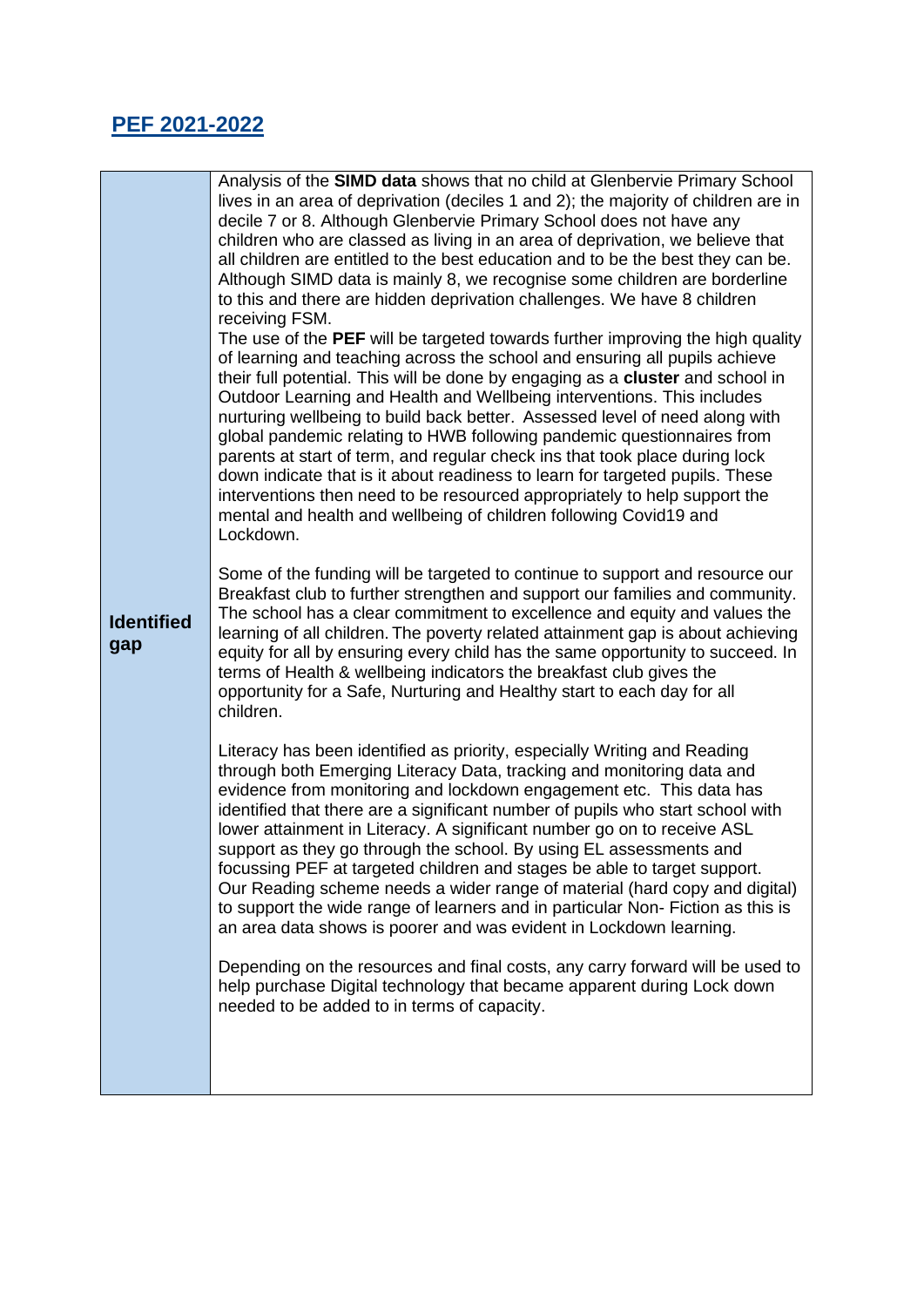| <b>Expenditure</b>          | Resources/Equipment/ Materials                                                                                                                                                                                                                                                                                                                                                                                                                                                                                                                                                                                                                                                                                                                                                                                                                                                                                                                                                                                                                                                                                                                                                                                                                                                                                                                                                                                                                                                                                                                                                                                                                                                                                                                                                                                                                                                                                                                                                                                                                                                                                                                                                                                                                                                                                                                                                                                                                                                                                                     | <b>Breakfast Club resources,</b><br>purchasing and training<br>stakeholders.<br><b>Emerging Literacy, Reading</b><br>& Motorskills Resources<br>Subscriptions/Other resources<br><b>Digital Devices</b><br>(ipads/Chromebooks) | £500<br>£4000<br>£1500      |
|-----------------------------|------------------------------------------------------------------------------------------------------------------------------------------------------------------------------------------------------------------------------------------------------------------------------------------------------------------------------------------------------------------------------------------------------------------------------------------------------------------------------------------------------------------------------------------------------------------------------------------------------------------------------------------------------------------------------------------------------------------------------------------------------------------------------------------------------------------------------------------------------------------------------------------------------------------------------------------------------------------------------------------------------------------------------------------------------------------------------------------------------------------------------------------------------------------------------------------------------------------------------------------------------------------------------------------------------------------------------------------------------------------------------------------------------------------------------------------------------------------------------------------------------------------------------------------------------------------------------------------------------------------------------------------------------------------------------------------------------------------------------------------------------------------------------------------------------------------------------------------------------------------------------------------------------------------------------------------------------------------------------------------------------------------------------------------------------------------------------------------------------------------------------------------------------------------------------------------------------------------------------------------------------------------------------------------------------------------------------------------------------------------------------------------------------------------------------------------------------------------------------------------------------------------------------------|--------------------------------------------------------------------------------------------------------------------------------------------------------------------------------------------------------------------------------|-----------------------------|
|                             | Commissioned/purchased<br>services/partners                                                                                                                                                                                                                                                                                                                                                                                                                                                                                                                                                                                                                                                                                                                                                                                                                                                                                                                                                                                                                                                                                                                                                                                                                                                                                                                                                                                                                                                                                                                                                                                                                                                                                                                                                                                                                                                                                                                                                                                                                                                                                                                                                                                                                                                                                                                                                                                                                                                                                        | Nurture/Health & Wellbeing<br>/Outdoor Resources & training<br>for staff, (10 staff members)<br>Cover time for Impact/ coach<br>and training.                                                                                  | £2224 to<br>(TOTAL) (£8224) |
|                             | Details all kept on school spread sheet                                                                                                                                                                                                                                                                                                                                                                                                                                                                                                                                                                                                                                                                                                                                                                                                                                                                                                                                                                                                                                                                                                                                                                                                                                                                                                                                                                                                                                                                                                                                                                                                                                                                                                                                                                                                                                                                                                                                                                                                                                                                                                                                                                                                                                                                                                                                                                                                                                                                                            |                                                                                                                                                                                                                                |                             |
| <b>Expected</b><br>outcomes | Nurture Wellbeing to Build Back Better Project<br>Work with Muddy Boots OWLNEG, Our Forest School Trained Teacher and<br>Stonehaven Cluster Schools to develop Outdoor Learning across our school.<br>We aim to draw on the work of Nature nurture and building nurture wellbeing.<br>By using evidence research and data, continual evaluation, working in<br>partnership, collegiate cluster approach to train, share practice, develop<br>positive attitudes to learning. We aim to develop a programme that gives all<br>staff and therefore all pupils, a coherent nurture and outdoor framework to<br>upskill our school. It will be a consistent and coherent approach in partnership<br>with our cluster resources, Forest School trained teacher and Pupil Support<br>Worker.<br><b>Breakfast Club</b><br>The poverty related attainment gap is about achieving equity for all by ensuring<br>every child has the same opportunity to succeed. Feedback and evidence from<br>Parent Partnership events, Our Parent Council, staff and pupils themselves<br>indicate a need to continue our non-profit making breakfast club. The feedback<br>indicates in terms of Health and wellbeing collation of evidence identifies a<br>need for a facility that would give parents ownership to address the challenges<br>of deprivation, support with development of life skills for parents and pupils. It<br>would encourage the development of strong partnerships with all stake<br>holders. In terms of SHANARRI, it gives the opportunity for a Safe, Nurturing<br>and Healthy start to each day.<br><b>Literacy Interventions</b><br>With a more consistent approach to the teaching of Reading and writing<br>alongside, early literacy skills there will be Improvement in the pace of<br>learning and teaching. Thus, leading to a stronger progression in children's<br>phonics development at an earlier stage and spelling skills as they move<br>through school. As a result, children will show an increased engagement in<br>literacy and attainment will improve.<br><b>Digital Interventions</b><br>Following Lockdown, it has become evident that many of our Digital<br>Resources needed upgrading/supplementing to support the capacity and<br>delivery of blended/remote learning. By adding to this there will be a more<br>equitable provision to support both staff and learners to allow levels of high-<br>quality learning and teaching to continue and for children to continue to make<br>progress. |                                                                                                                                                                                                                                |                             |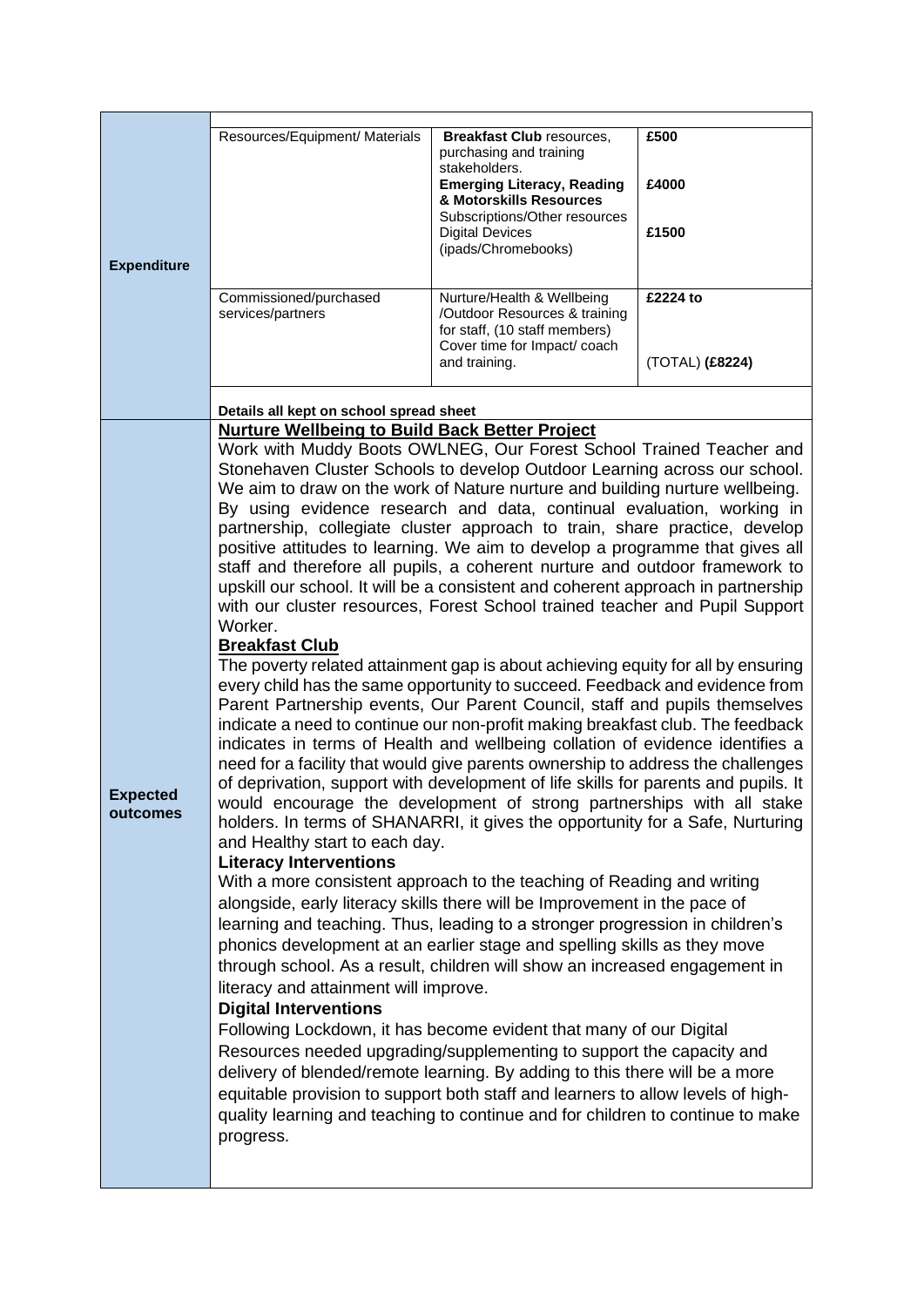| Impact<br><b>Measurements</b> | <b>Nature/Nurture and Outdoor Learning</b><br>All pupils involved in through the projects will support research, data<br>collection and impact measurement for all pupils. Questionnaires, surveys,<br>tracking monitoring data/ attitude scores from SNSA's will also be used to<br>highlight impact of these interventions.<br><b>Breakfast Club</b><br>The pupils and families will be targeted upon evidence from staff and<br>deprivation concerns. The impact will be measured through SNSA data,<br>Monitoring and tracking, continual feedback from stakeholders, staff and<br>parent questionnaires to measure the impact against closing the poverty<br>attainment gap.,<br><b>Emerging Literacy and Motor skills, Reading &amp; Writing</b><br>The school will develop a CLPL plan to disseminate the principles of<br>Emerging Literacy throughout the school and target resources to establish<br>fine and gross motor skills groups to targeted children. The Emerging<br>Literacy trackers and resources used in Primary 1 will be shared and adapted<br>to use across the school to further support writing. Further resources will be<br>purchased to support both reading and writing in line with data interrogation.<br>Abilities of children prior to intervention (Teacher Evidence/Samples of work)<br>alongside initial and regular assessment and gathering of data to continually<br>monitor progress and tracking progress for every child<br><b>Digital Interventions</b><br>These will be monitored through the schools' Digital passports and skills<br>grids and by monitoring through skills taught. The pupil engagement and<br>return of activities will gathered in the event of further blended/remote<br>learning. |
|-------------------------------|---------------------------------------------------------------------------------------------------------------------------------------------------------------------------------------------------------------------------------------------------------------------------------------------------------------------------------------------------------------------------------------------------------------------------------------------------------------------------------------------------------------------------------------------------------------------------------------------------------------------------------------------------------------------------------------------------------------------------------------------------------------------------------------------------------------------------------------------------------------------------------------------------------------------------------------------------------------------------------------------------------------------------------------------------------------------------------------------------------------------------------------------------------------------------------------------------------------------------------------------------------------------------------------------------------------------------------------------------------------------------------------------------------------------------------------------------------------------------------------------------------------------------------------------------------------------------------------------------------------------------------------------------------------------------------------------------------------------------------------------------------|
|-------------------------------|---------------------------------------------------------------------------------------------------------------------------------------------------------------------------------------------------------------------------------------------------------------------------------------------------------------------------------------------------------------------------------------------------------------------------------------------------------------------------------------------------------------------------------------------------------------------------------------------------------------------------------------------------------------------------------------------------------------------------------------------------------------------------------------------------------------------------------------------------------------------------------------------------------------------------------------------------------------------------------------------------------------------------------------------------------------------------------------------------------------------------------------------------------------------------------------------------------------------------------------------------------------------------------------------------------------------------------------------------------------------------------------------------------------------------------------------------------------------------------------------------------------------------------------------------------------------------------------------------------------------------------------------------------------------------------------------------------------------------------------------------------|

## **Capacity for improvement**

School staff are fully committed to the principle of continuous improvement. We wish to provide the very best for every child in our care. In this task, we are increasingly advised by performance data, such as pupil attainment data, so we can see clearly 'what' we need to improve. Ongoing and relevant discussions with all stakeholders ensuring their involvement in review of the school and identification of future will be central to our continuous improvement.

We will continue to look inwards, outwards and forwards to prepare and equip our young people for their future. We will continue to work in partnership with parents, health professionals, and others to 'get it right' for every child.

#### **Wider Achievements**

As a school we place a high value on pupil achievements and strive to create opportunities for pupils to achieve and for us to recognise and celebrate achievements gained both through school activities and other pursuits.

Pupils at our school are also aware of the needs and plights of others and Global Citizenship reflects their caring attitude. Our school is not restricted to the four walls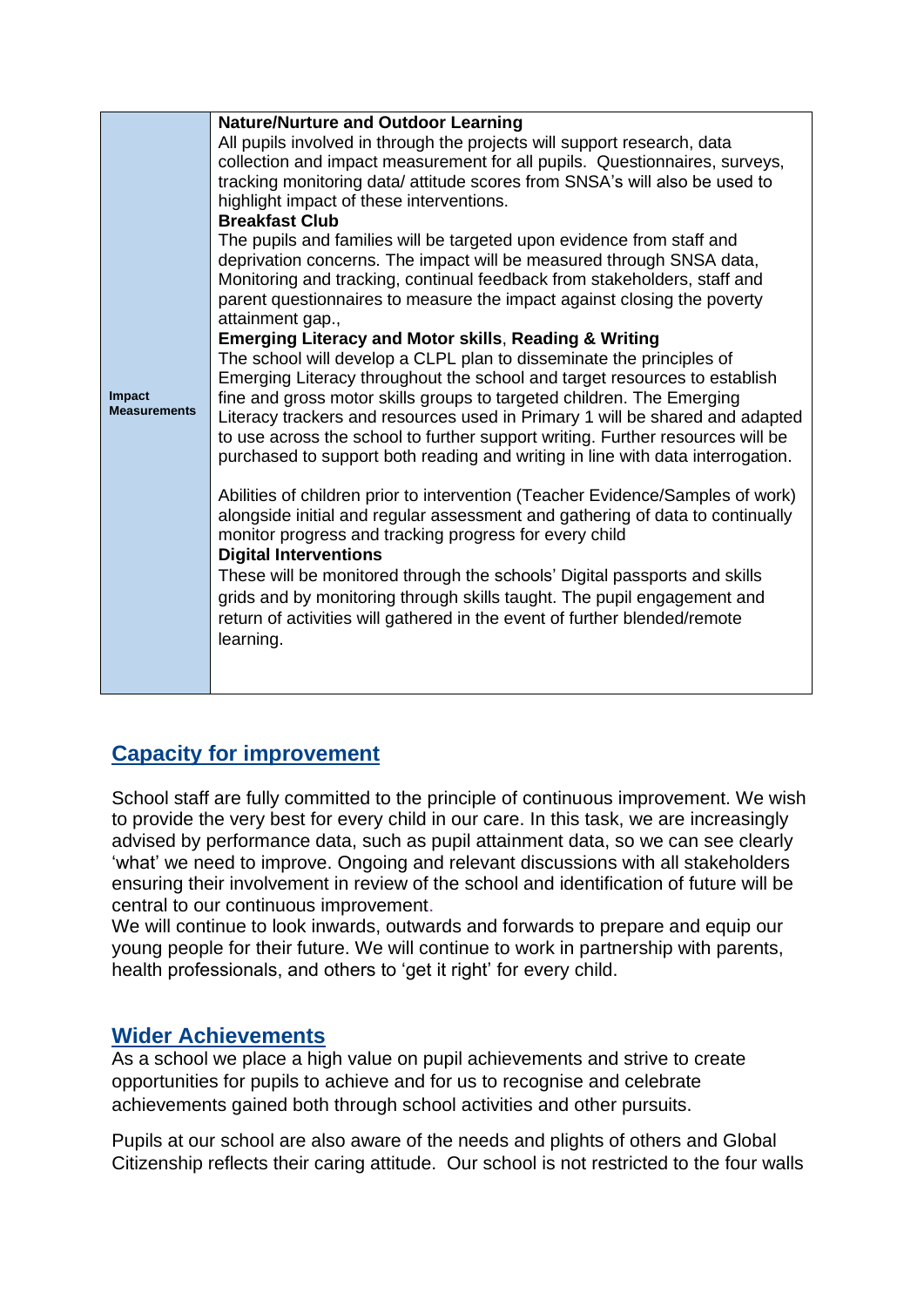and a roof. Where possible the school has extended their sense of community to incorporate and assist with Global issues.

Charities supported by the school over the last session included:

Children In Need

Haven Food Bank

Stoney Cares

Young Minds

Aberlour Children's Fund.

Rotary Charities – Shoebox appeal and the Purple Pinkie Polio Campaign.

This session we have had many different opportunities in order to promote the wider curriculum.

Pupils have benefited from a wide range of extra-curricular clubs and activities including Choir, Euroquiz, Lego club, Football, Netball, Badminton and Cross Country and run by staff and parents from the school. With easing of Covid Restrictions hopefully will all swing into action.

All of our classes took part in Enterprise Activities in Partnership with Social Enterprise including the opportunity for Parents/ carers and extended friends in the community to engage with the school showcasing learning that had been taking place over a term. This included a Burns Day event and Community Walks/Cuppa drop offs.

The school achieved its Social Enterprise in Schools Champion Award, even with lockdown and was commended for the way our pupils take on leadership roles, develop skills for life, learning and work and are inclusive for our community.

All pupils from P6 to P7 took part in the certified Bikeability Programme, took part in Community safety events with Police Liaison and worked alongside the NHS/CLD to deliver a very effective programme for Primary 6 and 7 pupils around Mental Health & Peer Pressure. All P5-7 pupils have been trained in First Aid and Defib training

Our pupils have been involved in improving our school through various audits including the playground, lunch hall and behaviour. Our Pupil groups and pupil parliament meet termly to discuss ways forward for the school.

Our pupils have the opportunity to go on many trips such as Drum Castle, Science Centre, Duthie Park, Transition Extreme and Den in the Glen -prior to Lockdown and all allowing hands on learning experiences for our pupils. We were also able to do virtual visits with SSPCA, Book Bugs, Guide dogs, Mindfulness workshops and Generation science. Fabulous experiences for all involved.

Some of our primary 7 pupils prepared to part in a Rotary Quiz with the Rotary Club and similarly our Primary 6 Euro Quiz team prepared hard, but sadly were unable to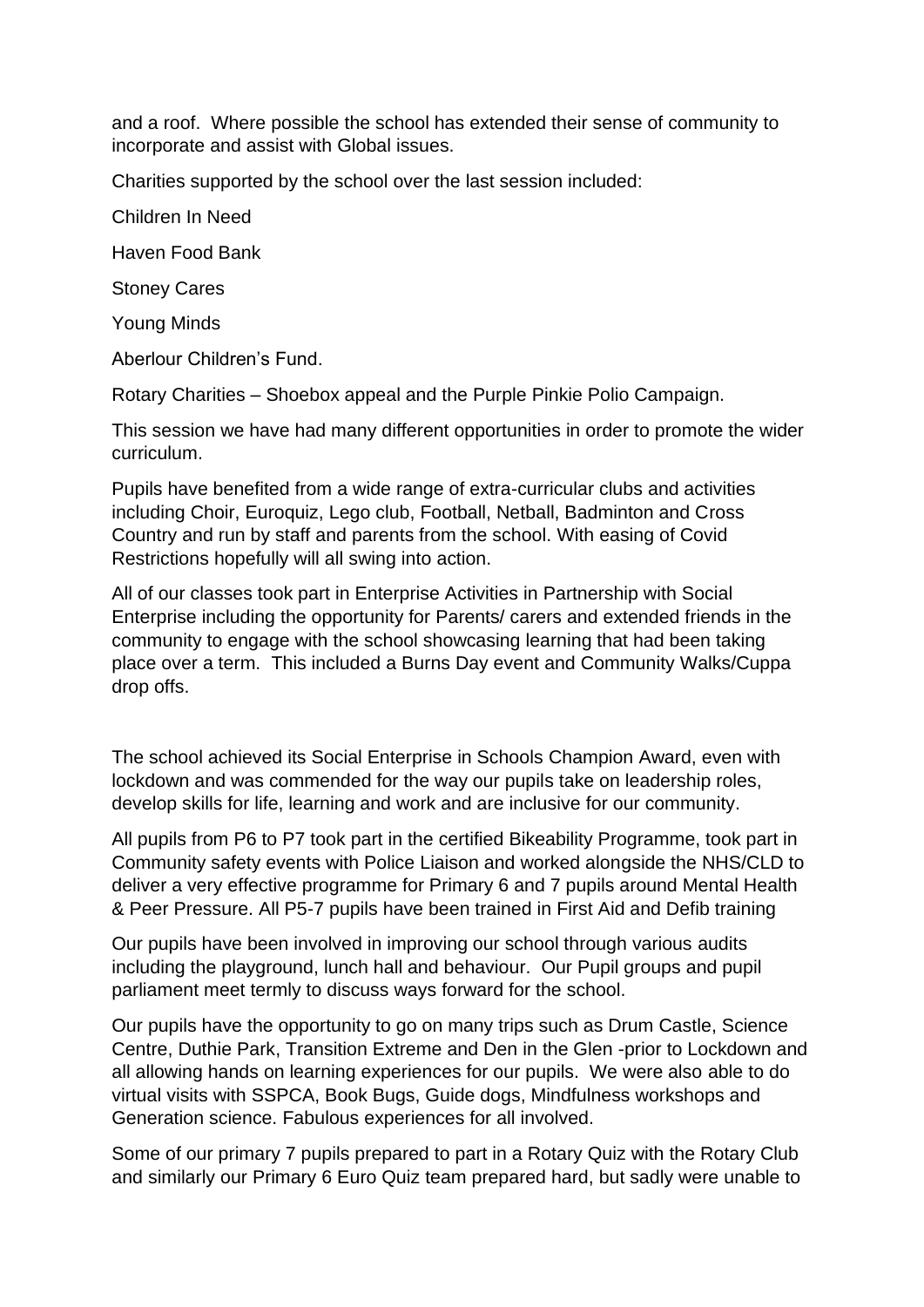attend due to lockdown. Our P3/4 Sports hall Badminton team prepared for the finals for a fourth year and our football team has gone from strength to strength representing us well in local tournaments.

This year also saw some of our usual activities taking place, but in a different manner.

We had a very successful Virtual Christmas concert through Makaton, BSL and Body percussion and an Outdoor Celebration of Achievement

Memories are made of this:

### **Wider Community Links**

We are fortunate enough to have a positive links with many local businesses. Barr Demolition provide medals and trophies for our Cross Country. MacPhies Of Glenbervie provide good support to the school especially supporting our charity events and bringing expertise in our World of Work events. East Coast Viners have supported Highland Show trip and Burnside Breweries, Steeple Shop have worked with our DYW group to plan the Community Burns Fest, raising considerable funds.

The school continues to work alongside the community and regularly provides news for the local Skite News. Last year a number of families got involved in the Clean Up in the Harvey Garden, Afternoon of Action and the Big Spring Litter clean up. A lot of good work was done and it certainly showed the sense of community within the area. Families certainly take pride in keeping their environment tidy and work hard in order to keep it like this.

The school also contributes normally at the local Gala which uses school hall for the day of the Gala.

Once again, this year the school contributed to the annual Christmas Lunch, alongside the Stonehaven Cares Christmas lunch.

Football and Cross country teams had a terrific year supported by our parent and former pupil volunteers. They did exceptionally well in their matches and also a number of tournaments throughout the session. They should all be delighted with what they achieved in a pandemic year.

Our School Partnership, pupils and staff got involved in our annual Fundraisers such as virtual Race and Quiz nights, Bunny/Haggis Drive, Disco's and Bingo nights. The partnership organises these superb fundraisers for the school which were well attended by all in the Community and continued to strive to do so through lock down.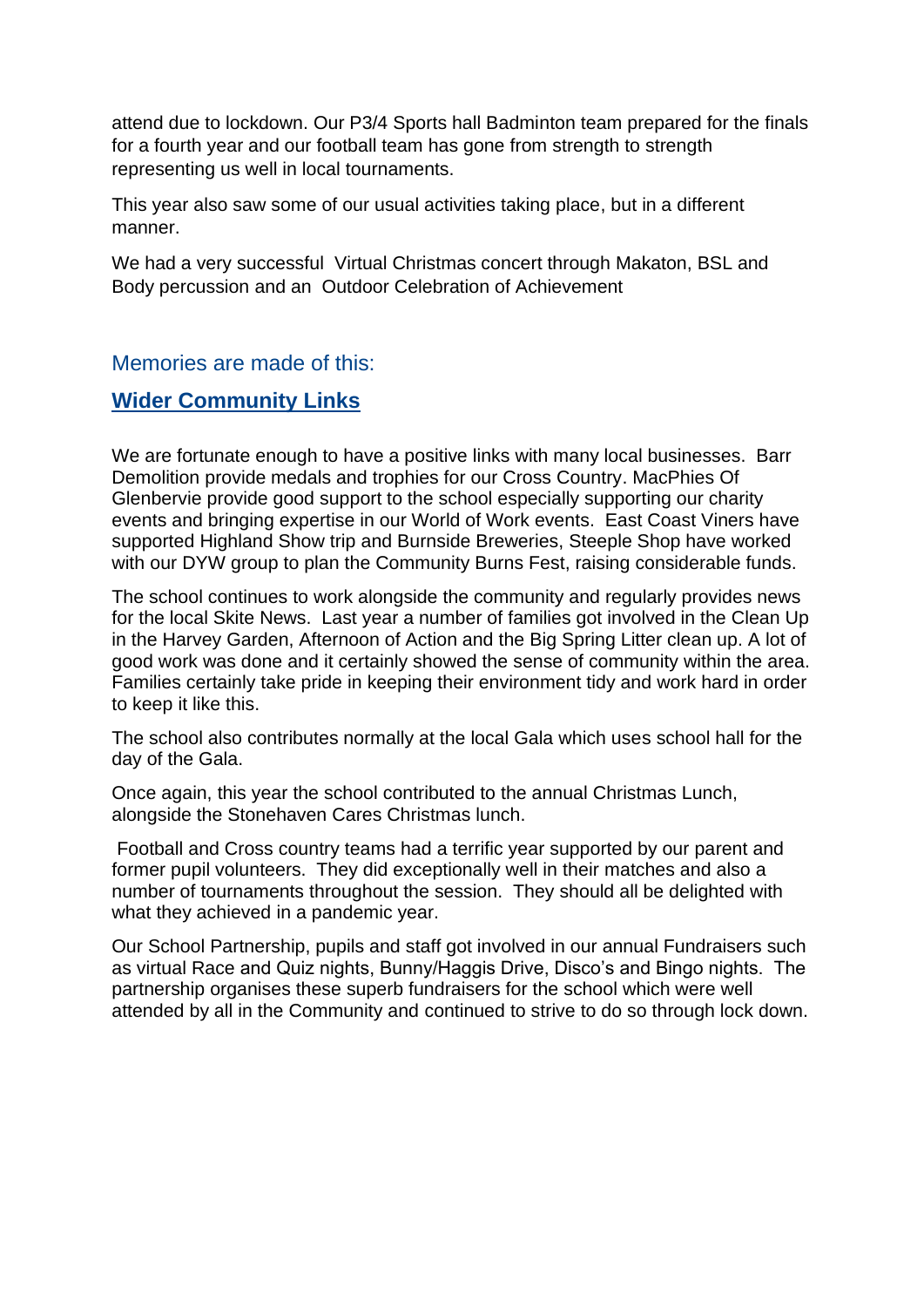#### **Action planning**

**Priority 1 - Recovery Planning using Fullan's Key Drivers**

#### **Priority 2 – Increased Staff confidence in leading High Quality Learning & Teaching to increase Pupil Engagement**

#### **Priority 3 - To support Social and Emotional Wellbeing**

| <b>Improvement Priority 1</b>                                                                                                                                                                                                                                                                                                                                                                                                                                                                                                                                                                                                                                                                                                                                                                                                                                                                                             |                                                                                 | people.                           | To support recovery, renewal, and improvement at Glenbervie School ensuring improved outcomes for all children and young |                                                                                                                                                                                                                                                                                                                                                                                                                                                                                                                                                                                                                                                                                                                                 |  |                                                                             |                                                                                                                                                                                                                                                                                 |
|---------------------------------------------------------------------------------------------------------------------------------------------------------------------------------------------------------------------------------------------------------------------------------------------------------------------------------------------------------------------------------------------------------------------------------------------------------------------------------------------------------------------------------------------------------------------------------------------------------------------------------------------------------------------------------------------------------------------------------------------------------------------------------------------------------------------------------------------------------------------------------------------------------------------------|---------------------------------------------------------------------------------|-----------------------------------|--------------------------------------------------------------------------------------------------------------------------|---------------------------------------------------------------------------------------------------------------------------------------------------------------------------------------------------------------------------------------------------------------------------------------------------------------------------------------------------------------------------------------------------------------------------------------------------------------------------------------------------------------------------------------------------------------------------------------------------------------------------------------------------------------------------------------------------------------------------------|--|-----------------------------------------------------------------------------|---------------------------------------------------------------------------------------------------------------------------------------------------------------------------------------------------------------------------------------------------------------------------------|
| <b>National Priority</b>                                                                                                                                                                                                                                                                                                                                                                                                                                                                                                                                                                                                                                                                                                                                                                                                                                                                                                  | Improvement in<br>Health &<br>wellbeing<br>Closing the<br><b>Attainment Gap</b> | <b>Key Drivers of Improvement</b> | School Leadership<br><b>HGIOS 4 Quality</b><br>Teacher<br><b>Indicator</b><br>Professionalism<br>School improvement      |                                                                                                                                                                                                                                                                                                                                                                                                                                                                                                                                                                                                                                                                                                                                 |  | 1.1, 1.3 2.3, 3.1, 3.2                                                      |                                                                                                                                                                                                                                                                                 |
| <b>Evidence/Data Informing Priority</b>                                                                                                                                                                                                                                                                                                                                                                                                                                                                                                                                                                                                                                                                                                                                                                                                                                                                                   |                                                                                 |                                   | Fullan report on four key drivers for improvement                                                                        |                                                                                                                                                                                                                                                                                                                                                                                                                                                                                                                                                                                                                                                                                                                                 |  |                                                                             |                                                                                                                                                                                                                                                                                 |
| <b>Action &amp; Leadership of Change</b>                                                                                                                                                                                                                                                                                                                                                                                                                                                                                                                                                                                                                                                                                                                                                                                                                                                                                  |                                                                                 |                                   | <b>Expected Impact</b>                                                                                                   |                                                                                                                                                                                                                                                                                                                                                                                                                                                                                                                                                                                                                                                                                                                                 |  | <b>Measures</b>                                                             |                                                                                                                                                                                                                                                                                 |
| Driver 1: Wellbeing and learning<br>Re-building positive relationships and sense of<br>belonging with pupils, staff, parents/carers and<br>community.<br>Clear focus on Health and wellbeing within and across<br>the school community. Giving consideration to current<br>context of school and its community to target support.<br>Consider mechanisms to ensure accurate intelligence<br>on wellbeing of all involved.<br>Re-establishing what the school stands for within the<br>community. (Using the vision, values and aims as well<br>as four capacities from CFE to support daily life for all<br>in school.)<br>Ensure all stakeholders have the opportunity to<br>contribute to school improvement and foster an ethos<br>of collective efficacy.<br>Ensure all stakeholders are aware of the incorporation<br>of UNCRC into Scots law and the implications of this<br>for daily practice and policy/process. |                                                                                 |                                   | environment.<br>improvement.                                                                                             | All within the school community are supported to engage<br>positively in the school's shared vision for success.<br>All staff are aware of the school context and are targeting<br>support appropriately. Data supports the identification of<br>strengths and areas for development in this area.<br>All staff, pupils and parents/carers feel fully supported in<br>working together to improve outcomes for pupils.<br>All pupils receive appropriate support in a timely manner<br>and feel safe, included and nurtured within the school<br>All stakeholders feel they have a voice in school<br>children's rights and the respect for the rights of others are<br>at the forefront of planning at school/classroom level. |  | in evidence:<br>Positive ethos for all<br>Health and wellbeing.<br>account. | Through ongoing daily interactions and<br>focussed QA activity ensure the following are<br>Regular check ins and follow up in relation to<br>Stakeholder views are sought and taken into<br>Pupil voice and UNCRC are being considered<br>in all aspects of school improvement. |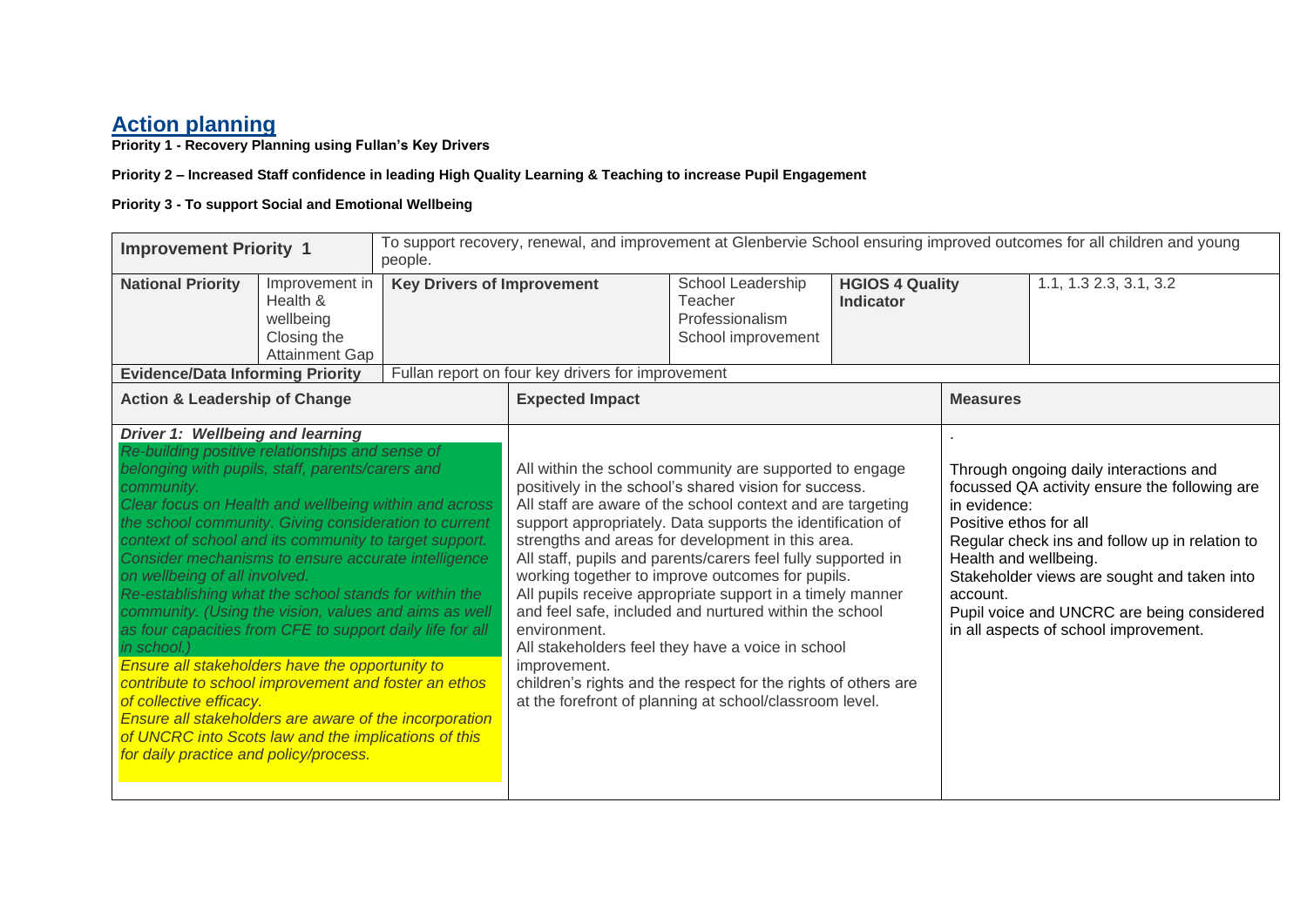| <b>Driver 2 - Systemness</b><br>Key focus of work will be developing effective                                                                                                                                                                                                                                                                                                                                                        | Schools will work in partnership to review agreed areas of<br>practice and support each other to work collaboratively for<br>improvement.                                                                                                             | Evidence from work undertaken on agreed                                                                                                                                                                                    |
|---------------------------------------------------------------------------------------------------------------------------------------------------------------------------------------------------------------------------------------------------------------------------------------------------------------------------------------------------------------------------------------------------------------------------------------|-------------------------------------------------------------------------------------------------------------------------------------------------------------------------------------------------------------------------------------------------------|----------------------------------------------------------------------------------------------------------------------------------------------------------------------------------------------------------------------------|
| partnerships. This includes:<br>Participation in self improving schools work as it                                                                                                                                                                                                                                                                                                                                                    | Clear focus on improving outcomes for all learners through<br>analysis of agreed data sets.                                                                                                                                                           | areas within School Improvement Trios.                                                                                                                                                                                     |
| commences in August 2021.<br>Participation and collaboration between staff to ensure<br>agreed data sets (from surveys/responses during<br>pandemic, attainment, school profile, etc.) that will be<br>used to plan appropriately for pupil's learning going<br>forward. Consider measures to be put in place to<br>ensure recovery planning is having impact.<br>Review of QA processes to streamline work whilst also               | Robust QA processes support ongoing review of work to<br>identify strengths, next steps and impact of interventions for<br>improvement.<br>All stakeholders are kept informed on the school's progress<br>linking to identified areas of improvement. | Staff at all levels involved in planned analysis<br>of data throughout the year including:<br>Attainment, health and wellbeing,<br>achievement, engagement, attendance etc.<br>QA processes agreed across the school year. |
| ensuring high quality for all.<br>Participation and involvement of all stakeholders in key<br>aspects of school life (ensuring feedback is given in<br>relation to planning and impact, and this is shared)<br>Participation where relevant/possible in ongoing<br>professional development opportunities both within and<br>outwith authority. This may include including links with<br><b>Northern Alliance/Education Scotland.</b> | In line with school improvement plan, opportunities are<br>sought to engage both within the local authority and outwith<br>promoting continuous, improvement, leadership<br>opportunities and professional enquiry.<br>As above.                      |                                                                                                                                                                                                                            |
| <b>Driver 3- Social intelligence</b><br>Re-consider school vision, values and aims with all<br>stakeholders. To ensure all are working towards a<br>common goal. (four capacities/Vison, values and aims.                                                                                                                                                                                                                             | Ensure clear and agreed expectations in relation to high<br>quality learning, teaching and assessment for all pupils<br>across the school.                                                                                                            |                                                                                                                                                                                                                            |
| Consider Aberdeenshire approach to learning,<br>teaching and assessment to ensure shared<br>expectations across the school<br>Ensure opportunities are available for the promotion of<br>leadership within staff, pupils and parents/community.                                                                                                                                                                                       | Through development of collaborative working and<br>promotion of leadership at all levels, all feel involved and<br>engaged in the life and work of the school.                                                                                       | School has agreed approaches to high quality<br>learning and teaching, evidence from QA<br>supports this.                                                                                                                  |
| <b>Driver 4 - Equality investments</b><br>Ensure all staff have knowledge of the current context                                                                                                                                                                                                                                                                                                                                      | Planning for pupil learning is appropriately matched to<br>needs and understanding of the local context.                                                                                                                                              |                                                                                                                                                                                                                            |
| of the school and its community. (particular focus on<br>effects of pandemic and health and wellbeing)<br>Ensure staff are analysing agreed data to consider<br>strengths and next steps for pupils.                                                                                                                                                                                                                                  | Clear focus on improving outcomes for all learners through<br>analysis of agreed data sets.                                                                                                                                                           |                                                                                                                                                                                                                            |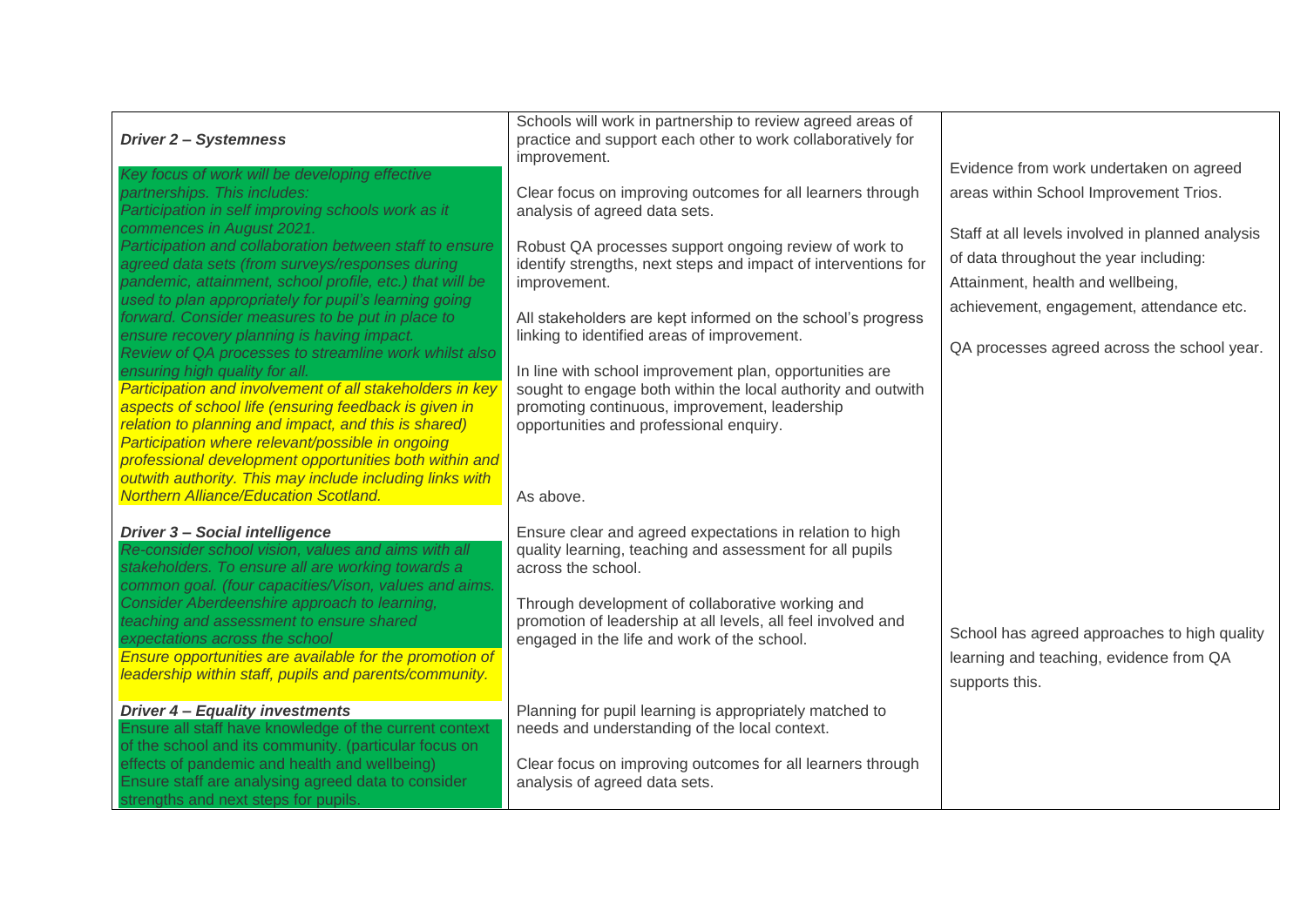| In line with Aberdeenshire policy of right support in the<br>right place at the right time ensure targeted<br>interventions are put in place for pupils as appropriate.<br>These interventions are regularly reviewed for impact.<br>Ensure all staff are aware of any identified gaps in<br>learning or trends in data for school and can take this<br>forward effecting change and improvement at<br>classroom level.<br><b>Ensure PEF spending focuses on closing any identified</b><br>gaps and interventions are measured for impact. | Interventions are targeted according to pupil need. Pupils<br>are appropriately supported to make best possible progress.<br>Analysis of all relevant data leads to PEF monies being<br>allocated to provide targeted approaches in literacy,<br>numeracy and health and wellbeing to close poverty related<br>attainment and other gaps | Tracking and monitoring processes around<br>agreed data sets.<br>Regular review of targeted interventions to<br>consider impact.<br>PEF planning and ongoing review throughout<br>session. |
|--------------------------------------------------------------------------------------------------------------------------------------------------------------------------------------------------------------------------------------------------------------------------------------------------------------------------------------------------------------------------------------------------------------------------------------------------------------------------------------------------------------------------------------------|------------------------------------------------------------------------------------------------------------------------------------------------------------------------------------------------------------------------------------------------------------------------------------------------------------------------------------------|--------------------------------------------------------------------------------------------------------------------------------------------------------------------------------------------|
|--------------------------------------------------------------------------------------------------------------------------------------------------------------------------------------------------------------------------------------------------------------------------------------------------------------------------------------------------------------------------------------------------------------------------------------------------------------------------------------------------------------------------------------------|------------------------------------------------------------------------------------------------------------------------------------------------------------------------------------------------------------------------------------------------------------------------------------------------------------------------------------------|--------------------------------------------------------------------------------------------------------------------------------------------------------------------------------------------|

**Progress, Impact & Next Steps: Complete Ongoing No progess**

#### **November 2021**

**Driver 1:** HT has worked hard with staff, pupils and parents to re-build positive relationships with good communication to all. A Visible presence of HT at school gate at beginning and end of day has helped support this alongside HT updates, newsletters and re-engagement virtually with Parent Council. The use of the Parent Partnership Face book page has also opened the opportunity to share achievements and give the school a feel of community again. Seesaw has been used particularly well to share learning with parents at home. It has been very effectively used to support the blend between home and in school learning as we have navigated Term 1. In Term 2 the priority will be to ensure consistent use across all 4 classes and give learners more ownership in content reflecting learning and next steps. Parents have been very positive and supportive of the use of Seesaw. There has been a clear focus on Health & Wellbeing, with Mental health being a priority. Staff and HT have had regular check ins and pupils have completed Health and Wellbeing Surveys with Almost all pupils indicating they feel safe, healthy and included. Surveys have been used to pinpoint targeted areas of support, Multi agency supports and next steps in improvement. Pupil Voice has been re-established in classrooms and Pupil Voice groups will be up and running in term 2. Through Assemblies the Vision and Values have been re visited, but the aims could be revisited at a later date to something meaningful for the children. The Importance of the UNCRC and its place in Scots Law has been shared well with pupils and staff. Training on both August and November Inset days supported this. Children have a good understanding of this and through communications with parents we have began to share this with the wider school community.

**Driver 2:** Schools work in partnership to review agreed areas of practice and support each other to work collaboratively for improvement. Glenbervie has been working effectively with St Cyrus for the past year and will be allocated to a trio with another school- likely Redmyre. This will allow a continuity of support, but as in different stage of Self-Evaluating schools, this may alter. Schools have all agreed to take a focus on High Quality Learning and Teaching – Q.I 2.3.

There has been a Clear focus on improving outcomes for all learners through analysis of agreed data sets. Staff at all levels involved in planned analysis of data throughout the year including use of SNSA, ACL information an ongoing class and Baseline assessments following August return. Good tracking meetings and discussions with ASL have been established and the staff have a very good knowledge and understanding of all children to support needs. This includes the support staff whose information/rapport with children is a key factor in the GIRFEC agenda. Going forward the school need to continue to make sure stakeholders are kept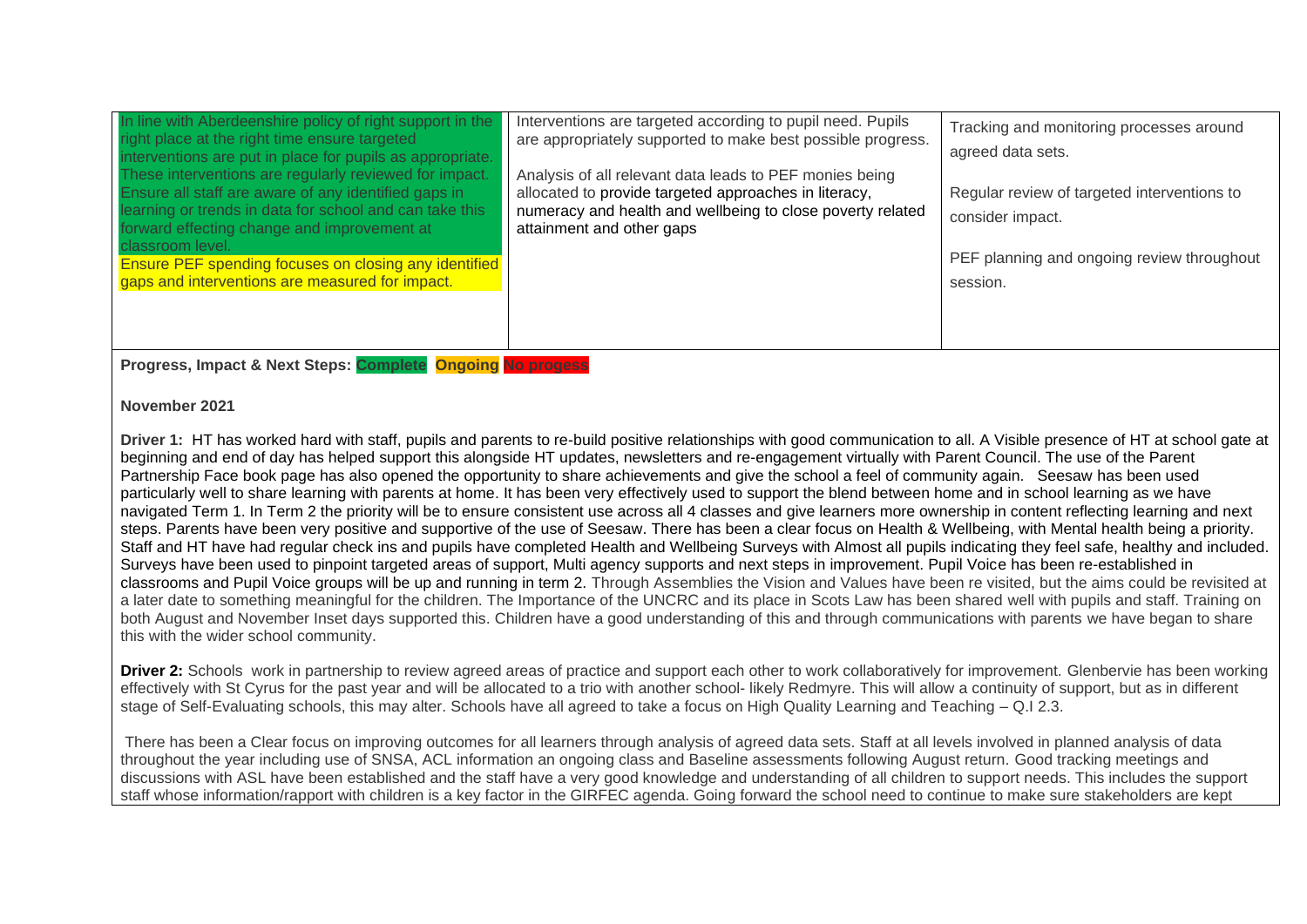informed on the school's progress linking to identified areas of improvement. Promoting further leadership opportunities for pupils is a next step. All staff at Glenbervie have the opportunity to take on leadership roles. Our Support staff do this tremendously well and all staff are keen to participate in professional Enquiry projects and Impact Cycles. On the November Inset day staff began to identify further areas where they could do this and have priorities set for Term 3 onwards. The school benefit from a committed team who will lead at all levels- this was very evident on Inset day when HT was able to support as Admin, Support and Teaching team took the lead on areas of improvement.

**Driver 3:** School has agreed approaches to high quality learning and teaching, evidence from QA supports this. Staff spent a considerable time on the November Inset day discussing Q.I 2.3 looking at strengths, challenges and next steps. The staff used the Aberdeenshire Framework to support these discussions alongside HGIOS4. Collaborative working and the willingness to develop is a key strength at Glenbervie and as for driver 2, further opportunities for leadership at all levels could be developed as things calm down Covid wise and relationships strengthen. The staff, pupils and parents current support of HT shows there is high degree of willingness to improve and staff are keen to participate in Professional enquiry to improve their Learning and Teaching. The Parent council have re-engaged and are keen to move things on as well, given the past 2 years of challenges.

**Driver 4** Planning for pupil learning is appropriately matched to needs and understanding of the local context. Staff at Glenbervie know the pupils and parents very well Clear focus on improving outcomes for all learners through analysis of agreed data sets which is shared by HT and at Collegiate Planning/Tracking Meetings. Interventions are targeted according to pupil need. Pupils are appropriately supported to make best possible progress. The ASL teacher has completed baseline assessments on all pupils and an Audit of Need is kept and regularly updated by HT and staff.

Analysis of all relevant data leads to PEF monies being allocated to provide targeted approaches in literacy and PSA support. The allocation of PEF money was also prioritised to Outdoor Learning and Breakfast Club- 2 areas that have been instrumental in improving the Health and Wellbeing of pupils, whilst supporting families at the same time.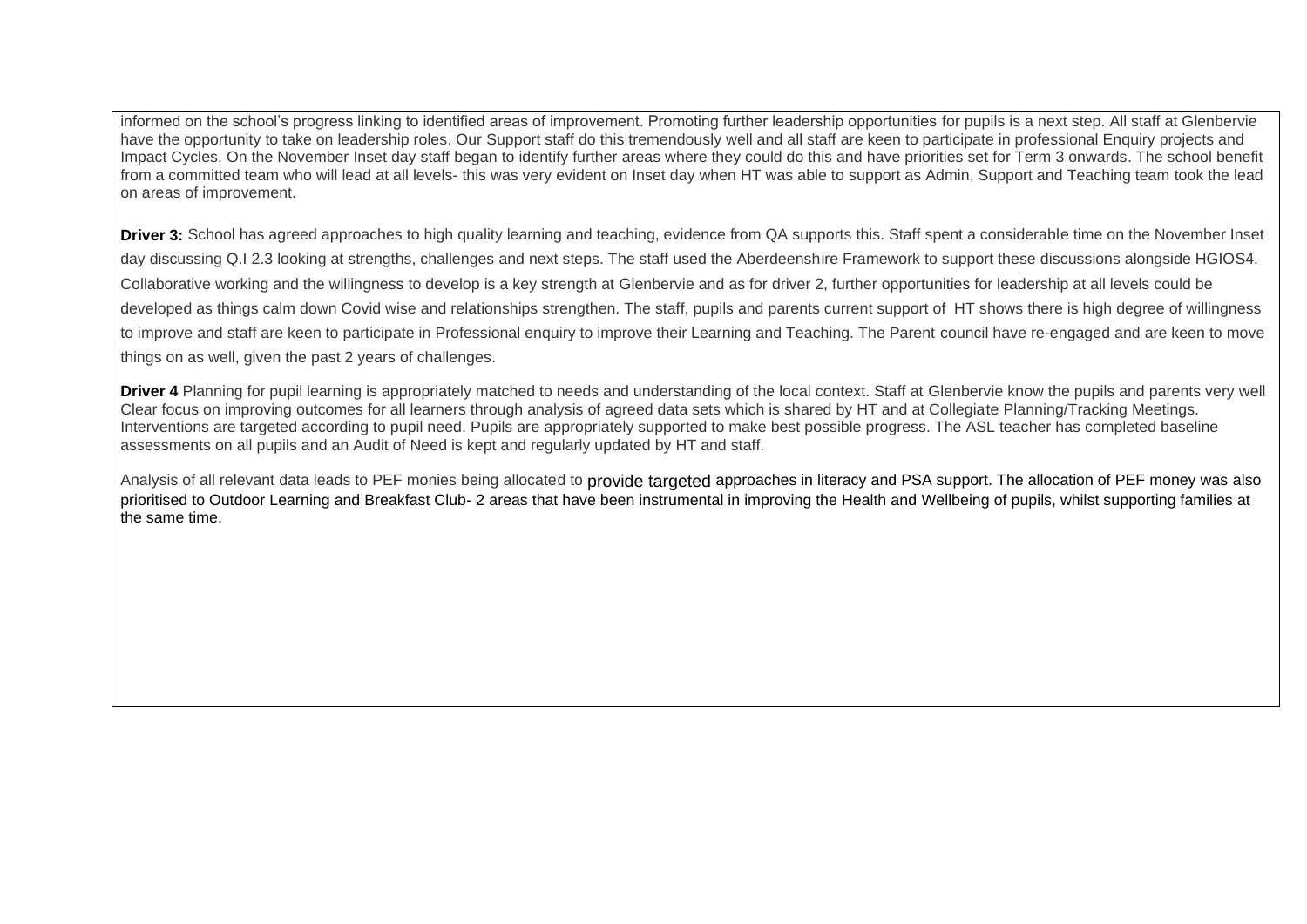**Improvement Priority 2:** Increase staff confidence and skills to deliver **high-quality learning experiences** for all children which effectively incorporates assessment by staff and learners to maximise their successes and achievements and **increase Pupil Engagement** in learning.

| <b>NIF Priorities</b><br>Data/Evidence that improves this priority:                                                                |  |  |  |
|------------------------------------------------------------------------------------------------------------------------------------|--|--|--|
| Following Feedback from pupils, parents and staff both in school and during remote                                                 |  |  |  |
| learning during the global pandemic, alongside Pupil Focus Groups completed by our                                                 |  |  |  |
| Visible Learning Impact Coach it is evident that although the school have started this                                             |  |  |  |
| journey it is not yet consistently embedded. Covid Lockdown evidence indicated                                                     |  |  |  |
| variable engagement, and this transferred on return to classroom learning in April                                                 |  |  |  |
| 2021.                                                                                                                              |  |  |  |
|                                                                                                                                    |  |  |  |
|                                                                                                                                    |  |  |  |
|                                                                                                                                    |  |  |  |
|                                                                                                                                    |  |  |  |
| <b>Relevant HGIOS 4 Quality Indicators</b>                                                                                         |  |  |  |
| 1.2 Leadership of Learning 1.3<br>1.1 Self-evaluation for Self-Improvement                                                         |  |  |  |
| <b>Leadership of Change</b><br>2.2 Curriculum 2.3 Learning, teaching & assessment<br>3.2                                           |  |  |  |
| Raising attainment & achievement                                                                                                   |  |  |  |
|                                                                                                                                    |  |  |  |
|                                                                                                                                    |  |  |  |
| <b>Key Intended Outcomes:</b><br>Almost all learners will be engaged and involved in learning                                      |  |  |  |
| Almost all learners can articulate the "what, why and how" of their learning and identify their own next steps.                    |  |  |  |
| Almost all learners can evidence and discuss the range of feedback they receive. Next steps in learning in planning documentation. |  |  |  |
| <b>Management of Resources</b><br><b>Outcome Details Targets, %</b><br>Actual Impact How do we know?<br><b>Progress</b>            |  |  |  |
| to Promote Equity - Q.I. 1.5<br>etc.                                                                                               |  |  |  |
| Complete<br>(Performance Data / Documentation                                                                                      |  |  |  |
| / Challenge Questions /                                                                                                            |  |  |  |
| Resource/When<br><b>Ongoing</b><br><b>Stakeholders' Views)</b>                                                                     |  |  |  |
| <b>No</b>                                                                                                                          |  |  |  |
| progress                                                                                                                           |  |  |  |
| Planning and discussion will<br>November 2021                                                                                      |  |  |  |
| centre around children's<br>Staff used Lockdown Engagement                                                                         |  |  |  |
| Trackers, Health & wellbeing Surveys<br>experiences with a focus on                                                                |  |  |  |
|                                                                                                                                    |  |  |  |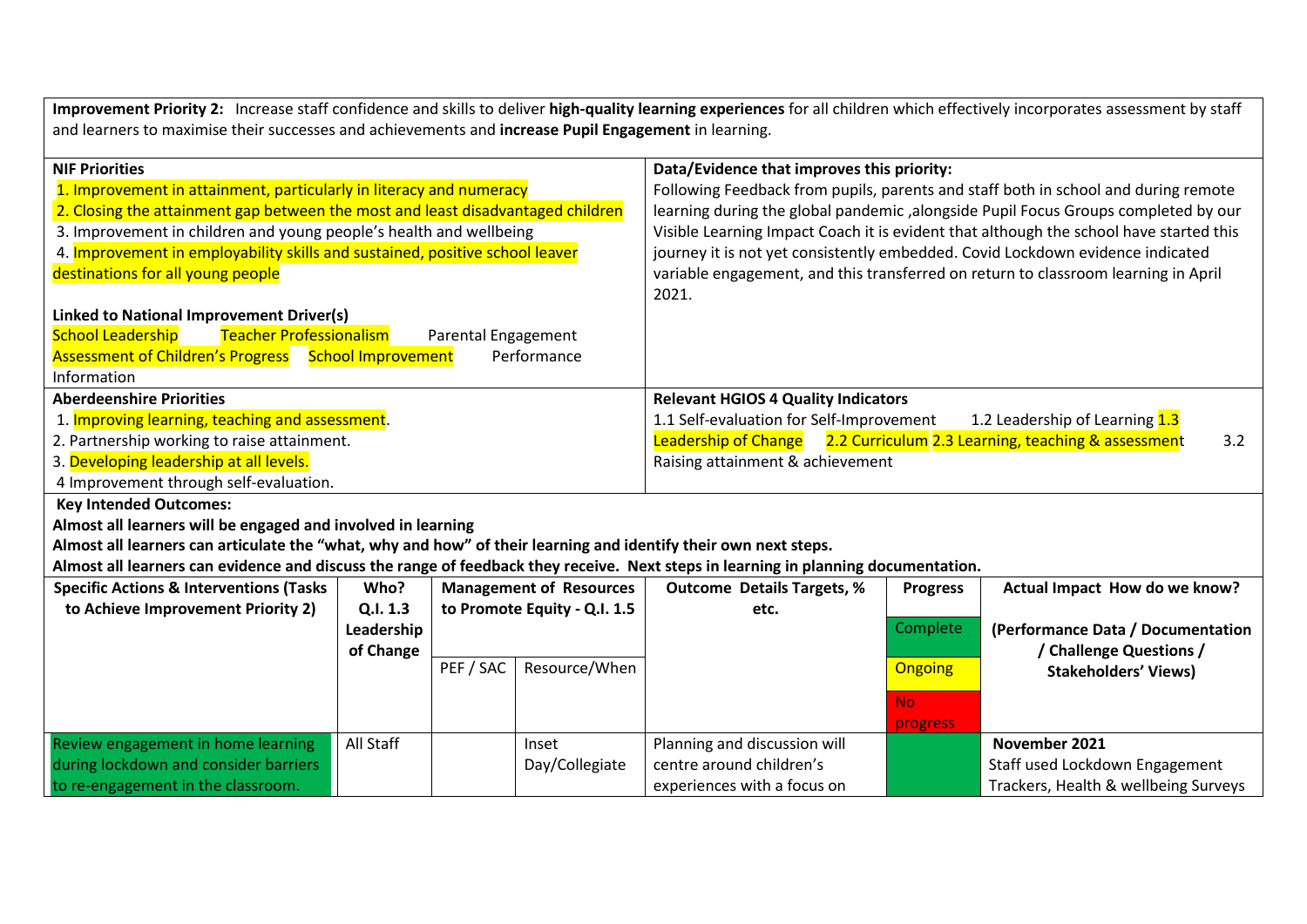| <b>Identify Barriers</b>              |            |                  | By October      | how to maximise engagement.      | and Baseline Assessment information     |
|---------------------------------------|------------|------------------|-----------------|----------------------------------|-----------------------------------------|
| · Identify barriers to engagement and | All Staff  |                  | 2021            | Information from planning        | to identify priorities and gaps in the  |
| plan support in response to this.     | including  |                  | Engagement      | meetings, tracking meetings      | curriculum. The Health & Wellbeing      |
| • Strengthen universal support in all | ASL/PSW    | PEF to           | Info            | and learning visits will support | has been key in Term 1 with increased   |
| classes through engagement in         | (HT review | top up           |                 | this                             | planning of outdoor learning and        |
| dialogue and CPD (Dyslexia, Autism,   | in.        | <b>Brain</b>     | By March 2022   | Universal support evident in all | maximised engagement in                 |
| Nurture)                              | tracking)  | <b>Boxes</b>     | ASL toolkits &  | classes. Toolkits being used     | activities/learning and skills again.   |
|                                       |            | <b>Breakfast</b> | <b>Brainbox</b> | appropriately to support         | Tracking meetings and class visits      |
| • Explore assessment and teaching     |            | club &           | refresh         | individual needs. Almost All     | highlight patterns of high engagement   |
| approaches to ensure appropriate pace |            | Nurture          |                 | Children engaged and involved    | and areas of concern such as writing.   |
| and challenge.                        |            | resources        | January 2022    | in their learning.               |                                         |
|                                       |            |                  |                 |                                  | Universal supports through              |
|                                       |            |                  |                 |                                  | Brainboxes are evident in all           |
|                                       |            |                  |                 |                                  | classrooms with children accessing      |
|                                       |            |                  |                 |                                  | independently. Most children are        |
|                                       |            |                  |                 |                                  | engaged and involved in learning, but   |
|                                       |            |                  |                 |                                  | staff are working hard to promote this  |
|                                       |            |                  |                 |                                  | in writing as many barriers have been   |
|                                       |            |                  |                 |                                  | identified at Inset.                    |
|                                       |            |                  |                 |                                  | Staff have participated in Dyslexia and |
|                                       |            |                  |                 |                                  | Autism CPD and are using many of the    |
|                                       |            |                  |                 |                                  | tools signposted by the ASL teacher.    |
|                                       |            |                  |                 |                                  | Nurture training is planned for Term 3  |
|                                       |            |                  |                 |                                  |                                         |
|                                       |            |                  |                 |                                  | All staff have been involved in         |
|                                       |            |                  |                 |                                  | Nurture training with EPS which has     |
|                                       |            |                  |                 |                                  | helped support and strengthen           |
|                                       |            |                  |                 |                                  | knowledge of development, ACE,          |
|                                       |            |                  |                 |                                  | Trauma and resilience, especially seen  |
|                                       |            |                  |                 |                                  | through pandemic. All staff have        |
|                                       |            |                  |                 |                                  | personal targets to develop in their    |
|                                       |            |                  |                 |                                  | practice.                               |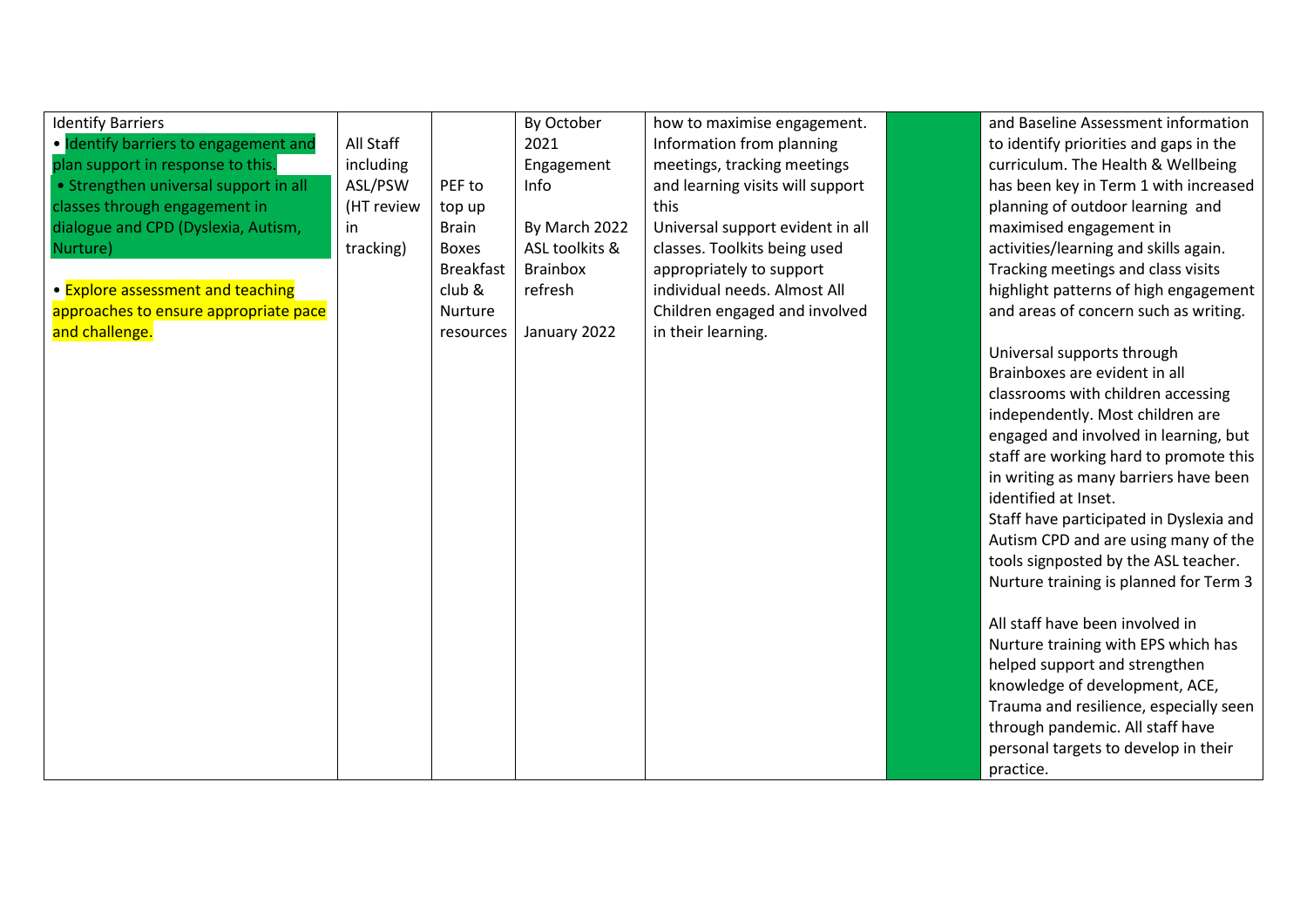| <b>Refresh Curriculum</b>                | All staff  |           | Ongoing               |                                   | November 2021                          |
|------------------------------------------|------------|-----------|-----------------------|-----------------------------------|----------------------------------------|
| Establish working groups and engage      | JG-Skills  | PEF       | throughout            |                                   | Staff at Glenbervie have taken on key  |
| pupils in school improvement             | LMc-       | funding   | term                  | Discussion as part of planning    | leadership roles in developing the     |
| • Consider what's working well to        | outdoor    | for       | Collegiate            | and tracking meetings.            | curriculum. They have built on the     |
| engage learners including use of digital | LS-        | Outdoor   | working groups        | Feedback from pupil sampling.     | successes of remote learning in        |
| technologies, skills based progressions, | Playbased  | Digital & | Professional          | Planning and Tracking meetings    | promoting Digital Technologies and     |
| play based approaches, creativity and    | LH-VL      | Literacy  | <b>Enquiry Cycles</b> | and learning visits including     | skills approaches. Outdoor Learning is |
| outdoor spaces.                          | GS-Digital | resources |                       | peer learning visits will support | being developed well under             |
| · Identified staff to support and lead   | GC-        |           |                       | this. Evaluate pupil engagement   | leadership of Forest School Trained    |
| others to embed good practice across     | Literacy   |           |                       | - Leuven scale Working group      | Teacher.                               |
| all stages. Continue focus area on       | IS-        |           |                       | feedback                          | Feedback from Staff, parents and       |
| writing with Professional Enquiry        | Numeracy   |           |                       |                                   | pupils as well as HT observations      |
| • Consider current approaches to         | CT-        |           |                       | Most children will be able to     | indicates high levels of engagement    |
| teaching, including how challenge is     | PE/Health  |           |                       | talk about the skills they are    | when outdoors, play and skills based   |
| provided and use this information to     |            |           |                       | using and why they are            | activities are incorporated into the   |
| plan next steps with staff.              |            |           |                       | important.                        | school day.                            |
|                                          |            |           |                       | Observations will show            |                                        |
| Continue good work already started in    |            |           |                       | transference of skills across     | Staff have all been participating in   |
| skills progression and DYW and           |            |           |                       | curricular areas.                 | Professional Enquiry and Impact        |
| Lifeskills.                              |            |           |                       |                                   | Cycles around the area of writing      |
|                                          |            |           |                       |                                   | which has proved an area where         |
|                                          |            |           |                       |                                   | barriers are the greatest. Early       |
|                                          |            |           |                       |                                   | evidence from tracking meetings and    |
|                                          |            |           |                       |                                   | focus groups with pupils shows that    |
|                                          |            |           |                       |                                   | these targeted approaches are          |
|                                          |            |           |                       |                                   | showing success with greater           |
|                                          |            |           |                       |                                   | engagement in writing and pupils       |
|                                          |            |           |                       |                                   | understanding their own barriers and   |
|                                          |            |           |                       |                                   | next steps. This will develop over the |
|                                          |            |           |                       |                                   | year.                                  |
|                                          |            |           |                       |                                   |                                        |
|                                          |            |           |                       |                                   | Staff have used the November Inset     |
|                                          |            |           |                       |                                   | day to evaluate what High Quality      |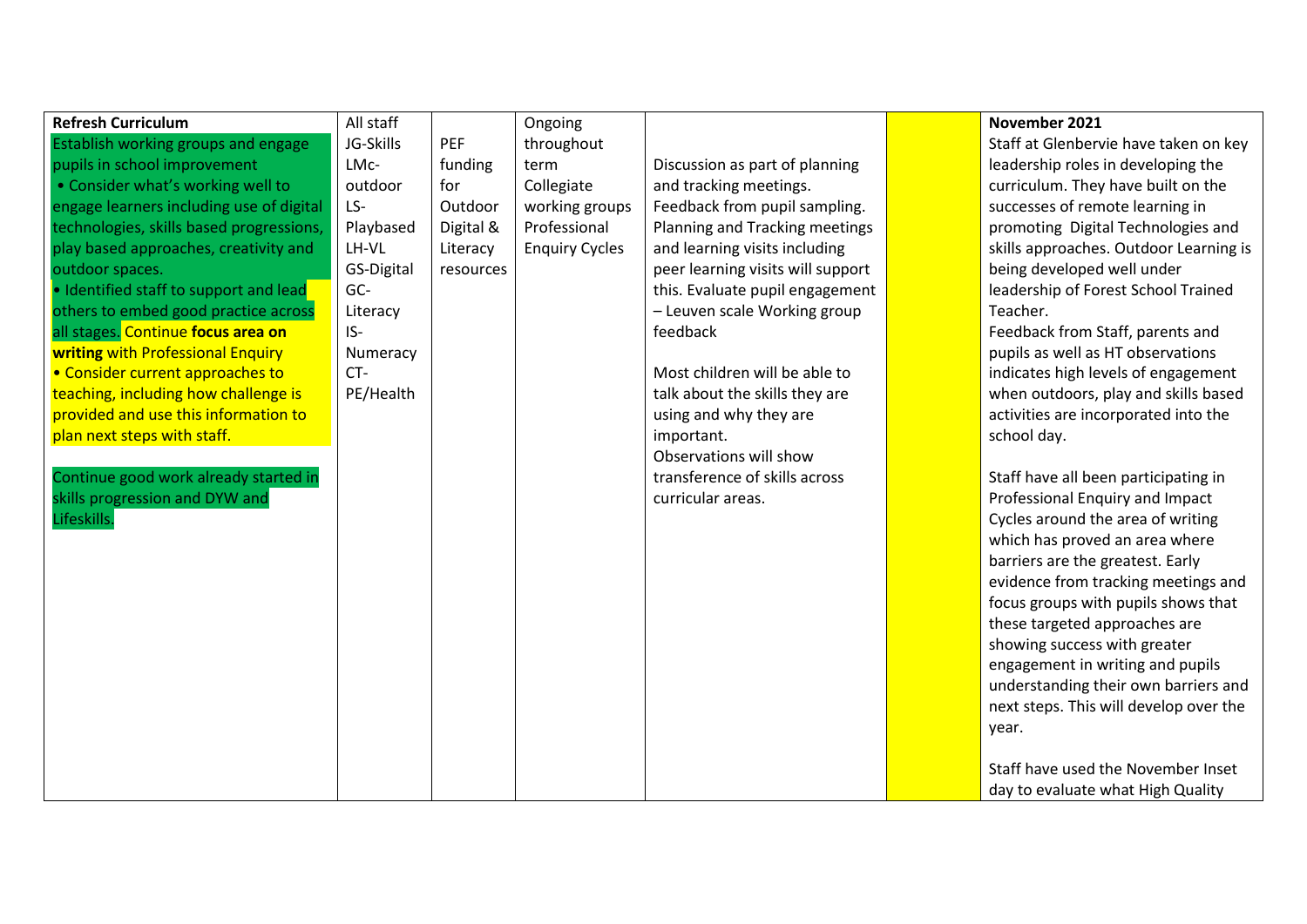|                                                                           |           |                       |                                                               | Learning & Teaching looks like at<br>Glenbervie. Discussions and feedback<br>from parents, pupils and staff indicate<br>exceptionally positive relationships<br>and high expectations which is<br>helping provide both support and<br>challenge.                                                                                                       |
|---------------------------------------------------------------------------|-----------|-----------------------|---------------------------------------------------------------|--------------------------------------------------------------------------------------------------------------------------------------------------------------------------------------------------------------------------------------------------------------------------------------------------------------------------------------------------------|
|                                                                           |           |                       |                                                               | Skills progression & Life skills Awards,<br>alongside our Sustainability Calendar<br>have helped progress the skills<br>agenda. The pupils continue to lead a<br>DYW project which directly supports<br>the school and local community<br>through tuck shop and outdoor<br>community cafe. Feedback from<br>wider community has been very<br>positive. |
| <b>Learning Culture</b>                                                   | All staff | John Hatti &          | Almost All Children will be                                   | November 2021                                                                                                                                                                                                                                                                                                                                          |
| . Visible Leaning to be developed                                         |           | <b>Shirley Clarke</b> | familiar and using Roots to                                   | Our impact Coach has been                                                                                                                                                                                                                                                                                                                              |
| further and Learning Roots re-                                            | LH-VL to  | VL Resources &        | Learning                                                      | instrumental in reviving the Visible                                                                                                                                                                                                                                                                                                                   |
| established & Used consistently across                                    | lead      | <b>Osiris Support</b> |                                                               | Learning Roots in Glenbervie.                                                                                                                                                                                                                                                                                                                          |
| all stages.                                                               |           | <b>INSET Day</b>      | Staff and children using Growth                               | Assembly Dramas, stickers,                                                                                                                                                                                                                                                                                                                             |
| VL impact coach to support new staff                                      |           | Ongoing               | Mindset Language and                                          | certificates and referral through                                                                                                                                                                                                                                                                                                                      |
| members,                                                                  |           | <b>Impact Cycles</b>  | demonstrating a Growth                                        | Seesaw has helped most children to                                                                                                                                                                                                                                                                                                                     |
| • Growth Mindset culture to be                                            |           |                       | Mindset Attitude towards                                      | reflect and use the roots in their                                                                                                                                                                                                                                                                                                                     |
| promoted to encourage pupils and staff<br>to have a 'can do' attitude and |           |                       | learning (particular focus on                                 | learning. Staff are aware of their next                                                                                                                                                                                                                                                                                                                |
| persevere through challenges. -                                           |           | <b>June 2022</b>      | writing 2021/2022) - increased<br>pupil engagement and raised | step and planned how they will<br>develop this in Term 3.                                                                                                                                                                                                                                                                                              |
| Language of VL, Growth mindset and                                        |           |                       | attainment in writing.                                        | The Can Do attitude is a challenge                                                                                                                                                                                                                                                                                                                     |
| Bounce Back to be visible in classes and                                  |           |                       |                                                               | presently with observations and                                                                                                                                                                                                                                                                                                                        |
| around school                                                             |           |                       |                                                               | professional discussions this past                                                                                                                                                                                                                                                                                                                     |
|                                                                           |           |                       |                                                               | term highlighting a very negative                                                                                                                                                                                                                                                                                                                      |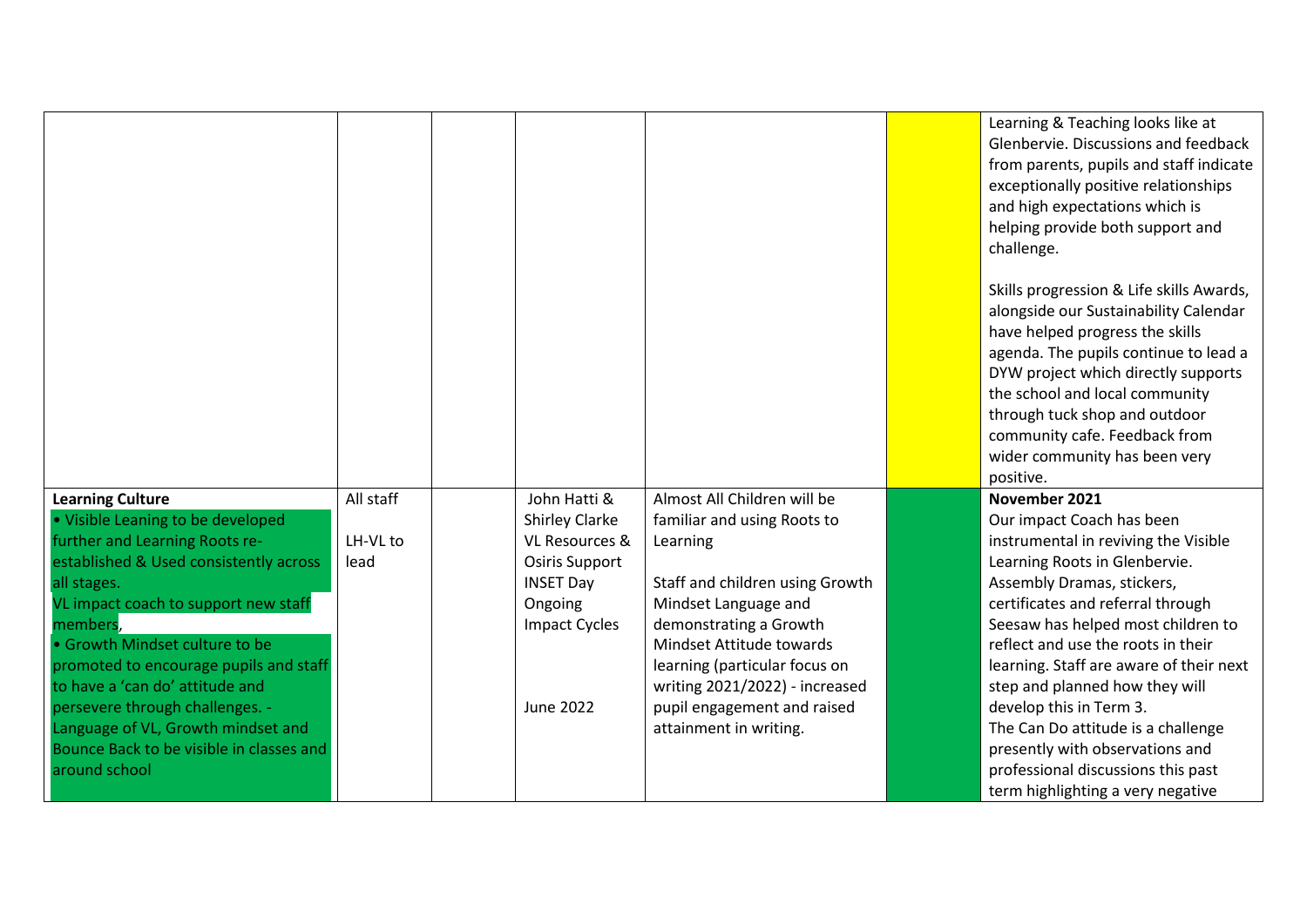| <b>VI Growth Mindset</b><br><b>Assemblies</b><br>Embed the consistency of feedback<br>across the school by participating in<br>professional Enquiry.<br>Learners will evaluate their own<br>learning consistently across the school<br>using a range of agreed AiFL Strategies                                                                                  | <b>INSET Osiris and</b><br>WTA collegiate<br>meetings.<br>Use of visible<br>learning<br>materials<br><b>June 2022</b> | Almost all learners can evidence<br>and discuss the range of<br>feedback they receive. Next<br>steps in learning in planning<br>documentation                                                                                                                                                                  | attitude. HT would like to promote<br>the Learning Pit and Bounce Back<br>further with pupil voice groups and in<br>whole school approaches<br>March 22<br>Growth Mind Set and aspects of<br>VL/Bounce Back are now evident in<br>most classes and staff/learners are<br>using language daily                                                                                  |
|-----------------------------------------------------------------------------------------------------------------------------------------------------------------------------------------------------------------------------------------------------------------------------------------------------------------------------------------------------------------|-----------------------------------------------------------------------------------------------------------------------|----------------------------------------------------------------------------------------------------------------------------------------------------------------------------------------------------------------------------------------------------------------------------------------------------------------|--------------------------------------------------------------------------------------------------------------------------------------------------------------------------------------------------------------------------------------------------------------------------------------------------------------------------------------------------------------------------------|
|                                                                                                                                                                                                                                                                                                                                                                 |                                                                                                                       |                                                                                                                                                                                                                                                                                                                | Feedback is being felt, seen and<br>discussed in all classes, but is not yet<br>consistent in approach or embedded.                                                                                                                                                                                                                                                            |
| <b>Assessment and Moderation</b><br>• Review assessment calendar and<br>approaches to assessment.<br>Take part in QUAMSO training sessions<br>• Consider what evidence informs<br>assessment decisions and how this is<br>used to plan next steps in learning.<br>• Moderate writing to create a sample<br>folio of borderline and achievement at<br>each level | All staff<br>Term 1 training<br>& collegiate<br>sessions / WTA<br>Nov 2021<br><b>June 2022</b>                        | Clear outline of approaches to<br>assessment and shared<br>understanding of standards<br>including types of evidence to<br>consider.<br>Staff use this as part of<br>moderation activities and<br>planning discussions.<br>Agreed understanding of<br>achievement of a level - folio of<br>evidence to support | November 2021<br>All staff participated in QUAMSO<br>training to get shared understanding<br>of standards, what High Quality looks<br>like and range and types of evidence.<br>Staff are using this in moderation<br>discussions with colleagues and have<br>used partnership with Redmyre to<br>further develop small school<br>moderation. Focus is writing this<br>session. |
|                                                                                                                                                                                                                                                                                                                                                                 |                                                                                                                       |                                                                                                                                                                                                                                                                                                                | Staff worked across 2 clusters whilst<br>HT dual head to create a folio of<br>borderline/ achievement samples.<br>Staff use this within moderation<br>sessions and to challenge judgments.<br>Staff discussed at length and engaged<br>with pupils and parents the barriers                                                                                                    |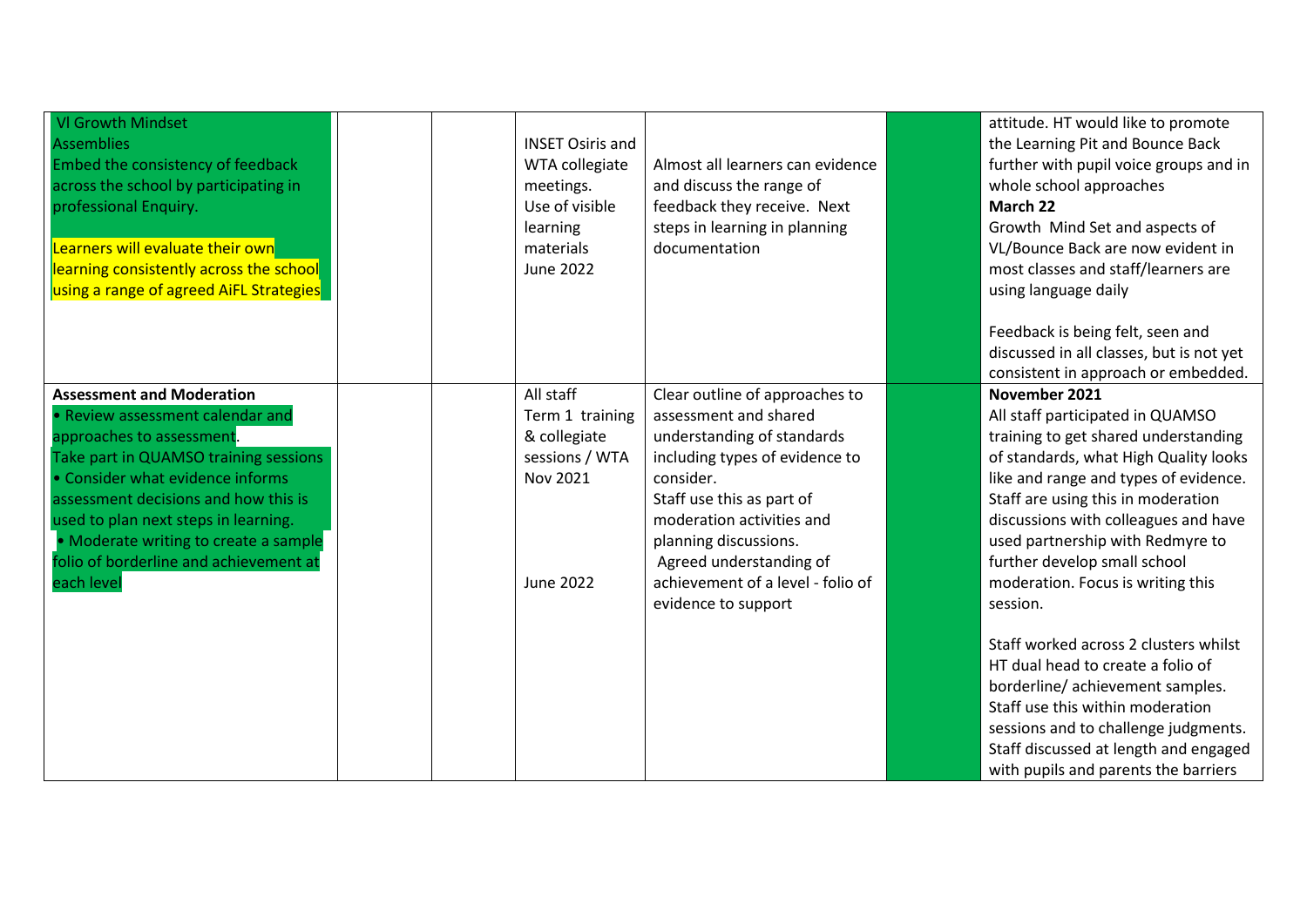|  |  |  | .<br>writing and what we can do to |
|--|--|--|------------------------------------|
|  |  |  | support moving forward.            |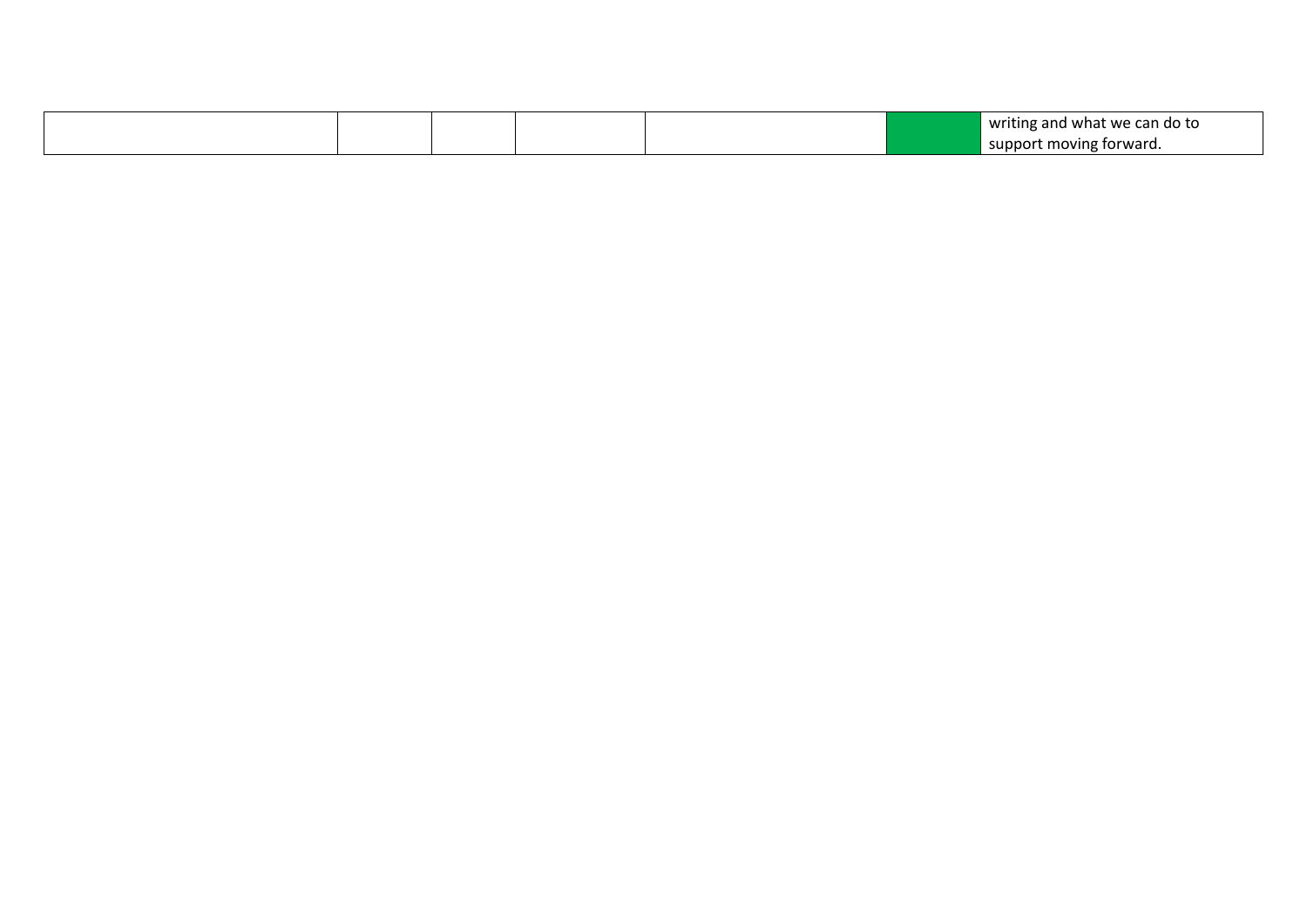**Improvement Priority 3:** To support Social and emotional and mental wellbeing for all in Glenbervie school.

| <b>NIF Priorities</b><br>1. Improvement in attainment, particularly in literacy and numeracy<br>2. Closing the attainment gap between the most and least disadvantaged children<br>3. Improvement in children and young people's health and wellbeing<br>4. Improvement in employability skills and sustained, positive school leaver destinations<br>for all young people<br><b>Linked to National Improvement Driver(s)</b><br><b>Teacher Professionalism</b><br><b>Parental Engagement</b><br><b>School Leadership</b><br>Assessment of Children's Progress School Improvement<br>Performance Information |            |           |                                   | Data/Evidence that improves this priority:<br>Building on Covid Recovery work from 2020/21 including observations, COVID-19<br>Survey, feedback from staff, communication from families. |                 |                                     |  |  |
|--------------------------------------------------------------------------------------------------------------------------------------------------------------------------------------------------------------------------------------------------------------------------------------------------------------------------------------------------------------------------------------------------------------------------------------------------------------------------------------------------------------------------------------------------------------------------------------------------------------|------------|-----------|-----------------------------------|------------------------------------------------------------------------------------------------------------------------------------------------------------------------------------------|-----------------|-------------------------------------|--|--|
| <b>Aberdeenshire Priorities</b>                                                                                                                                                                                                                                                                                                                                                                                                                                                                                                                                                                              |            |           |                                   | <b>Relevant HGIOS 4 Quality Indicators</b>                                                                                                                                               |                 |                                     |  |  |
| 1. Improving learning, teaching and assessment.                                                                                                                                                                                                                                                                                                                                                                                                                                                                                                                                                              |            |           |                                   | 1.1 Self-evaluation for Self-Improvement<br>1.2 Leadership of Learning 1.3                                                                                                               |                 |                                     |  |  |
| 2. Partnership working to raise attainment.                                                                                                                                                                                                                                                                                                                                                                                                                                                                                                                                                                  |            |           |                                   | Leadership of Change 2.2 Curriculum 2.3 Learning, teaching & assessment                                                                                                                  |                 |                                     |  |  |
| 3. Developing leadership at all levels.                                                                                                                                                                                                                                                                                                                                                                                                                                                                                                                                                                      |            |           |                                   | 3.2 Raising attainment & achievement                                                                                                                                                     |                 |                                     |  |  |
| 4 Improvement through self-evaluation.                                                                                                                                                                                                                                                                                                                                                                                                                                                                                                                                                                       |            |           |                                   |                                                                                                                                                                                          |                 |                                     |  |  |
| <b>Intended Outcomes:</b>                                                                                                                                                                                                                                                                                                                                                                                                                                                                                                                                                                                    |            |           |                                   |                                                                                                                                                                                          |                 |                                     |  |  |
| To have consistency in approaches and practice with a shared understanding with all stakeholders.                                                                                                                                                                                                                                                                                                                                                                                                                                                                                                            |            |           |                                   |                                                                                                                                                                                          |                 |                                     |  |  |
| To have a healthier Social and emotional work place where mental Health is the priority for all.                                                                                                                                                                                                                                                                                                                                                                                                                                                                                                             |            |           |                                   |                                                                                                                                                                                          |                 |                                     |  |  |
| <b>Specific Actions &amp; Interventions (Tasks</b>                                                                                                                                                                                                                                                                                                                                                                                                                                                                                                                                                           | Who?       |           | <b>Management of Resources to</b> | <b>Outcome Details Targets,</b>                                                                                                                                                          | <b>Progress</b> | Actual Impact How do we know?       |  |  |
| to Achieve Improvement Priority 1)                                                                                                                                                                                                                                                                                                                                                                                                                                                                                                                                                                           | Q.I. 1.3   |           | Promote Equity - Q.I. 1.5         | % etc.                                                                                                                                                                                   |                 |                                     |  |  |
|                                                                                                                                                                                                                                                                                                                                                                                                                                                                                                                                                                                                              | Leadership |           |                                   |                                                                                                                                                                                          | Complete        | (Performance Data / Documentation   |  |  |
|                                                                                                                                                                                                                                                                                                                                                                                                                                                                                                                                                                                                              | of Change  |           |                                   |                                                                                                                                                                                          |                 | / Challenge Questions /             |  |  |
|                                                                                                                                                                                                                                                                                                                                                                                                                                                                                                                                                                                                              |            | PEF / SAC | Resource/When                     |                                                                                                                                                                                          | Ongoing         | <b>Stakeholders' Views)</b>         |  |  |
|                                                                                                                                                                                                                                                                                                                                                                                                                                                                                                                                                                                                              |            |           |                                   |                                                                                                                                                                                          |                 |                                     |  |  |
|                                                                                                                                                                                                                                                                                                                                                                                                                                                                                                                                                                                                              |            |           |                                   |                                                                                                                                                                                          | No.             |                                     |  |  |
|                                                                                                                                                                                                                                                                                                                                                                                                                                                                                                                                                                                                              |            |           |                                   |                                                                                                                                                                                          | progress        |                                     |  |  |
| Use Nurturing schools and Place 2 Be                                                                                                                                                                                                                                                                                                                                                                                                                                                                                                                                                                         | HT-JG      |           | Use of Tool kits $-$ By           | Key areas identified with                                                                                                                                                                |                 | March 2022 All staff completed the  |  |  |
| <b>Mentally Healthy School assessment</b>                                                                                                                                                                                                                                                                                                                                                                                                                                                                                                                                                                    |            |           | Jan 2022                          | staff, pupils and parents.                                                                                                                                                               |                 | Nurturing schools Questionnaire and |  |  |
|                                                                                                                                                                                                                                                                                                                                                                                                                                                                                                                                                                                                              |            |           |                                   | Action plan in place to                                                                                                                                                                  |                 | have taken part in Nurture training |  |  |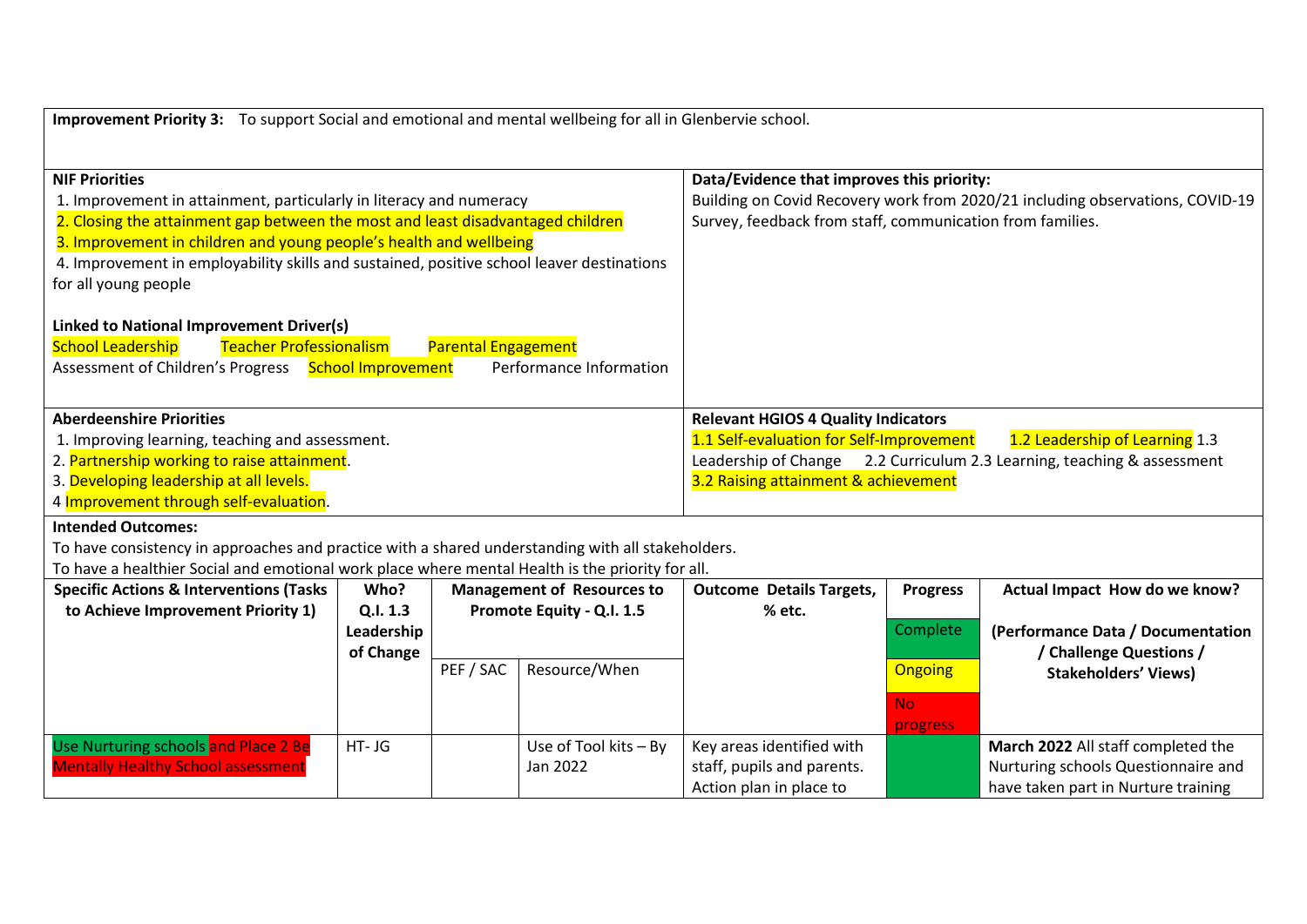| tool to review current practice and    |           | Allocate  |                     | support mentally healthy    | with EPS. Each staff member has a        |
|----------------------------------------|-----------|-----------|---------------------|-----------------------------|------------------------------------------|
| develop a focused action plan.         |           | PEF as    | WTA and collegiate. | school. Pupil sampling and  | better understanding of Resilience,      |
|                                        |           | Nurture,  |                     | feedback from staff and     | development, ACES and trauma to          |
| Continue staff care, support and       | All staff | Wellbeing |                     | families will support this. | help support pupils and parents.         |
| challenge meetings to promote positive |           |           | Ongoing             |                             |                                          |
| wellbeing. Include Walk Out            |           |           |                     | Healthy workforce -         | Staff wellbeing has been a priority      |
| Wednesdays, Wellbeing days in          |           |           |                     | reduced absences.           | Term 1 and 2 with regular wellbeing      |
| collegiate calendar.                   |           |           |                     |                             | check ins and wellbeing sessions in      |
|                                        |           |           |                     | Planning and discussion     | Collegiate Calendar. Staff took CPD      |
|                                        |           |           |                     | will centre around          | sessions outdoors to Forest school       |
| Staff to continue to use the wellbeing |           |           | Termly              | children's experiences      | area to have a cuppa, chat and toast     |
| indicators/Leuven Scale to assess      |           |           |                     | with a focus on how to      | marshmallows to debrief after a          |
| children's emotional wellbeing and     |           |           |                     | maximise engagement.        | challenging term. Similarly Outdoor      |
| engagement.                            |           |           |                     | Information from planning   | learning, team building and time to      |
|                                        |           |           |                     | meetings, tracking          | breath was firmly on the November        |
|                                        |           |           |                     | meetings and learning       | agenda to allow staff chance to          |
|                                        |           |           |                     | visits if allowed will      | prioritise their wellbeing needs. As a   |
|                                        |           |           |                     | support this.               | result morale is high, support is strong |
|                                        |           |           |                     |                             | and staff attendance is good with few    |
|                                        |           |           |                     |                             | absences to date. This in turn           |
|                                        |           |           |                     |                             | provides a consistent and positive       |
|                                        |           |           |                     |                             | learning environment for pupils.         |
|                                        |           |           |                     |                             | The Health and Wellbeing Surveys         |
|                                        |           |           |                     |                             | conducted showed almost all pupils       |
|                                        |           |           |                     |                             | indicating they feel safe, healthy and   |
|                                        |           |           |                     |                             | included. Surveys have been used to      |
|                                        |           |           |                     |                             | pinpoint targeted areas of support,      |
|                                        |           |           |                     |                             | Multi agency supports and next steps     |
|                                        |           |           |                     |                             | in improvement.                          |
|                                        |           |           |                     |                             | March 2022 Staff morale is high with     |
|                                        |           |           |                     |                             | absences only linked to Covid            |
|                                        |           |           |                     |                             | <b>Mandatory isolation.</b>              |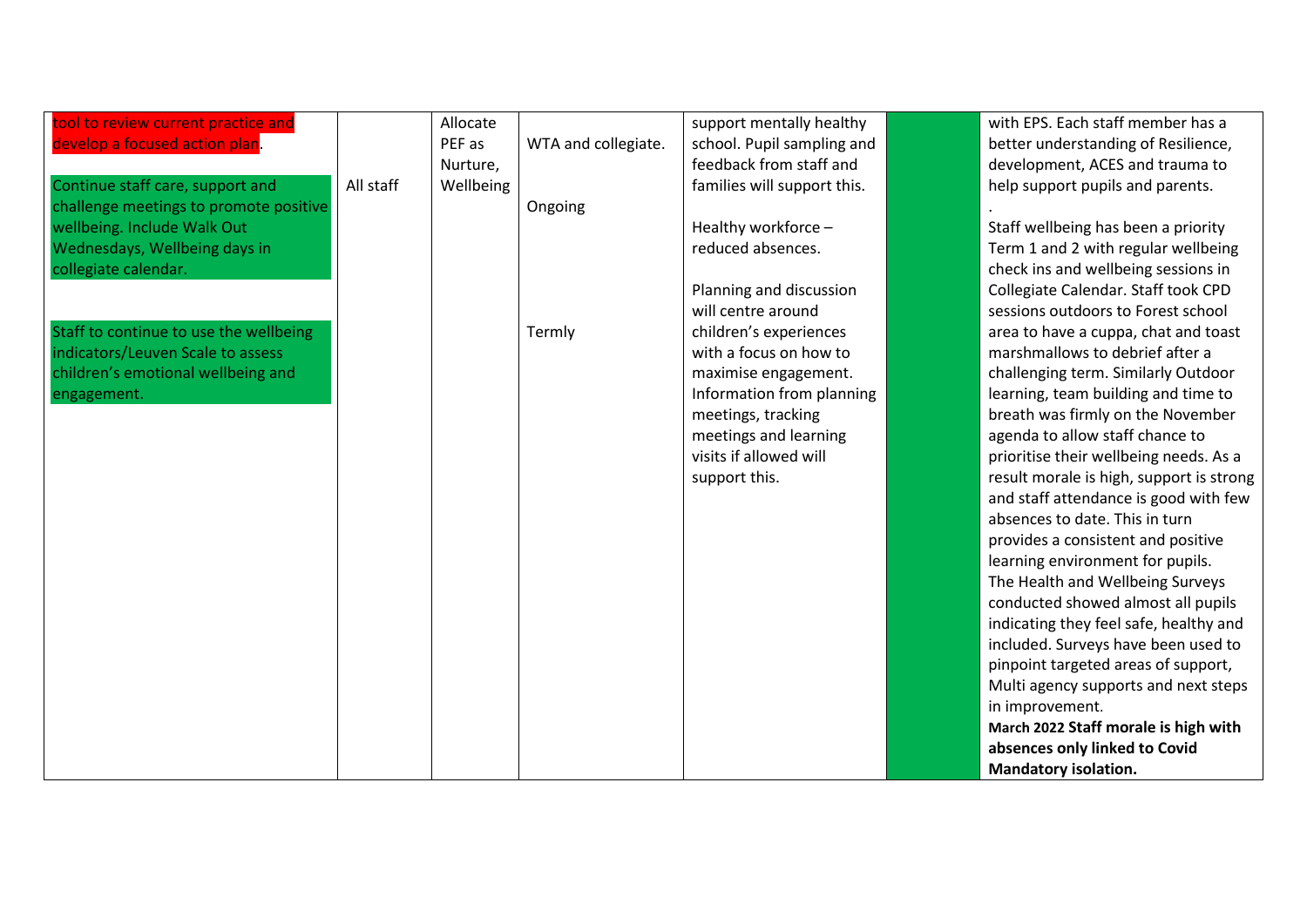|                                                                                                                                                                                                               |                                             |                     |                                                                                                                                                                                                                                                                                                                                           | Small steps such as Wellbeing days,<br>Team Self-Care box and<br>acknowledgment of above and<br>beyond as Behaviour policy through<br>Staff stars have been instrumental in<br>teamwork and collegiate working                                                                                                                                                                                                                                                                                                                                                                                                                                                                                                                                                                                                                                                                   |
|---------------------------------------------------------------------------------------------------------------------------------------------------------------------------------------------------------------|---------------------------------------------|---------------------|-------------------------------------------------------------------------------------------------------------------------------------------------------------------------------------------------------------------------------------------------------------------------------------------------------------------------------------------|----------------------------------------------------------------------------------------------------------------------------------------------------------------------------------------------------------------------------------------------------------------------------------------------------------------------------------------------------------------------------------------------------------------------------------------------------------------------------------------------------------------------------------------------------------------------------------------------------------------------------------------------------------------------------------------------------------------------------------------------------------------------------------------------------------------------------------------------------------------------------------|
| Partnership work with EPS service on<br><b>ACE and Nurture including Family</b><br>Learning<br>Refresh understanding of nurture<br>principles, attachment theory, trauma<br>and Adverse Childhood Experiences | <b>EPS</b><br>$HT - JG$<br>All Staff<br>GSP | Collegiate and CLPL | Shared perspective and<br>understanding on<br>difficulties facing families.<br>Parents/staff will know<br>where to access support<br>Discussions about<br>concerns around learners'<br>presentation will highlight<br>staff understanding of<br>nurture principles,<br>attachment theory,<br>trauma and Adverse<br>Childhood Experiences. | November 2021<br>Staff have a shared understanding of<br>families and know the families and<br>community very well. They have<br>established strong working<br>relationships with other services such<br>as PSW, IPT and Bereavement Teams.<br>Some staff have been trained in<br>Nurture and ACE experiences and run<br>Nurture group sessions. To develop<br>this further all staff in Term 3 will<br>embark on nurture training with EPS<br><b>March 2022</b><br>All staff completed the Nurturing<br>schools Questionnaire and have taken<br>part in Nurture training with EPS.<br>Each staff member has a better<br>understanding of Resilience,<br>development, ACES and trauma to<br>help support pupils and parents.<br>This alongside CALMS training and<br>creation of our Positive Behavior<br>Policy, using approaches of Paul Dix<br>has moved school in a positive |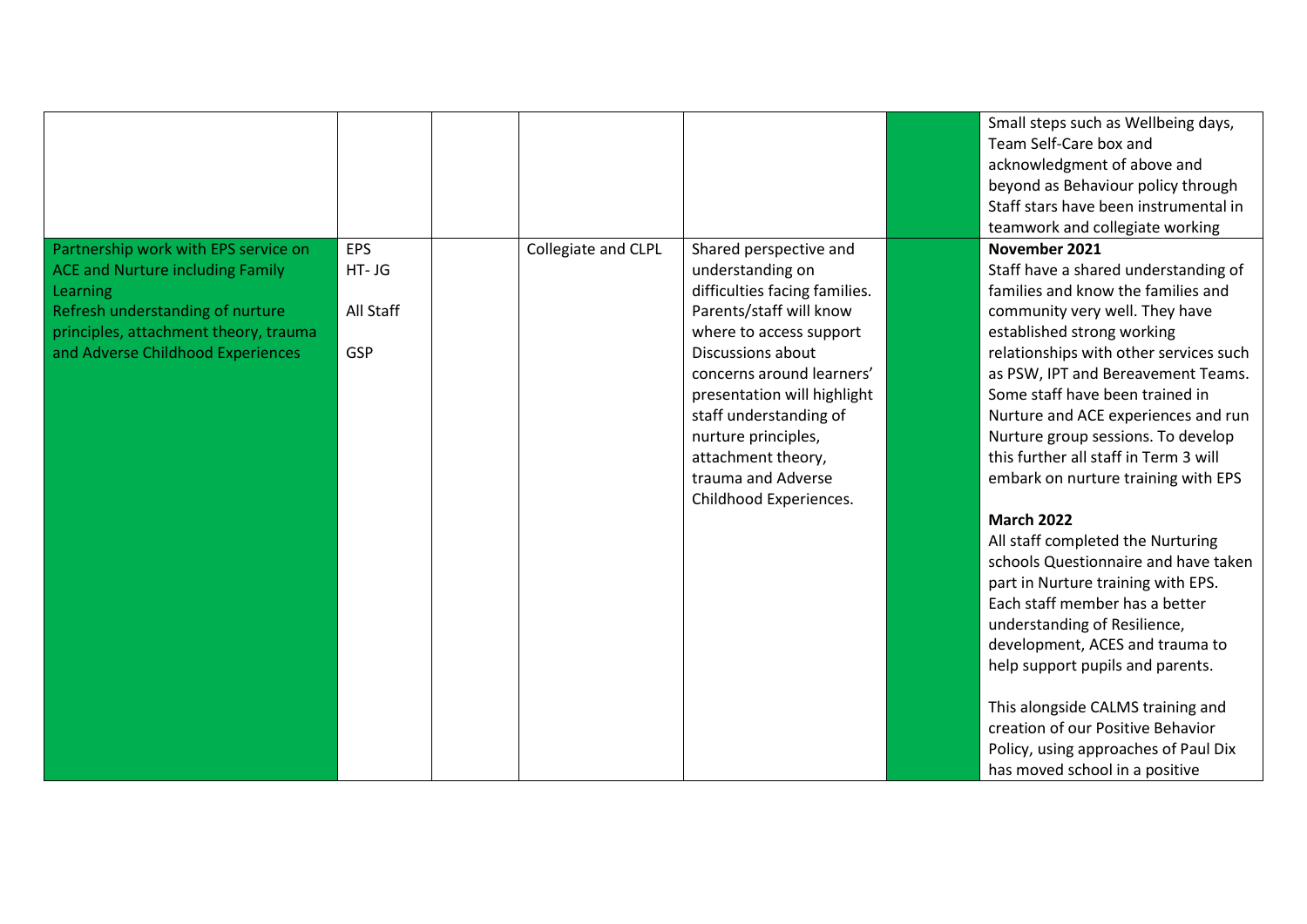|                                                                                                                                                                                                                                                                                                                                                                                                                                                                                                                                                                                                                                                                                                                                                                                           |                                |                                                    |                                                                                                                                                                               | direction with a better understanding<br>of GIRFEC for all stakeholders.<br>Discussions about concerns around<br>learners' presentation now highlight<br>staff understanding of nurture<br>principles, attachment theory, trauma                                                                                                                                                                                                                                                                                                                                                |
|-------------------------------------------------------------------------------------------------------------------------------------------------------------------------------------------------------------------------------------------------------------------------------------------------------------------------------------------------------------------------------------------------------------------------------------------------------------------------------------------------------------------------------------------------------------------------------------------------------------------------------------------------------------------------------------------------------------------------------------------------------------------------------------------|--------------------------------|----------------------------------------------------|-------------------------------------------------------------------------------------------------------------------------------------------------------------------------------|---------------------------------------------------------------------------------------------------------------------------------------------------------------------------------------------------------------------------------------------------------------------------------------------------------------------------------------------------------------------------------------------------------------------------------------------------------------------------------------------------------------------------------------------------------------------------------|
| Appropriate support to be put in place<br>for identified children as required.<br>• PSW<br>• Bounce Back/ 5 point Scale Resource<br>• ASL<br><b>Upper Stages to implement 'Connected'</b><br>and Compassionate Classroom'<br>resource to support children:<br>. to understand that experiencing<br>adversity and trauma can happen to<br>anyone;<br>. to understand the possible impact of<br>adversity and trauma on their<br>wellbeing;<br>. to develop compassion, empathy and<br>tolerance in their relationships with<br>others;<br>. to understand that they have the<br>right to be protected and supported by<br>the adults in their lives;<br>• And to provide them with strategies<br>and personal coping skills to help them<br>deal with challenge and develop<br>resilience. | $HT-JG$<br>GS/CT<br><b>PSW</b> | Termly review<br>Health & Wellbeing<br>slots in T2 | Progress and impact will<br>be reviewed through pupil<br>sampling, feedback from<br>families, ongoing check-in,<br>feedback from staff,<br>learning visits and<br>observation | and Adverse Childhood Experiences<br>November 2021<br>Termly meeting and as and when<br>needed reviews identify children that<br>need extra support in terms of PSW,<br>IPT or Multi Agency.<br>The school use the 5 point scale to<br>help children identify their emotions<br>and feelings and discuss concerns.<br>This strategy supported by the HT has<br>helped de-escalate, alongside CALM<br>Theory challenging situations.<br>All staff are now CALM theory trained<br>which has helped develop<br>understanding, empathy when<br>dealing with challenging situations. |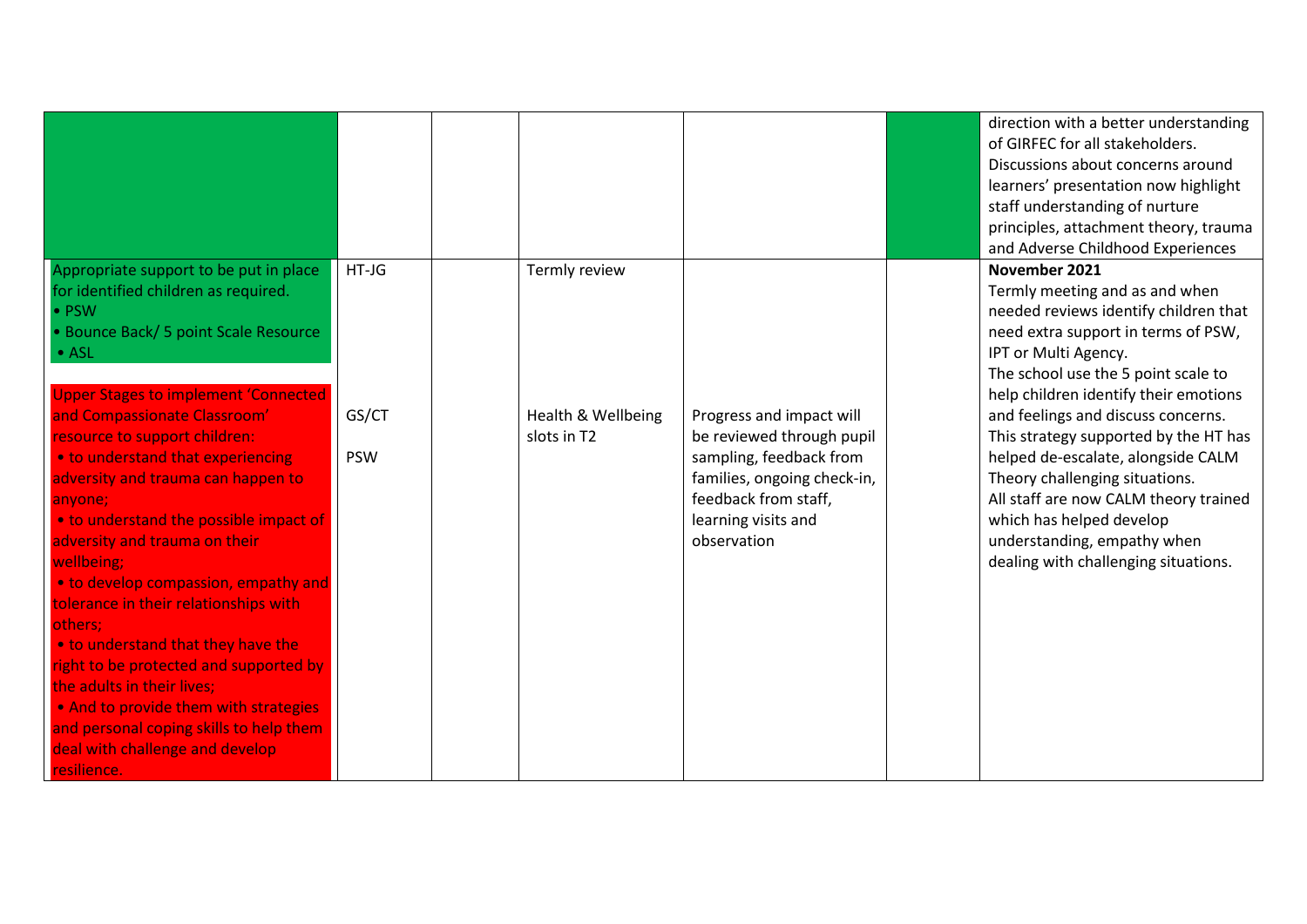| <b>Refresh Promoting Positive Behaviour</b> | All Staff | <b>Term 3/4</b> | HGIOURS will be used to   | November 2021                            |
|---------------------------------------------|-----------|-----------------|---------------------------|------------------------------------------|
| Policy, involving all stakeholders with a   |           |                 | gather pupil views        | Since returning in August                |
| focus on:                                   | HT and    |                 | specifically around 'OUR  | relationships have been built            |
| · Visible Consistencies                     | GSP       |                 | RELATIONSHIPS'            | positively and throughout the school     |
| • Respectful, Responsible Safe              |           |                 |                           | there are Visible consistencies in       |
| • Recognition                               |           |                 | Shared understanding      | approach using the Respectful,           |
| • Restorative Approaches                    |           |                 | with all stakeholders     | Responsible and Safe expectations.       |
| Parent information evening                  |           |                 | around approaches to      | Pupils can talk highly of these and      |
|                                             |           |                 | behaviour management      | links to UNCRC/rights. Recognition is    |
| Staff to undertake training to help         | All staff |                 |                           | valued and shared across the school      |
| promote positive behaviour and ensure       |           |                 | Consistent approach to    | and beyond through Social Media and      |
| pupils feel safe, valued and included at    |           |                 | managing behaviour        | Seesaw. Wider Achievements are also      |
| Glenbervie School.                          |           |                 | Increased understanding   | noted and shared and this is tracked     |
| • CALM theory                               |           |                 | of bullying behaviour and | further to identify those missing out.   |
| • RESPECTME Anti-bullying training          |           |                 | its impact on the mental  |                                          |
| · Building Resilience & Paul Dix work.      |           |                 | health and wellbeing of   | The staff have started to develop the    |
|                                             |           |                 | other.                    | Restorative approaches and more          |
|                                             |           |                 |                           | work is still needed on this, especially |
|                                             |           |                 |                           | in communication to parents. The         |
|                                             |           |                 |                           | excitement of the Paul Dix approach      |
|                                             |           |                 |                           | is catching, but still needs to be       |
|                                             |           |                 |                           | developed further with pupils,           |
|                                             |           |                 |                           | parents and staff to write a new         |
|                                             |           |                 |                           | Positive Behaviour Policy.               |
|                                             |           |                 |                           |                                          |
|                                             |           |                 |                           | <b>March 2022</b>                        |
|                                             |           |                 |                           | Staff used their work of past 2 years    |
|                                             |           |                 |                           | to develop a shared understanding of     |
|                                             |           |                 |                           | GIRFEC and what this looks like at       |
|                                             |           |                 |                           | Glenbervie. This has been shared and     |
|                                             |           |                 |                           | well received by parents. A Parent       |
|                                             |           |                 |                           | information session, alongside staff     |
|                                             |           |                 |                           | training in INSET Days have helped a     |